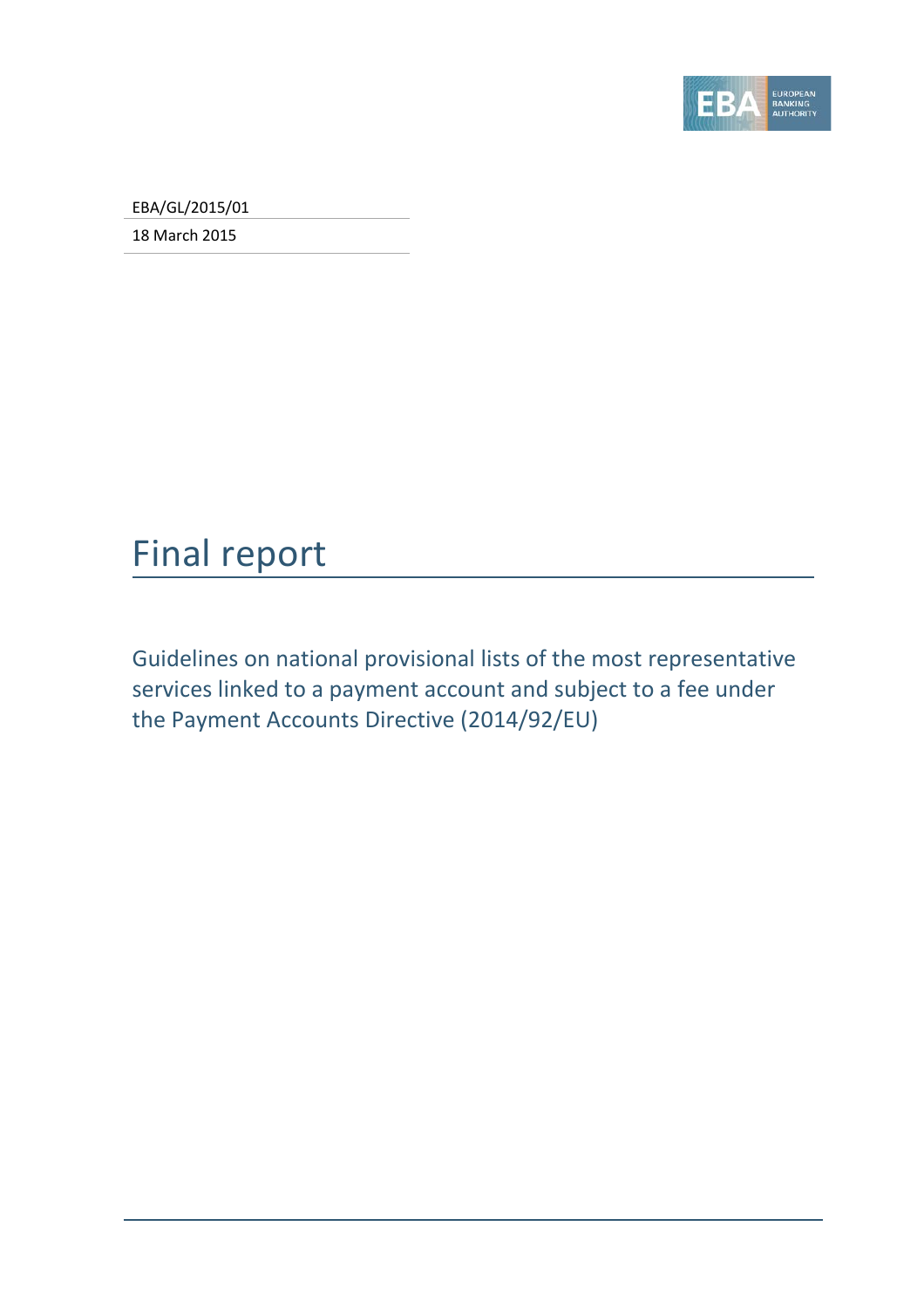

# **Contents**

| <b>Executive Summary</b>                                                                                                                                                                                                                                                                                                                                               | 3                                |
|------------------------------------------------------------------------------------------------------------------------------------------------------------------------------------------------------------------------------------------------------------------------------------------------------------------------------------------------------------------------|----------------------------------|
| <b>Background and rationale</b>                                                                                                                                                                                                                                                                                                                                        | 5                                |
| EBA guidelines on national provisional lists of the most representative services linked to a<br>payment account and subject to a fee                                                                                                                                                                                                                                   | 13                               |
| Compliance and reporting obligations                                                                                                                                                                                                                                                                                                                                   | 15                               |
| Subject matter, scope and definitions                                                                                                                                                                                                                                                                                                                                  | 16                               |
| Implementation                                                                                                                                                                                                                                                                                                                                                         | 16                               |
| Requirements regarding national provisional lists of the most representative services linked<br>to a payment account and subject to a fee                                                                                                                                                                                                                              | 17                               |
| Guideline 1: Identifying services to be considered for the provisional lists<br>Guideline 2: Exercising judgement when establishing the provisional lists<br>Guideline 3: Responding with the provisional lists<br>Guideline 4: Supporting data and evidence<br>Guideline 5: Submission of the provisional lists<br>Annex: Template for competent authority's response | 17<br>17<br>18<br>18<br>18<br>19 |
| <b>Accompanying documents</b>                                                                                                                                                                                                                                                                                                                                          | 26                               |
| Draft cost-benefit analysis/impact assessment                                                                                                                                                                                                                                                                                                                          | 26                               |
| Views of the Banking Stakeholder Group (BSG)                                                                                                                                                                                                                                                                                                                           | 30                               |
| Feedback on the public consultation                                                                                                                                                                                                                                                                                                                                    | 31                               |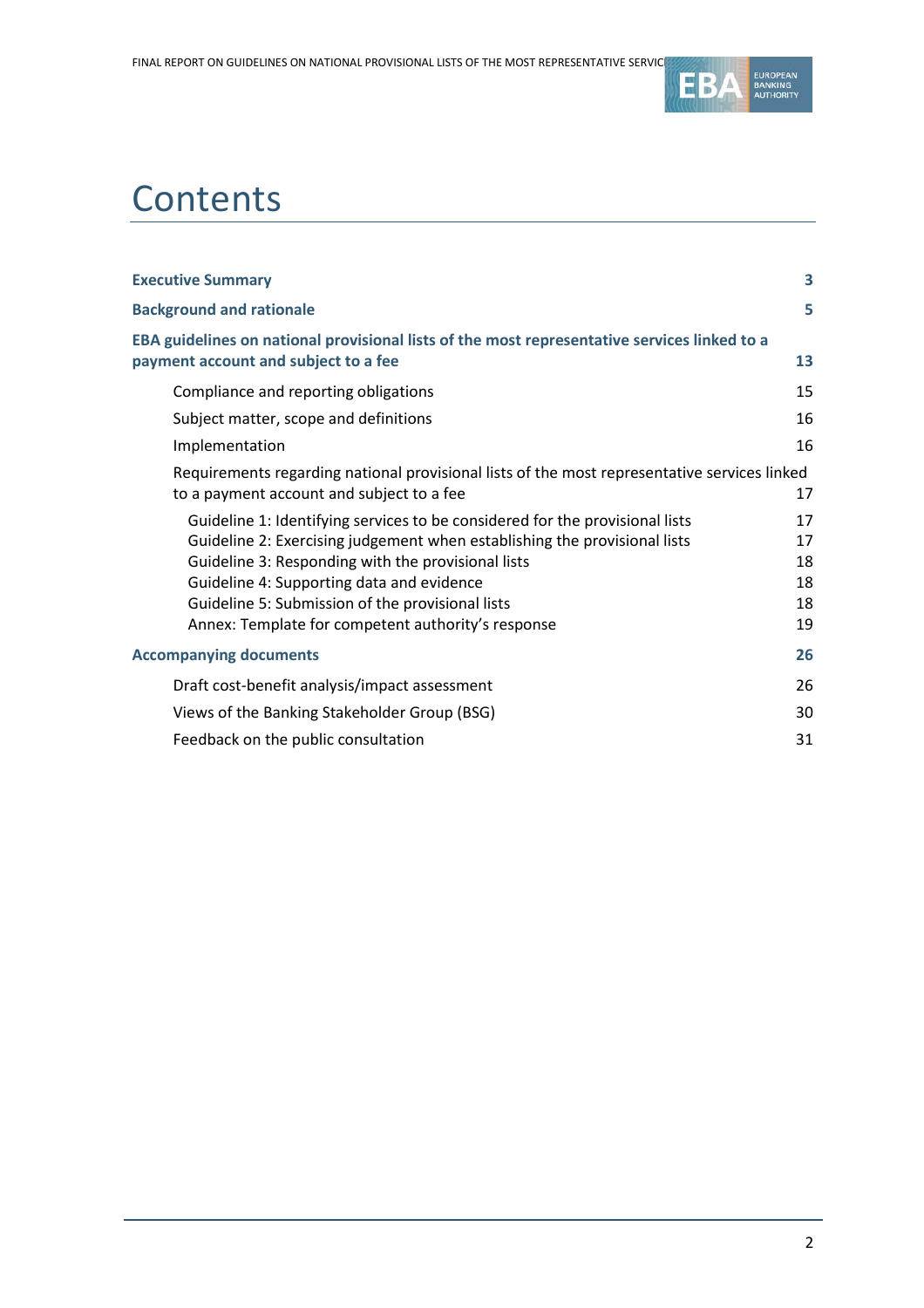

# <span id="page-2-0"></span>Executive Summary

The Payment Accounts Directive<sup>[1](#page-2-1)</sup> ('the Directive') was published in the Official Journal on 28 August 2014. It considers it vital that consumers are able to understand fees so that they are able to compare offers from different payment service providers and make informed decisions as to which payment account is most suitable for their needs.

The Directive seeks to standardise the most relevant terminology at Member State level and at Union level. It also provides for the creation of templates to present certain fee information, which will be used by payment services providers. The Directive sets out that, at this stage, the Union-level standardisation of terminology will take place for the services that are common to at least a majority of Member States. To that end, Member States will have to appoint the competent authorities that will develop the provisional lists of at least 10 and no more than 20 of the most representative services linked to a payment account that are subject to a fee and are offered by at least one payment services provider at national level.

Article 3(2) of the Directive mandates the European Banking Authority (EBA) to issue guidelines to ensure the sound application of the criteria for Member States to establish those provisional lists. The Directive mentions that Member States shall have regard to the services that a) are most commonly used by consumers in relation to their payment account and b) generate the highest cost for consumers, both overall as well as per unit.

The guidelines set out how the designated competent authorities should apply the criteria, what factors they should take into consideration, how they should report their list of the most representative services to the EBA and to the European Commission, and what supporting data should be obtained. The guidelines mention that competent authorities should first assess the services that could potentially be included in their provisional list by ranking them against each of the criteria specified in Article 3(2). The EBA considers that competent authorities may apply these criteria independently as the criteria do not need to be used cumulatively. Given the differences in services and related pricing structures that exist between payment services providers and between Member States, it is appropriate that competent authorities apply the criteria in a way that is relevant to the specificities of local markets. For this task, competent authorities may make use of data from a wide range of sources, provided the data is reliable. Competent authorities should respond to the European Commission and to the EBA using the template provided.

Following the application of the guidelines, the Directive mandates the EBA to develop draft regulatory technical standards setting out the standardised Union terminology for those services

 $\overline{a}$ 

<span id="page-2-1"></span> $1$  Directive 2014/92/EU of the European Parliament and of the Council of 23 July 2014 on the comparability of fees related to payment accounts, payment account switching and access to payment accounts with basic features.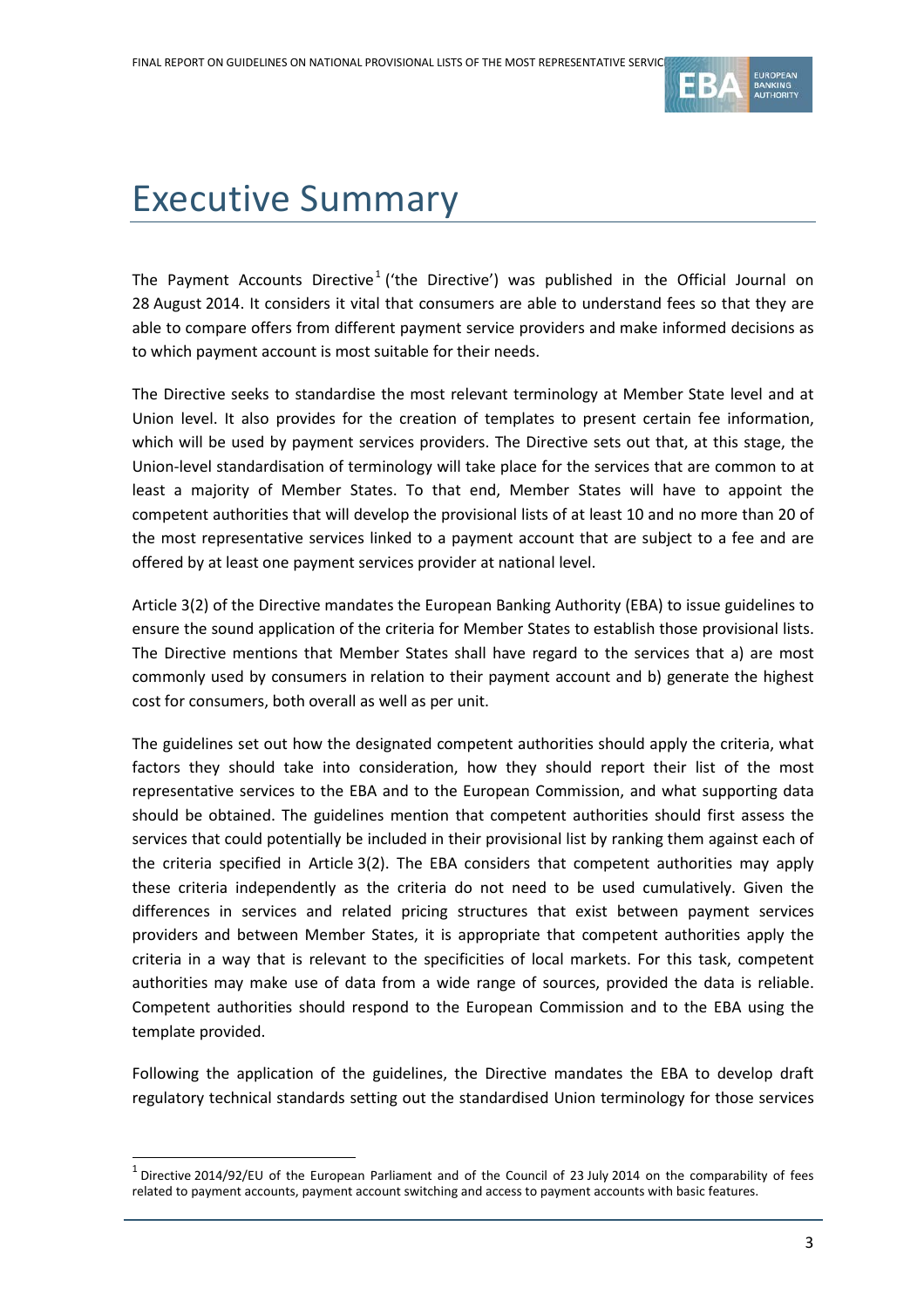

that are common to at least a majority of Member States, on the basis of the provisional lists provided.

These guidelines were subject to a two-month consultation period between November 2014 and January 2015.

### Next steps

The guidelines will be translated into the official EU languages and published on the EBA website. The deadline for competent authorities to report whether they are complying with the guidelines will be two months after the publication of the translations. The guidelines will apply from the day after the publication of the translated versions of the guidelines.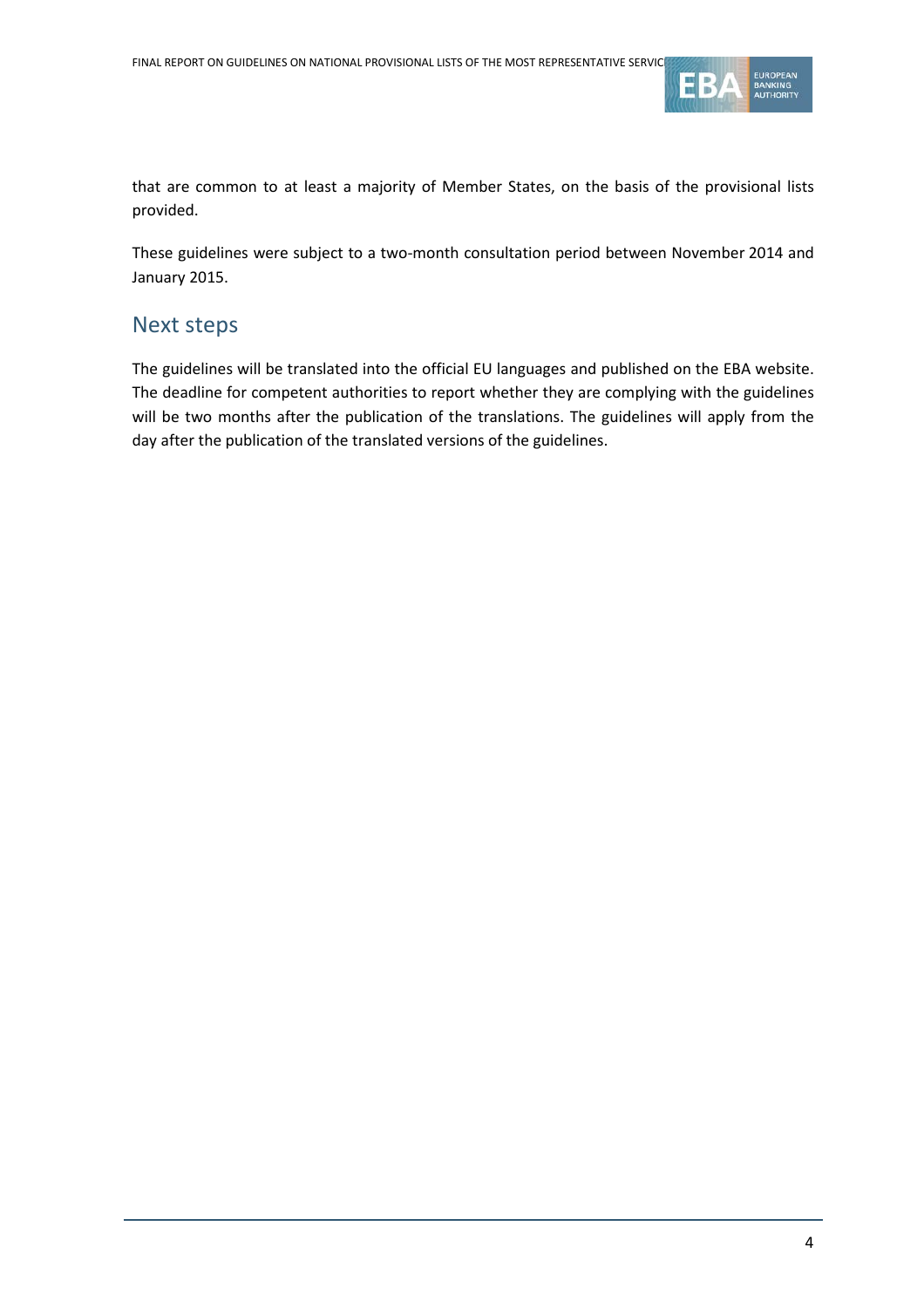

# <span id="page-4-0"></span>Background and rationale

This section summarises the background to the mandate foreseen in Article 3(2) of the Payment Accounts Directive ('the Directive' for the European Banking Authority (EBA) to issue guidelines to ensure the sound application of the criteria for Member States to establish a provisional list of at least 10 and no more than 20 of the most representative services linked to a payment account and subject to a fee ('the provisional list'), and the rationale followed by the EBA when developing these guidelines. It explains how the creation of guidelines by the EBA is only the first step of a process outlined in Chapter II of the Directive.

### **Background**

The Directive includes four mandates for the EBA. The first mandate for the EBA is to issue guidelines by 18 March 2015 to ensure the sound application of the criteria defined in Article 3(2) by Member States when establishing provisional lists of the most representative services linked to a payment account. Member States are to notify these provisional lists to the Commission and the EBA by 18 September 2015.

The Final Report, including an English text version of the guidelines, will be published by 18 March 2015. The date of application for the guidelines will be one day after all translated versions are published. Member States may accelerate this application at their own discretion considering their deadline for sending the provisional lists. Recital 17 of the Directive specifies that Member States will have to appoint the competent authorities that will develop the provisional lists. The guidelines are addressed to those designated competent authorities.

From the provisional lists, the EBA is mandated to develop draft regulatory technical standards (RTS), by 18 September 2016 setting out the standardised Union terminology for those services that are common to at least a majority of Member States. The other two mandates for the EBA are to develop implementing technical standards (ITS), also by 18 September 2016, on a standardised presentation format for the fee information document and its common symbol and for the statement of fees and its common symbol. Both ITSs will require consumer testing. Before coming into effect, these technical standards have to be adopted by the Commission. Once the RTS have entered into force, there will be a further nine-month period, as set out in Article 29(2), at the end of which payment service providers (PSPs) will have to start providing information in line with the Directive.

As set out in Recital 15 of the Directive, it is vital for consumers to be able to understand fees so that they are able to compare offers from different PSPs and make informed decisions as to which payment account is most suitable for their needs. Comparison between fees is made more difficult if PSPs use different terminology for the same services and provide information in different formats. Standardised terminology, coupled with targeted fee information presented in a consistent format covering the most representative services linked to payment accounts, may help consumers to understand and compare fees.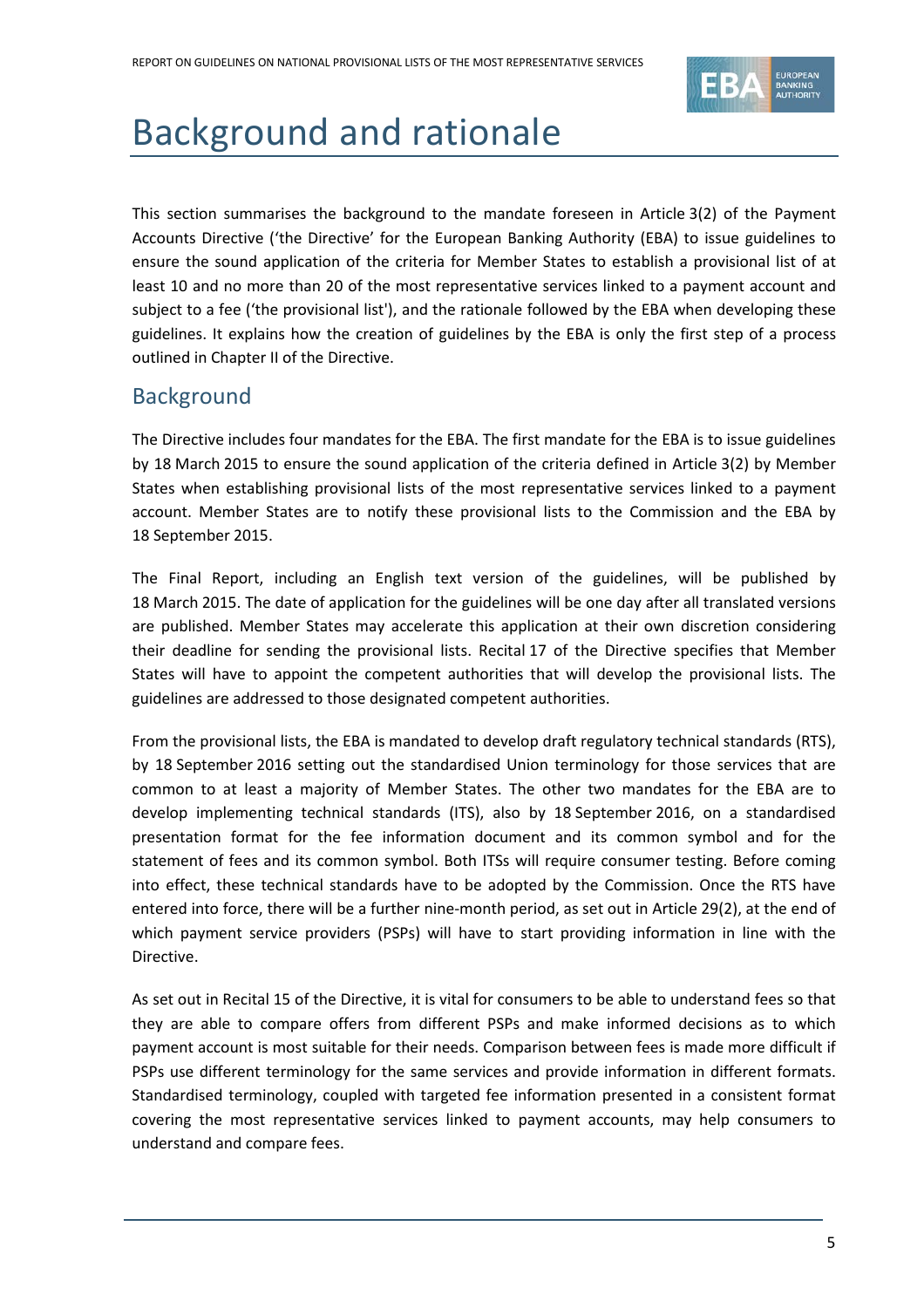

Recital 16 of the Directive mentions that consumers would benefit most from information that is concise, standardised and easy to understand, and makes comparing different PSPs easy. However, the tools made available to consumers to compare payment account offers would not have a positive impact if the time invested in going through lengthy lists of fees for different offers outweighs the benefit of choosing the offer that represents the best value. Therefore, the Directive sets out that, at this stage, terminology should only be standardised for the terms and definitions of the most representative payment account-related services within Member States. Following this step, a Union-level standardisation of terminology will take place for the services that are common to at least a majority of Member States.

On that basis, the Directive focuses on ensuring that, in future, consumers will be given information in Fee Information Documents (FID) and Statements of Fees (SoF) that relates to the most representative services linked to a payment account in that Member State. The aim of this measure is to avoid the risk of an excessive amount of information being provided and to facilitate swifter implementation.

Article 3 of the Directive requires Member States to determine a provisional list of at least 10 and no more than 20 of the most representative services linked to a payment account that are subject to a fee and are offered by at least one PSP at national level. When determining their national list, Article 3(2) of the Directive stipulates that: 'Member States shall have regard to the services that:

- a) are most commonly used by consumers in relation to their payment account;
- b) generate the highest cost for consumers, both overall as well as per unit.'

Considering the next stages set out in Article 3 of the Directive, Member States should bear in mind the following when compiling their provisional list:

- the terminology in their provisional list will potentially be subject to harmonisation at the EU level;
- the services listed in the provisional list will be included in each national FID and SoF, and therefore need to be expressed in a way that consumers will understand;
- while information on other services will not be included in the FID, Member States may require PSPs to provide other information concerning services linked to the payment account together with the FID.

To be considered representative, services must be subject to a fee at a minimum of one PSP in a Member State.

Following application of the guidelines, the Directive mandates the EBA to develop draft regulatory technical standards setting out the standardised Union terminology for those services that are common to at least a majority of Member States, on the basis of the provisional lists provided.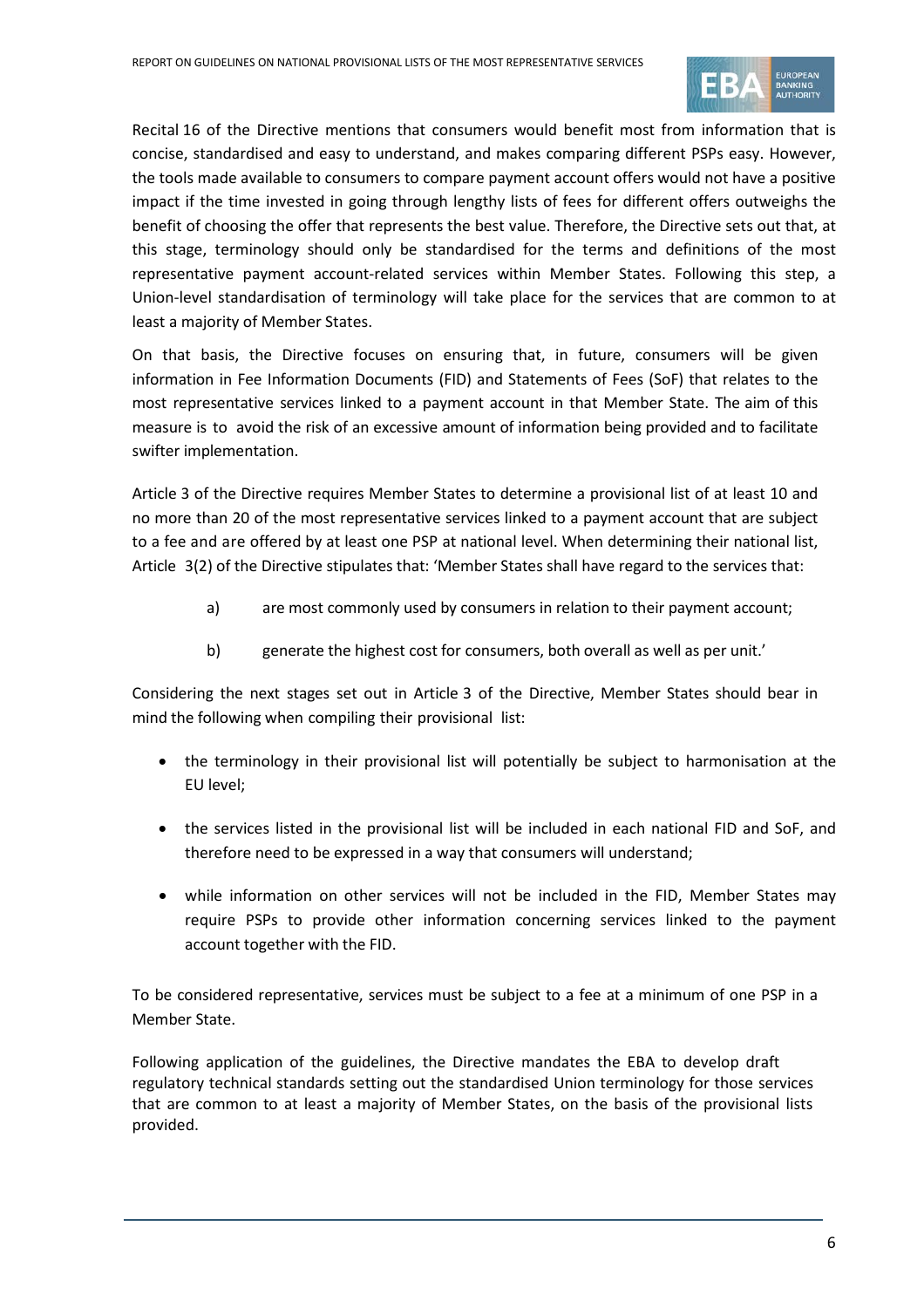

## Rationale

Taking into consideration the mandate for the EBA as set out above, the question arises as to how competent authorities should compile the lists of the most representative services linked to a payment account.

The guidelines set out how competent authorities should apply the criteria in Article 3(2), which factors they should take into consideration, how they should report their list of the most representative services to the EBA and to the Commission, and what supporting data should be obtained.

In order to give effect to the mandate, the EBA is of the view that:

#### **Listing the services**

Competent authorities should first assess the services that could potentially be included in their provisional list by ranking them against each of the criteria specified in Article 3(2). The EBA considers that the criteria in Article 3(2) do not need to be applied cumulatively. Competent authorities may apply these criteria independently. Competent authorities should rank the services that satisfy both of the criteria, and the ones that satisfy one of them. Competent authorities should follow the process to determine the relative merits of a service's inclusion on the list set out in Title II.

It is acknowledged that the Directive provides competent authorities with the necessary flexibility to compile a provisional list that reflects their national market. While these guidelines consider the competent authorities' use of the criteria, Member States are required to ''have regard'' to the criteria. As such, the EBA recognises that other criteria may be considered pertinent by competent authorities. Given the objective of improving the comparability of services across Member States, the EBA considers that additional criteria may be relevant but only exceptionally and when required by specific market conditions.

Competent authorities should consider including as a service the provision of the account itself, payment or transactional services, or penalties and charges that are levied based on the customer's account behaviour or circumstances, including interest rates for overdraft facilities and overrunning. Competent authorities should note that the provisional list is not supposed to be a comprehensive list of all the services that might be available and their associated fees.

Given the differences in services and related pricing structures that exist between PSPs and between Member States, it is appropriate that competent authorities apply the criteria in a way that is relevant to the 'specificities of local markets'.<sup>[2](#page-6-0)</sup> Taking into account that the Directive aims to ensure the comparability of fees related to payment accounts, competent authorities should aim to ensure that their provisional list of services includes the services whose fees are most relevant to consumers when they are comparing products.

 $\overline{a}$ 

<span id="page-6-0"></span> $2$  See Recital 17 of the Directive.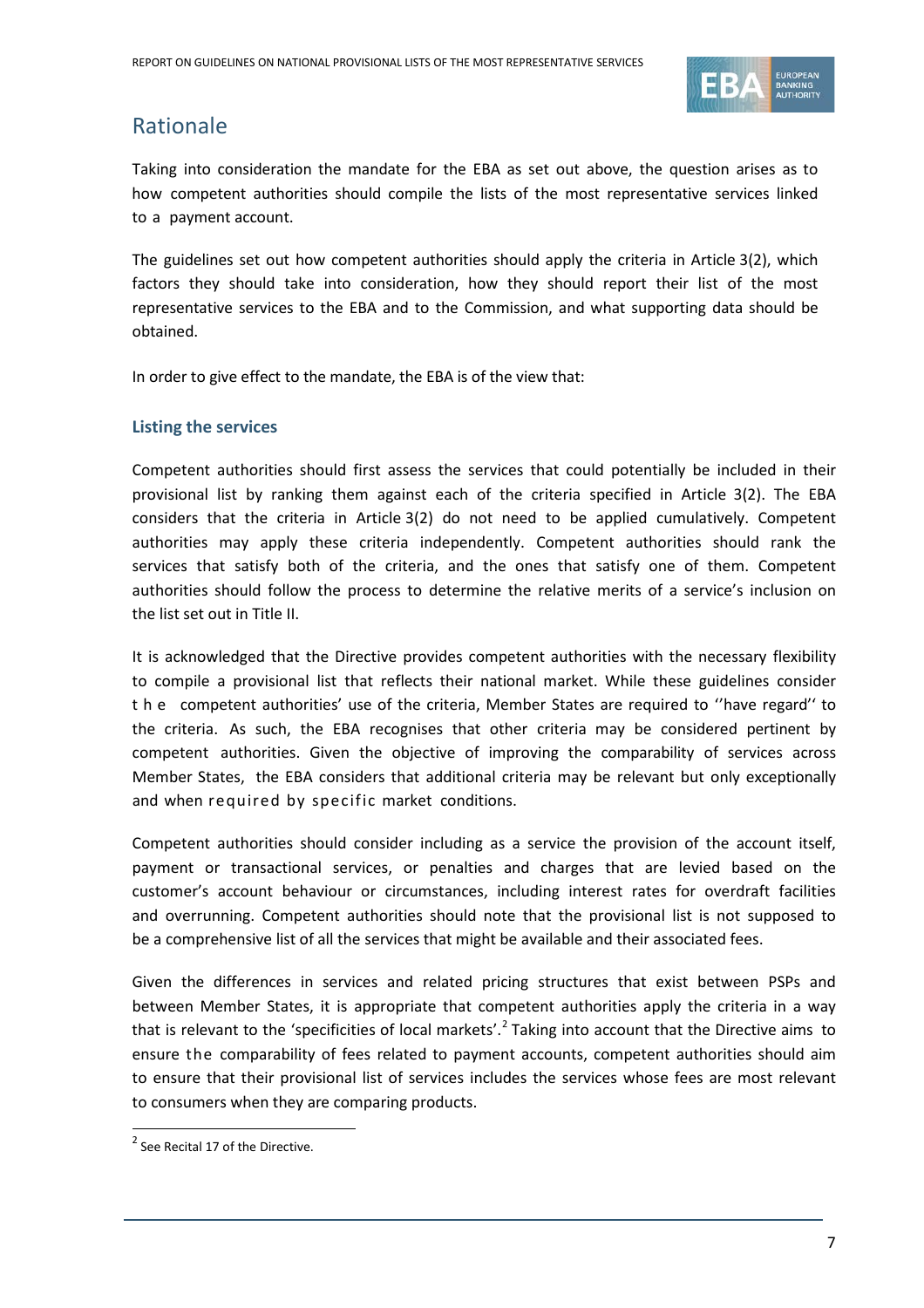

Competent authorities should bear in mind that more than one fee or type of fee might relate to the same service within their Member State. Each fee does not need to be considered as a separate service. Competent authorities should take into consideration that different PSPs may have different fee structures for the same service. Therefore, when determining which services to consider including on their list, competent authorities should first consider what the provided 'service' is.

Many services may be delivered through different channels. For instance, certain payment transactions might incur different fees depending on whether they are made online, by telephone or in branch. As the pricing differentiation might be particularly pertinent to customers if the costs vary significantly between channels, competent authorities are asked to indicate this in the template. Subsequently, a fee, even if the charge differs depending on the channel used, should be considered as one in the list of 10–20 fees; PSPs will still be able to disclose the range of fees for that one service in the FID. It is recognised however that the facility to use a particular channel might in itself constitute the service (e.g. if a customer is charged a fee to be able to use telephone banking).

Regular 'maintenance' fees on a payment account might cover a range of payment services (e.g. ATM withdrawals, in-branch transactions). In some cases, the use of such services might be restricted, such as by the number of transactions permitted. Additional transactions might or might not attract a separate, additional fee. Competent authorities may therefore consider that it is appropriate, according to the criteria, to include separately in their provisional list the services covered by the maintenance fee if within that Member State they are liable to attract a fee. Competent authorities should note that in making this determination, Article 4(3) of the Directive requires the services included in packages of this type and any such additional fees to be disclosed in the FID.

#### **Exercising judgement**

Once competent authorities have compiled their lists of the most commonly used and the most costly services, they should determine which to include in their provisional list of at least 10 and up to 20 most representative services. When applying the criteria and deriving their lists, competent authorities may be faced with a choice as to whether a service should be included or omitted. While they may not exceed 20 services on their provisional list, competent authorities should consider whether a service satisfies one or both of the criteria sufficiently to merit inclusion. Those services that satisfy both criteria should have priority when it comes to being included in the list. The data might not necessarily dictate a clear decision and competent authorities may have to exercise judgement. In doing so, competent authorities should bear in mind that the purpose of the list, the FID and the SoF is to aid comparison, as well as consider the intended uses of these documents. As such, competent authorities may wish to consider which services consumers would expect to find on this list of services when comparing payment accounts.

In addition to the two criteria specified, if differentiation is required then factors such as the risk of consumer detriment may be considered by competent authorities when deciding whether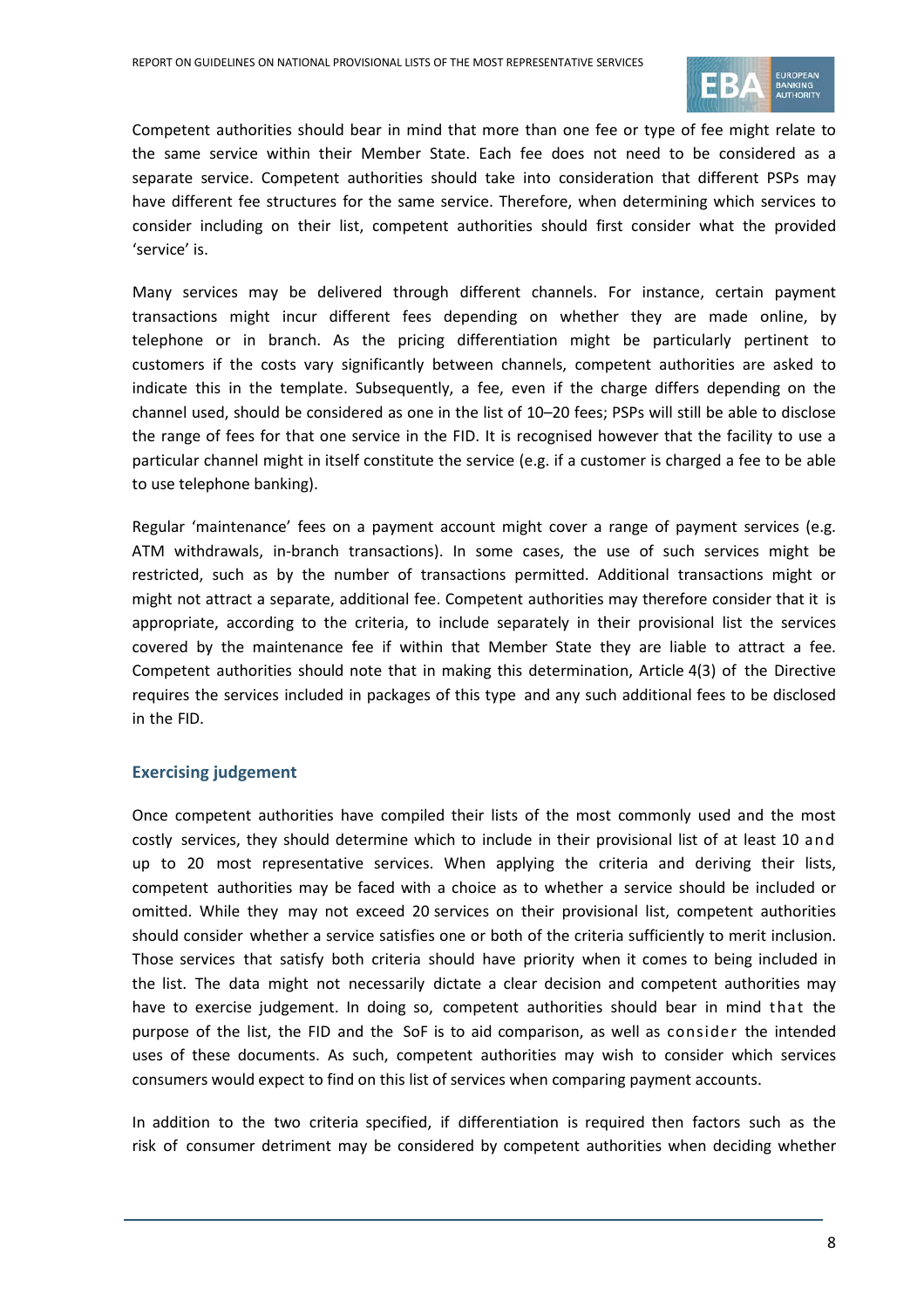

to include certain fees or services in their provisional list. Consumer behavioural research shows that consumers are overoptimistic when buying new products and believe that they are unlikely to incur certain fees in the future. While certain services might be available to all consumers, they may only be used by a small proportion of consumers, but very often, and therefore are among the most common services attracting a fee. As suggested above, this might be the case for the fees that apply when a customer exceeds the number of transactions covered by the account maintenance fee or when there are insufficient funds in the account. Competent authorities should consider whether, based on their experience of the national market, the potential for the consumer or segments of consumers to incur such costs in future, and possibly suffer detriment, merits the service's inclusion on the provisional list, rather than its exclusion.

When a payment account is offered as part of a package together with another product or service that is not linked to a payment account, as described in Article 8 of the Directive, competent authorities should not include these products or services as separate items on their provisional list.

#### **Responding with the provisional lists**

Competent authorities should send the lists in a standardised and homogeneous way. To assist in categorising the services they identify and in reporting their provisional list, a template is provided. Its use by competent authorities will facilitate the EBA in its next task of determining the services that are common to at least a majority of Member States, and setting out the standardised terminology for those services.

#### **Supporting data and evidence**

Competent authorities may make use of data from a wide range of sources, provided the data is reliable.These sources might include:

- studies carried out by national authorities or other statistics entities that concern consumer banking and payments;
- data already collected by the competent authority concerning fees related to payment accounts (also on the basis of sample surveys);
- reliable data held by consumer or trade associations;
- reliable data or research that has been collected by independent research providers; and
- reliable data published or available from PSPs (e.g. fee lists on websites of PSPs).

As such, when identifying the most representative services, competent authorities are not required to collect additional data on an *ad hoc* basis to cover all payment account holders or all PSPs, for example by submitting information requests to PSPs.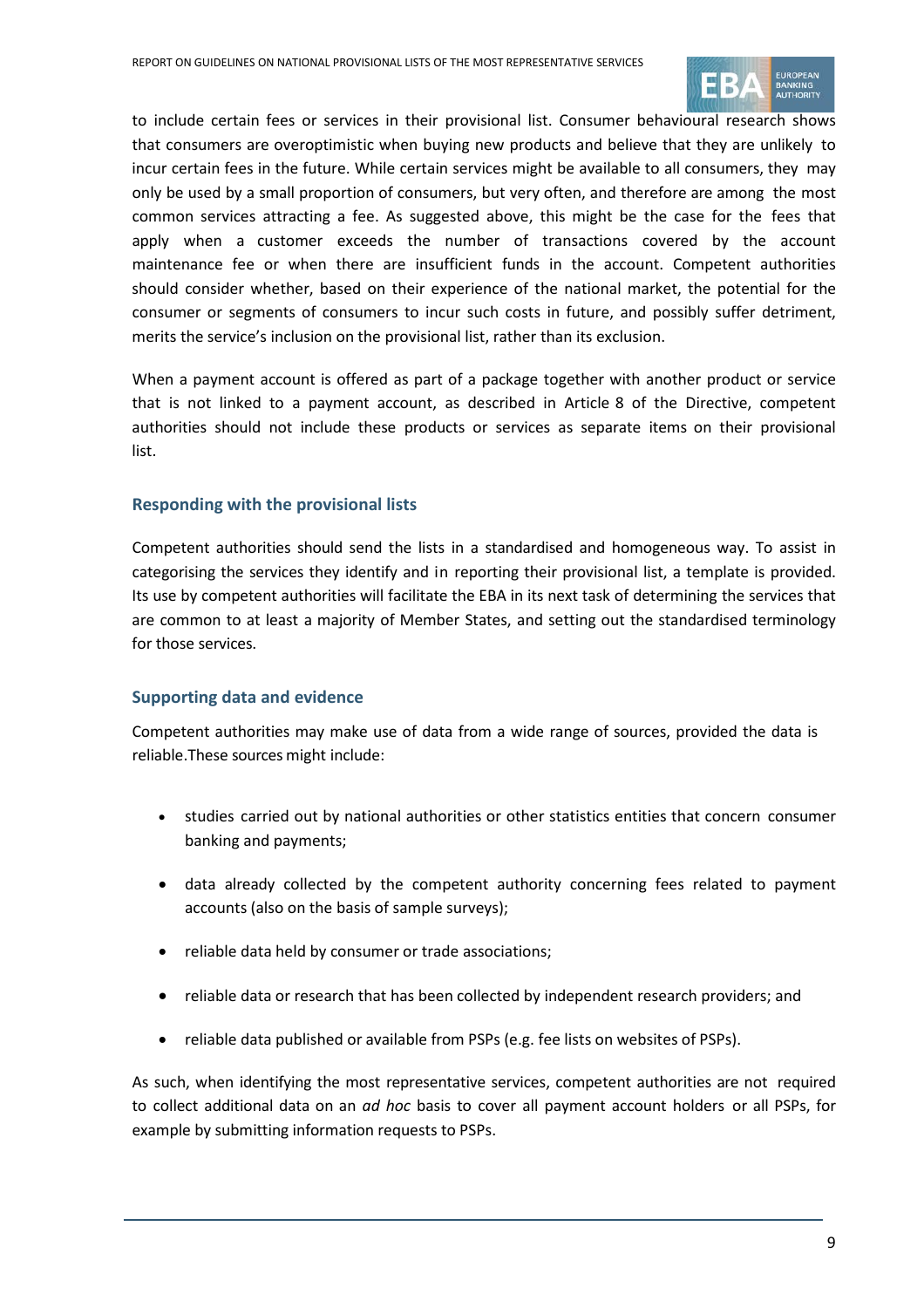

## Suggested methodologies

There are a number of approaches that may be considered when analysing product and fee structures, namely when trying to define the most commonly used services by consumers in relation to the payment account.

#### **Identification of the core services by competent authorities**

This scenario implies an identification of the core services linked to a payment account that generate a fee, based on each competent authority's experience, taking into consideration factors such as the existing price lists and empirical knowledge of the market.

The definition of payment services in the Payment Services Directive allows the identification of a preliminary list of services (although it should be noted that Article 3 of the Directive also covers services other than payment services):

- opening or maintenance of a payment accounts;
- services enabling cash withdrawals from payment accounts;
- issuing and/or maintenance of a payment card or other payment instrument (e.g. annuity on a debit card or credit card);
- execution of credit transfers, including standing orders; execution of payment transactions using a payment card (debit or credit card) or other payment instrument; and
- execution of direct debits.

Therefore, in order to identify the most relevant services, the competent authority may rely on three features that assume greater importance, namely:

a) Commonness

This approach may require data to be collected to clarify which services or instruments are most broadly used to ascertain, for example:

- What kind of credit transfers are most common?
- What kind of payment cards are used most often– debit cards, credit cards or deferred debit cards?
- How many consumers use these different services or instruments and how often?
- b) Representativeness

As part of this approach, it may need to be assessed whether the considered services are subject to a fee in either all, the majority, the most representative or at least one PSP.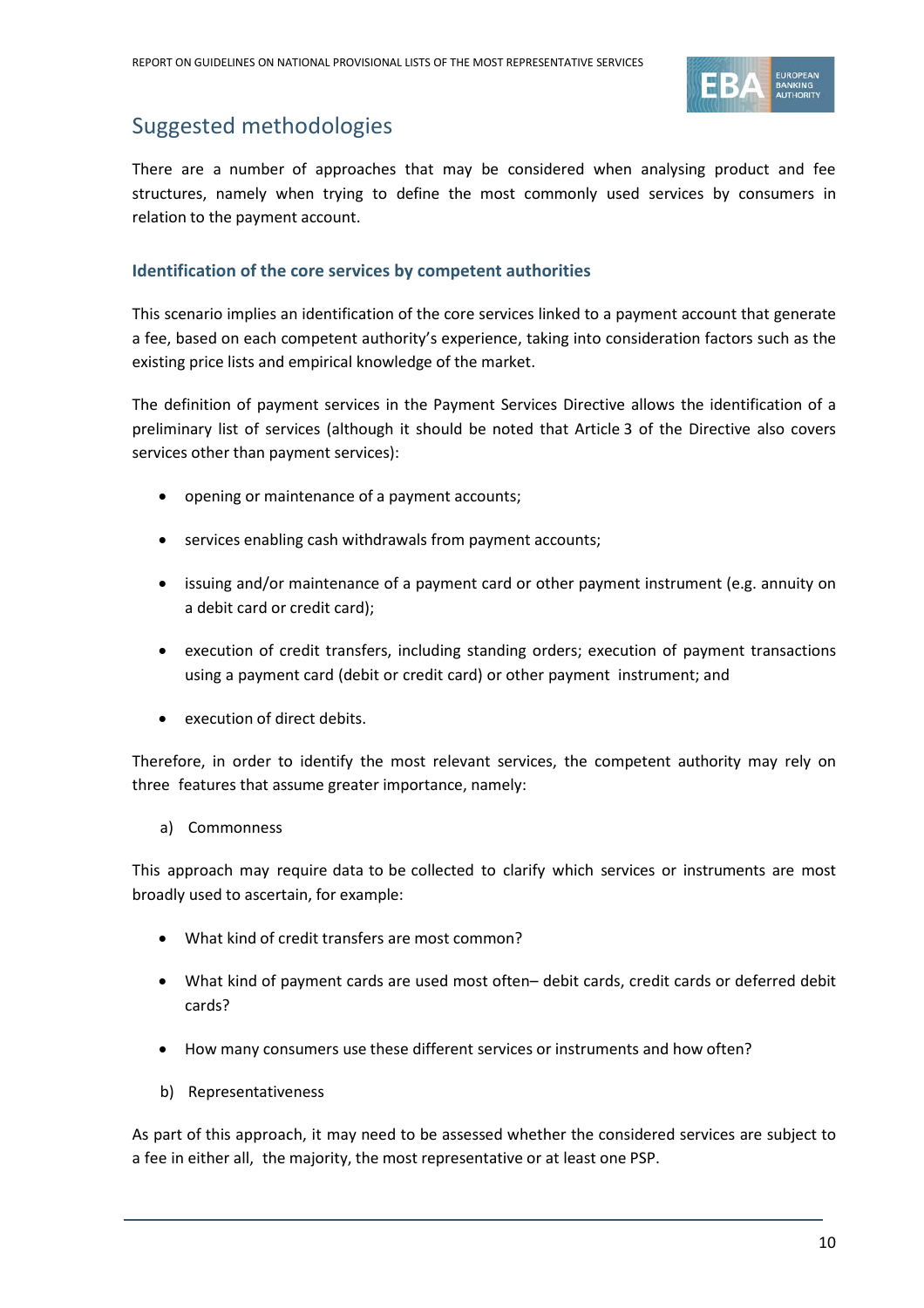

c) Cost

This may be supported by the average cost incurred by individual consumers, as well as by the calculation of the total cost of each service (by applying its corresponding fee to the number of times the service is used).

#### Problems arising:

- difficulties when trying to identify definitively the services that have these features;
- it is a costly and time-consuming process, placing a burden on competent authorities.

For example: although an annuity on a debit card is a common fee, it is charged only once a year and not all types of customers have a debit card. The situations in which a customer is exempt from this fee must also be considered.

#### **Collecting data through PSP and consumer organisation collaboration**

This approach would involve asking PSPs (or their associations) and consumer organisations to present data on which services are used most often by consumers, and to detail how frequently these services are used.

In addition, as mentioned above, it would need to be assessed whether these services are subject to a fee in either all, the majority, the most representative or at least one PSP. Data may be taken from price lists, if available, or requested directly from PSPs.

Problems arising:

- defining how many and which PSPs or consumer organisations would be questioned, bearing in mind that the market needs to be properly represented;
- it is a costly and time-consuming process, placing a burden on competent authorities and PSPs.

### **Consumer profiling**

Defining customer use profiles would presuppose market research, namely surveying, to estimate for each customer profile (i) the banking services used, (ii) if these services are subject to a fee in either all, the majority, the most representative or at least on one PSP, (iii) how often each service is used and (iv) how often each fee is charged (annually, quarterly, monthly, weekly or per transaction).

Problems arising:

• how to define a customer profile (or profiles) to only identify one list of 10 to 20 fees;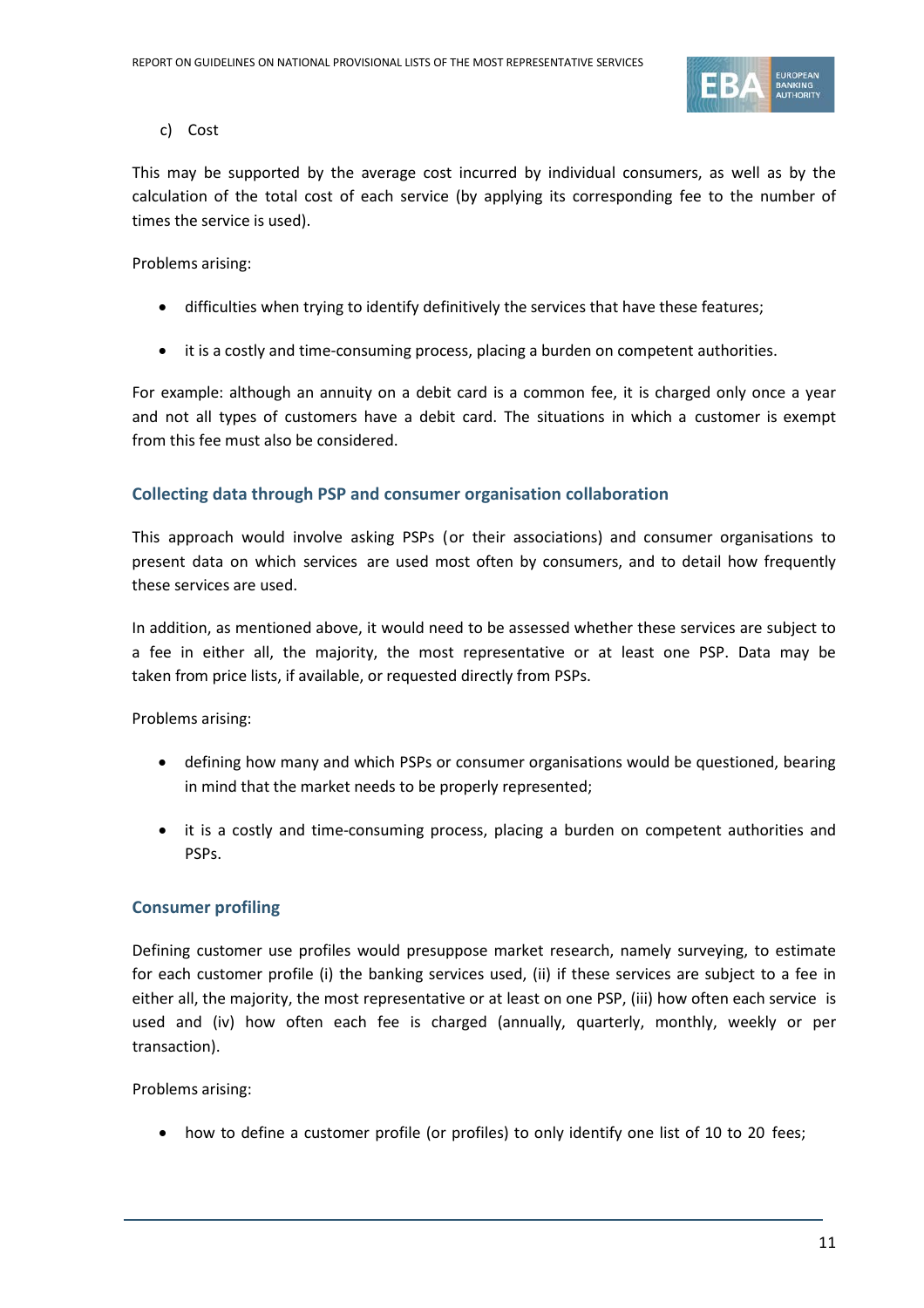

- how to compare between products that are only relevant for different segments;
- how consumer profiling, when considering segments, can fit the aim of the list to provide the most representative fees for the overall population;
- it is a costly and time-consuming process for competent authorities.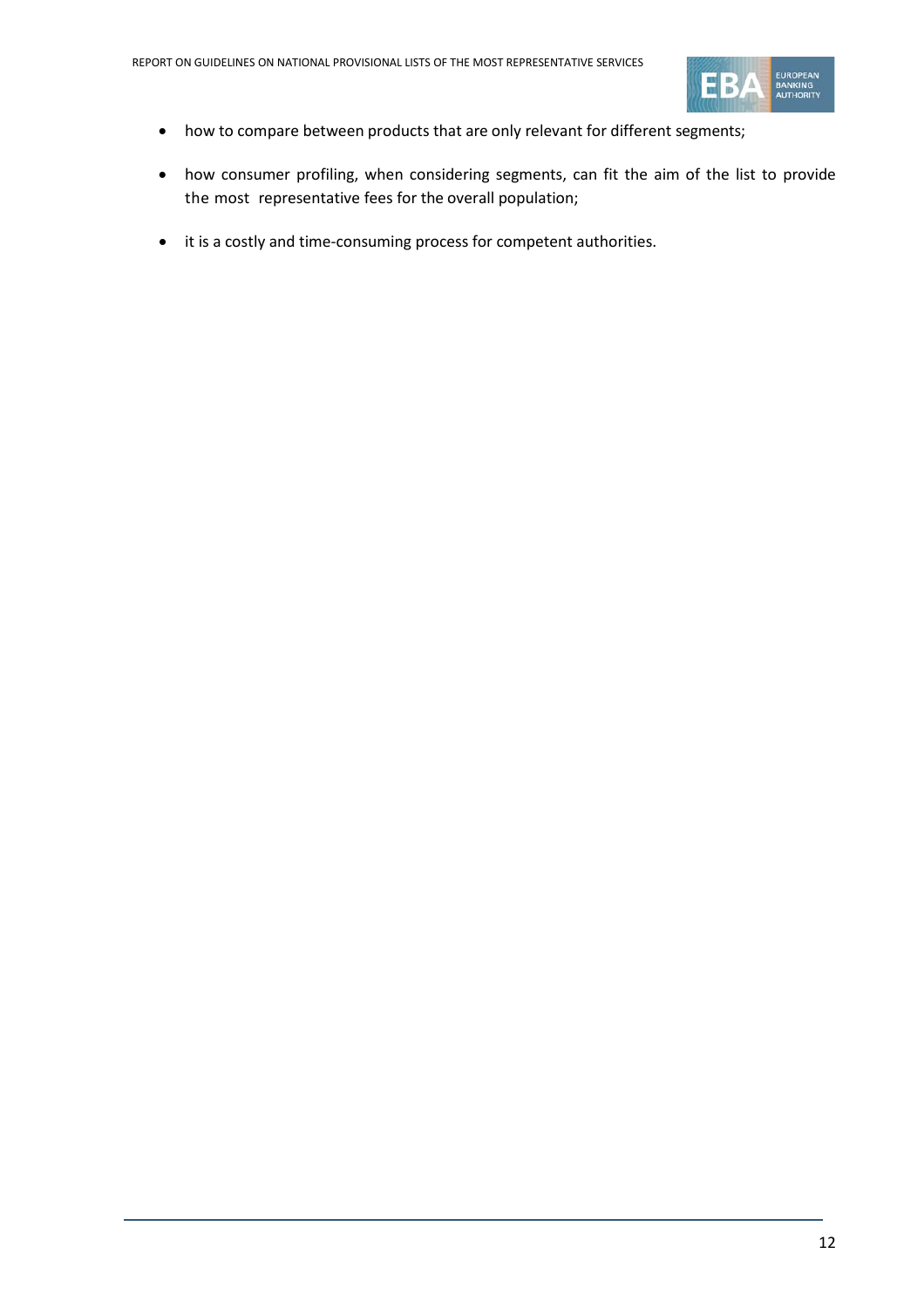

# <span id="page-12-0"></span>EBA guidelines on national provisional lists of the most representative services linked to a payment account and subject to a fee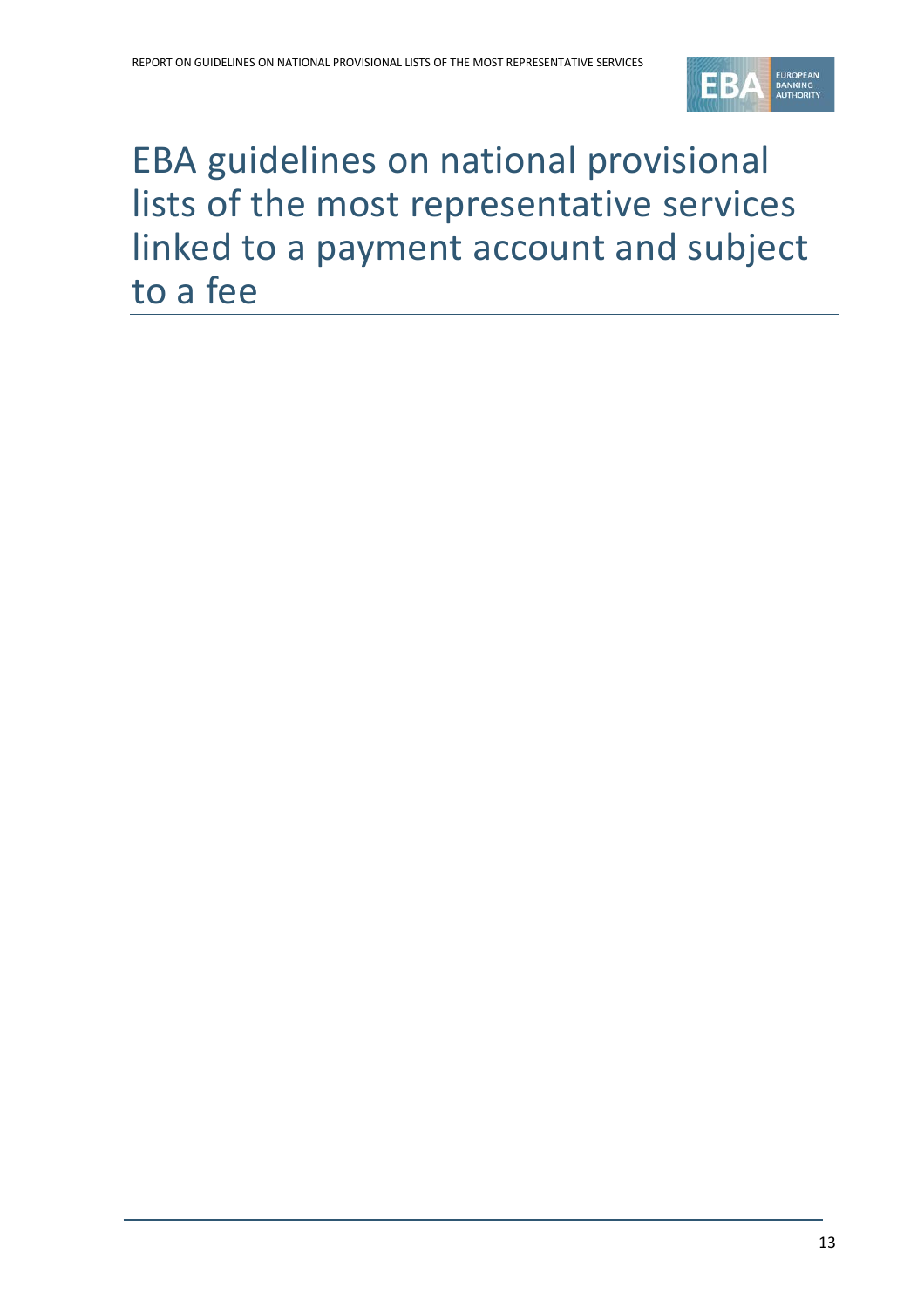

EBA/GL/2015/01

DD Month 2015



on national provisional lists of the most representative services linked to a payment account and subject to a fee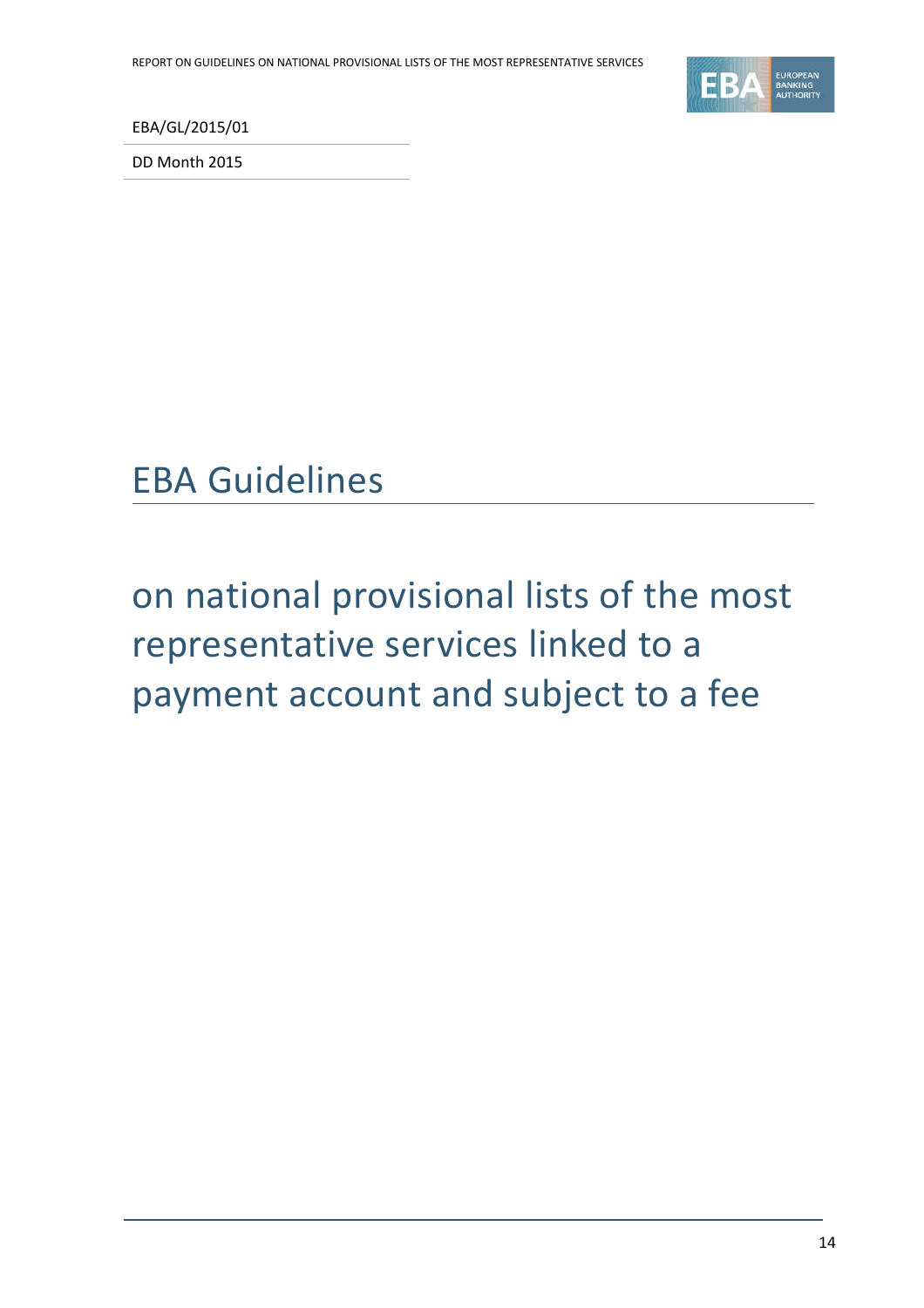

## <span id="page-14-0"></span>Compliance and reporting obligations

#### **Status of these guidelines**

- 1. This document contains guidelines issued pursuant to Article 16 of Regulation (EU) No 109[3](#page-14-1)/2010<sup>3</sup>. In accordance with Article 16(3) of Regulation (EU) No 1093/2010, competent authorities and financial institutions must make every effort to comply with the guidelines.
- 2. Guidelines give the EBA view of appropriate supervisory practices within the European System of Financial Supervision or of how Union law should be applied in a particular area. Competent authorities as defined in Article 4(2) of Regulation (EU) No 1093/2010 to whom guidelines apply should comply by incorporating them into their practices as appropriate (e.g. by amending their legal framework or their supervisory processes), including where guidelines are directed primarily at institutions.

#### **Reporting requirements**

 $\overline{a}$ 

- 3. Pursuant to Article 16(3) of Regulation (EU) No 1093/2010, competent authorities must notify the EBA as to whether they comply or intend to comply with these guidelines, or otherwise with reasons for non-compliance, by (dd.mm.yyyy). In the absence of any notification by this deadline, competent authorities will be considered by the EBA to be non-compliant. Notifications should be sent by submitting the form available on the EBA website to [compliance@eba.europa.eu](mailto:compliance@eba.europa.eu) with the reference 'EBA/GL/2015/01'. Notifications should be submitted by persons with appropriate authority to report compliance on behalf of their competent authorities. Any change in the status of compliance must also be reported to the EBA.
- 4. Notifications will be published on the EBA website, in line with Article 16(3).

<span id="page-14-1"></span><sup>3</sup> Regulation (EU) No 1093/2010 of the European Parliament and of the Council of 24 November 2010 establishing a European Supervisory Authority (European Banking Authority), amending Decision No 716/2009/EC and repealing Commission Decision 2009/78/EC, (OJ L 331, 15.12.2010, p.12).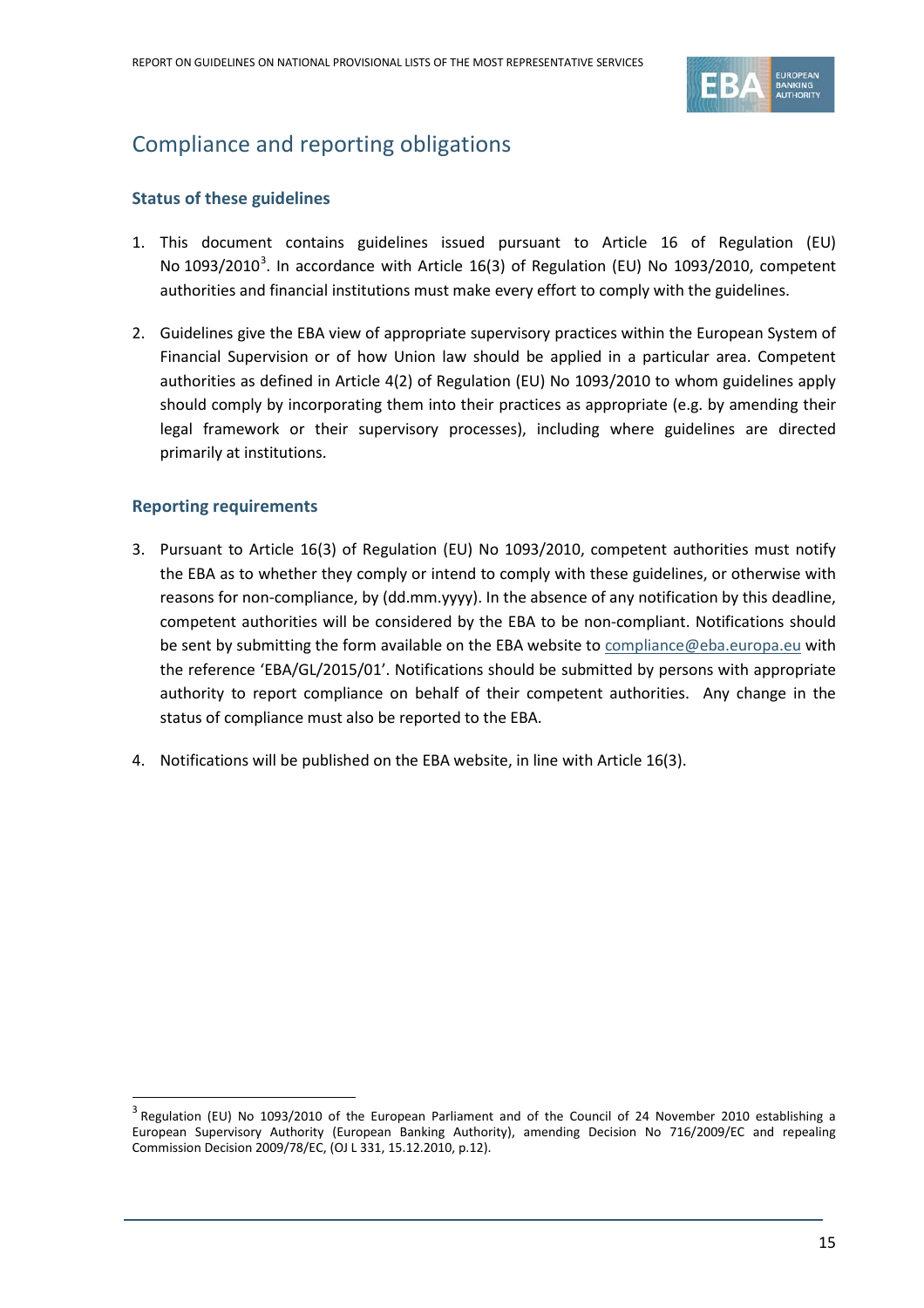

## <span id="page-15-0"></span>Subject matter, scope and definitions

#### **Subject matter and scope of application**

5. These guidelines apply to the sound application of the criteria specified in Article 3(2) of Directive 2014/92/EU to be used by competent authorities when establishing a provisional list of the most representative services linked to a payment account and subject to a fee.

#### **Addressees**

6. These guidelines are addressed to competent authorities as referred to in Recital 17 of Directive 2014/92/EU.

#### **Definitions**

- 7. Unless specified otherwise, the terms used and defined in Directive 2014/92/EU have the same meaning in the guidelines.
- 8. In particular: 'services linked to the payment account' are defined in point (6) of Article 2 of Directive 2014/92/EU as all services related to the opening, operating and closing of a payment account, including payment services and payment transactions falling within the scope of point (g) of Article 3 of Directive 2007/64/EC and overdraft facilities and overrunning.

### <span id="page-15-1"></span>Implementation

9. These guidelines apply from dd/mm/yyyy [1 day after the publication of the translated versions of the guidelines].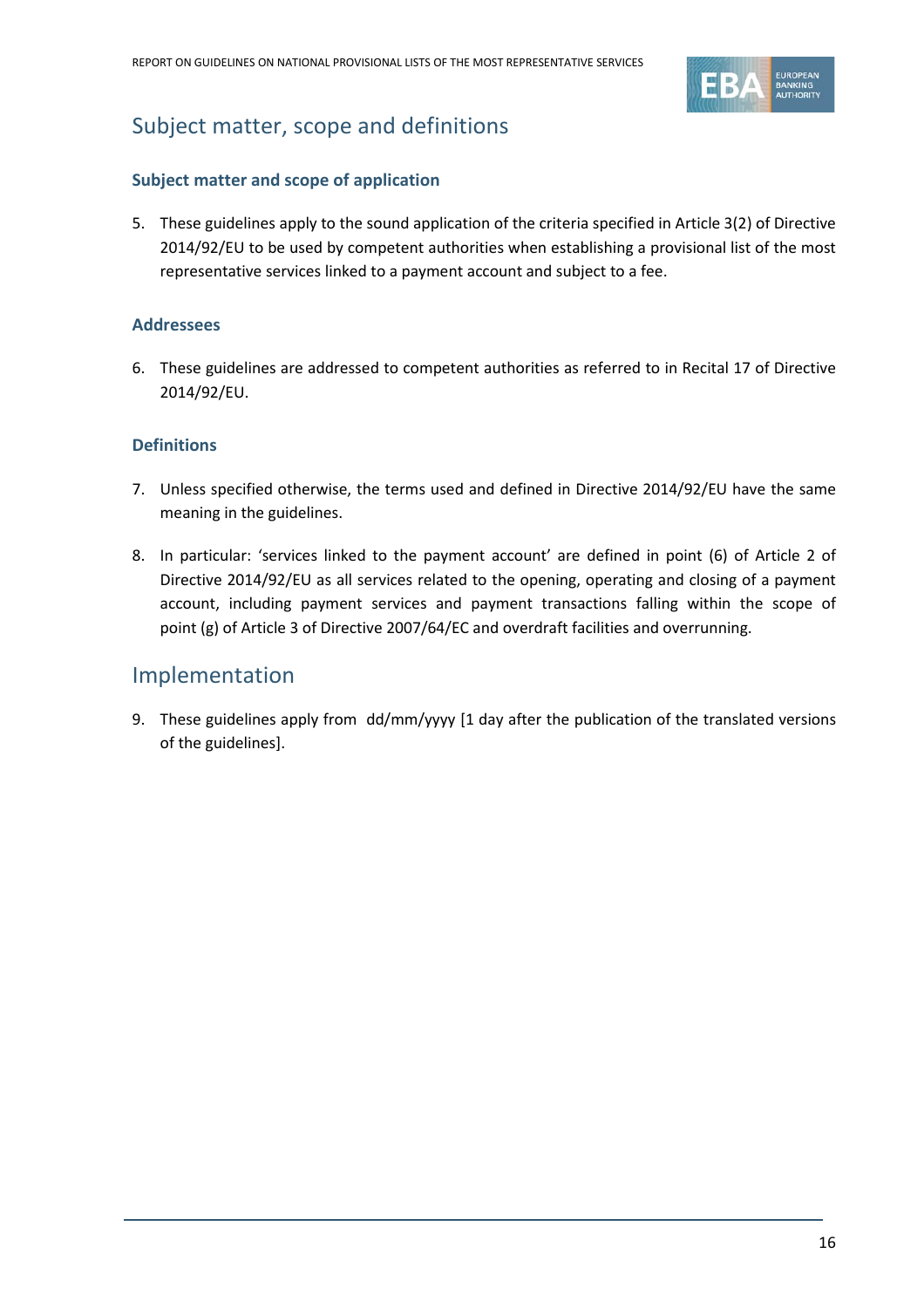

## <span id="page-16-0"></span>Requirements regarding national provisional lists of the most representative services linked to a payment account and subject to a fee

#### <span id="page-16-1"></span>**Guideline 1: Identifying services to be considered for the provisional lists**

- 1.1.With regard to the criterion of 'services most commonly used by consumers in relation to their payment account' as referred to in point (a) of Article 3(2) of Directive 2014/92/EU, the factors below should be considered, to the extent deemed necessary to determine the list:
	- a. competent authorities should consider the general population of consumers, when assessing the level of diffusion of services;
	- b. competent authorities should consider the relative prevalence of the services in terms of how often they constitute a feature of payment accounts;
	- c. competent authorities should consider how often the services in question are used, by taking into account, where possible, the proportion of consumers using the service along with the number of times the service is used;
	- d. competent authorities should include the provision of the account itself as a service.
- 1.2.With regard to the criterion of 'services that generate the highest cost for consumers, both overall as well as per unit' as referred to in point (b) of Article 3(2) of Directive 2014/92/EU, the factors below should be considered, to the extent deemed necessary to determine the list:
	- a. when considering fees overall as well as per unit, competent authorities should not only consider services that fulfil both of those criteria simultaneously, but also services that generate the highest cost for consumers either overall or per unit;
	- b. competent authorities should consider fees cumulatively when determining the unit costs or overall costs of services that might attract different types of fees;
	- c. in ascertaining which are the most representative services, competent authorities should consider the costs that are incurred, or could be incurred, by consumers on an annual basis for the use of the service, preferably based on the most recent data available covering a 12 month period.

#### <span id="page-16-2"></span>**Guideline 2: Exercising judgement when establishing the provisional lists**

- 2.1.When establishing the provisional list, competent authorities should give priority to those services that satisfy both criteria (i.e. in area C of Figure 1).
- 2.2.In a second step, since the criteria are not strictly cumulative, competent authorities should also consider services that only satisfy one of the criteria (i.e. in areas A or B) for inclusion in the provisional list.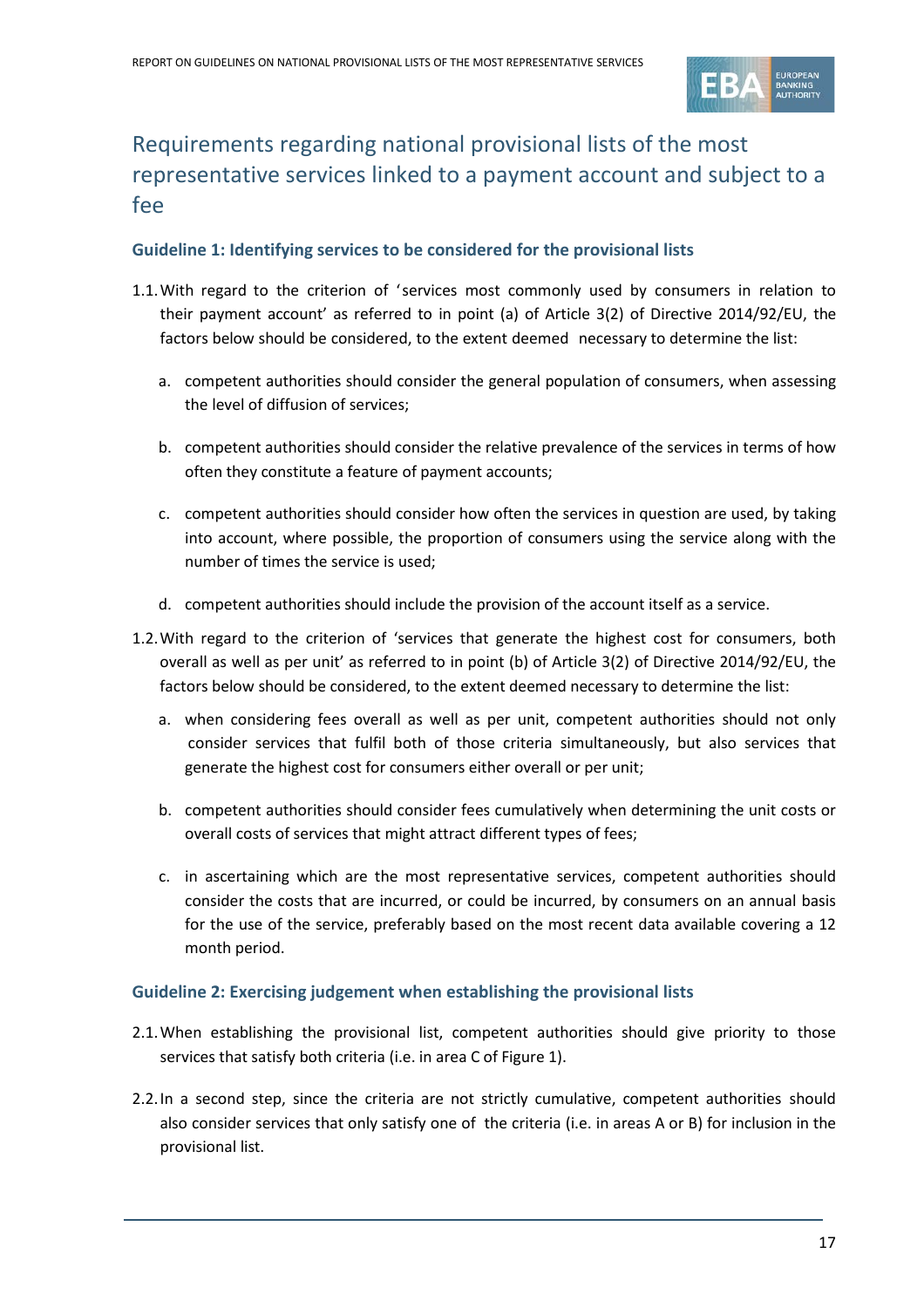

#### Figure 1 - Services and criteria



- 2.3.Competent authorities should only use other criteria as an exception, for market-specific issues. In doing so, competent authorities should be able to justify the methodology used, supply supporting data and provide the reasoning behind their decisions.
- 2.4.Competent authorities should consider the service provided as a single service, irrespective of the potential for providers to differentiate costs according to factors such as channels of usage or the identity of the receiving payment service provider.

#### <span id="page-17-0"></span>**Guideline 3: Responding with the provisional lists**

- 3.1.Competent authorities should respond to the Commission and to the EBA using the template in the Annex. Competent authorities should send the responses to the following dedicated mailboxes
	- **[EC-PAD-IMPLEMENTATION@ec.europa.eu,](mailto:EC-PAD-IMPLEMENTATION@ec.europa.eu) and**
	- [PAD@eba.europa.eu.](mailto:PAD@eba.europa.eu)

#### <span id="page-17-1"></span>**Guideline 4: Supporting data and evidence**

- 4.1.Competent authorities should base their decisions on relevant data. Competent authorities may make use of data from a wide range of sources, provided the data is reliable.
- 4.2.Competent authorities should ensure that they are able to provide supporting data to justify any decision to include or exclude particular services from their list.

#### <span id="page-17-2"></span>**Guideline 5: Submission of the provisional lists**

5.1.Competent authorities shall submit the provisional list in accordance with Article 3(3) of Directive 2014/92/EU by 18 September 2015.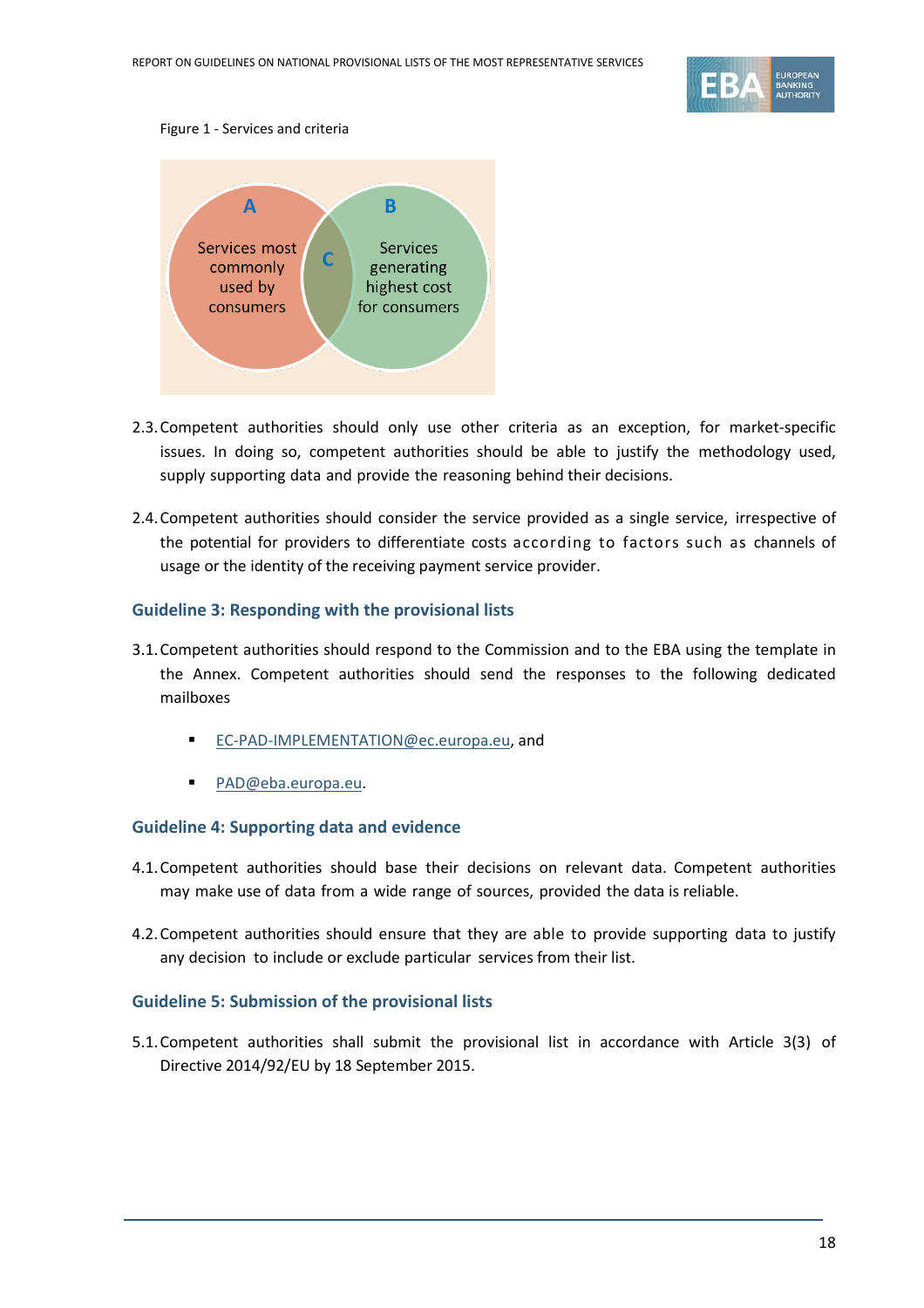

#### **Annex: Template for competent authority's response**

#### Contact details

| Member State:        |  |
|----------------------|--|
| Competent authority: |  |

Competent authority's contact person:

| Name:     |  |
|-----------|--|
| Position: |  |
| Email:    |  |
| Tel. no:  |  |
| Fax no:   |  |

Please describe whether the services or the terminology used have been standardised, and how (legislation, industry initiative etc.):

#### <span id="page-18-0"></span>Instructions for filling in the template

- 1. Please indicate a list of at least 10 and no more than 20 of the most representative services linked to a payment account. The template is split into different types of services according to the nature of the services.
- 2. Please add rows to the tables for each of the services included in your list of at least 10 and no more than 20 of the most representative services linked to a payment account.
- 3. Please highlight specifically any word or terminology that is standardised in your Member State. Please give the terminology in an English translation and in the official language of your Member State.
- 4. Some examples of services that would fall under each of the types are presented in a table below the response tables. If the service you are mentioning corresponds to one or more of the examples please indicate the example's ID code(s) in the column 'ID Code'. If the service does not correspond to any of the examples, please leave the corresponding ID column empty.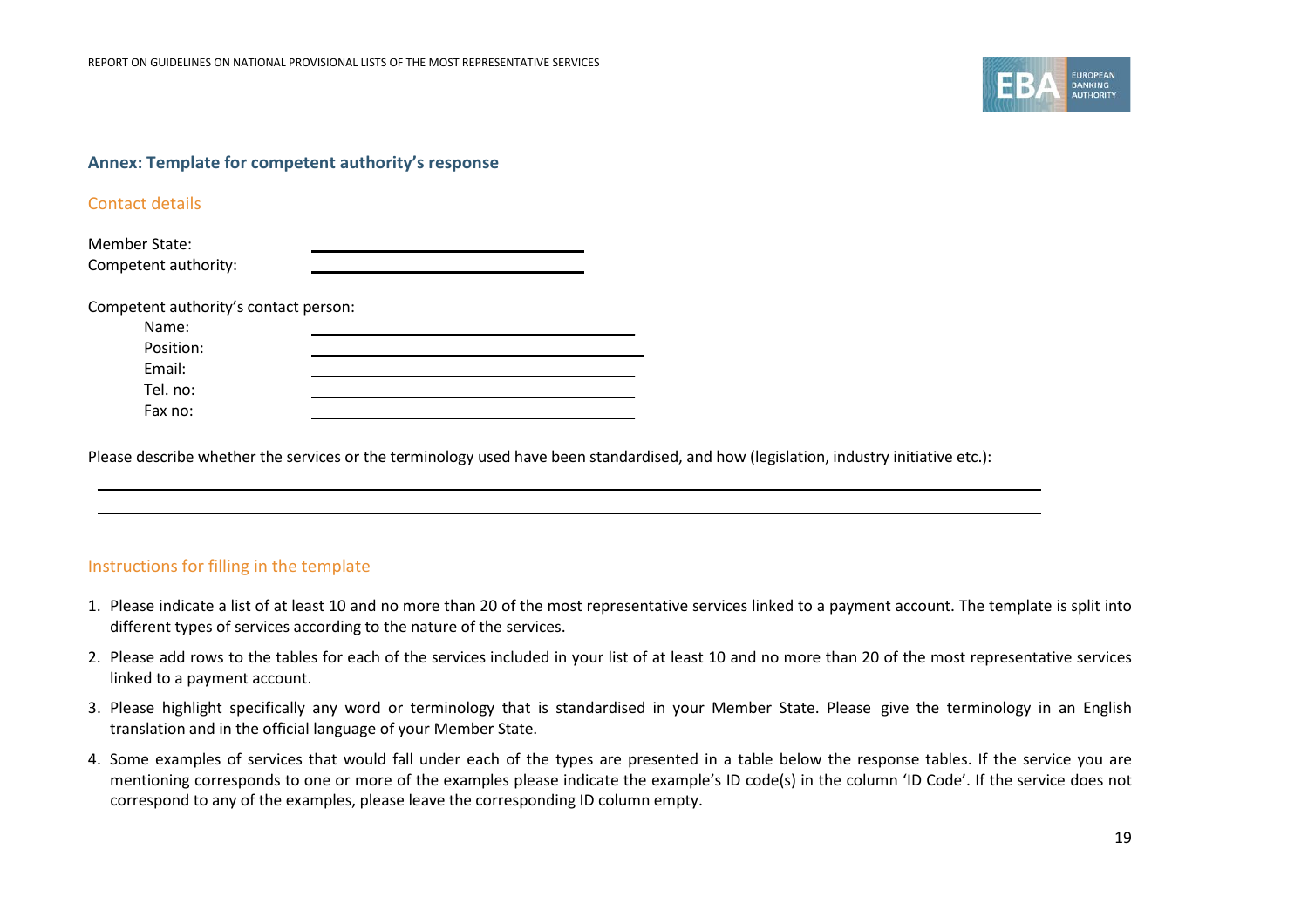

- 5. Please note that this list of codes is not exhaustive it is intended purely to facilitate the comparison of Member States' responses.
- 6. One example of a service is pre-filled in for information purposes only. If this service is not relevant for your response, please delete it.
- 7. Please indicate the relevant channels of delivery for the service in question. Please note that there is a column to indicate if services have different prices depending on the channel. For example: the fee charged by a payment service provider (PSP) for making a credit transfer might vary depending on whether the customer initiates the payment online or in branch, or depending on whether the transfer is executed between accounts held with different PSPs or between accounts within one PSP.
- 8. Please note that you are asked to indicate the most common market practices for each service, and are not requested to indicate the amounts of fees.

#### Explanations for column headers used in the template

**Payment account services (English) – Please provide the name of the service in English.** 

**Name of services in the official language(s) of the Member State** – Should there be more than one name, please indicate the name most commonly used in your national jurisdiction. This should include any relevant terms, pursuant to Article 3(1) of the Directive.

**Description of the service in the official language(s) of the Member State** – Please provide a description of the service. This should include any formal definitions that exist, pursuant to Article 3(1) of the Directive.

**Description of the service (English**) – Please provide a description of the service in English.

**Description of the most common fees' structure, the periodicity that is most commonly applied for the service, and if waivers are applied** – Where applicable, please take into account the most common fee structure in your country. In this cell, you may describe any additional differentiation of fees that is widespread at a national level, such as when different criteria are used for maintenance fees: total balance of related accounts with the service provider; the account balance; or other services subscribed, to mention but a few. Please note that you are not required to indicate the amounts of fees. This does not need to be an exhaustive description of every structure.

**Please indicate if fees are differentiated for different channels** – Please use this column and the presented options if t is a common market practice in your Member State for pricing to be differentiated according to the channels of usage. Please provide an explanation if there is a mixture of practices in the national market.

**ID code** – If this service is included in the examples table below, please indicate the corresponding ID code.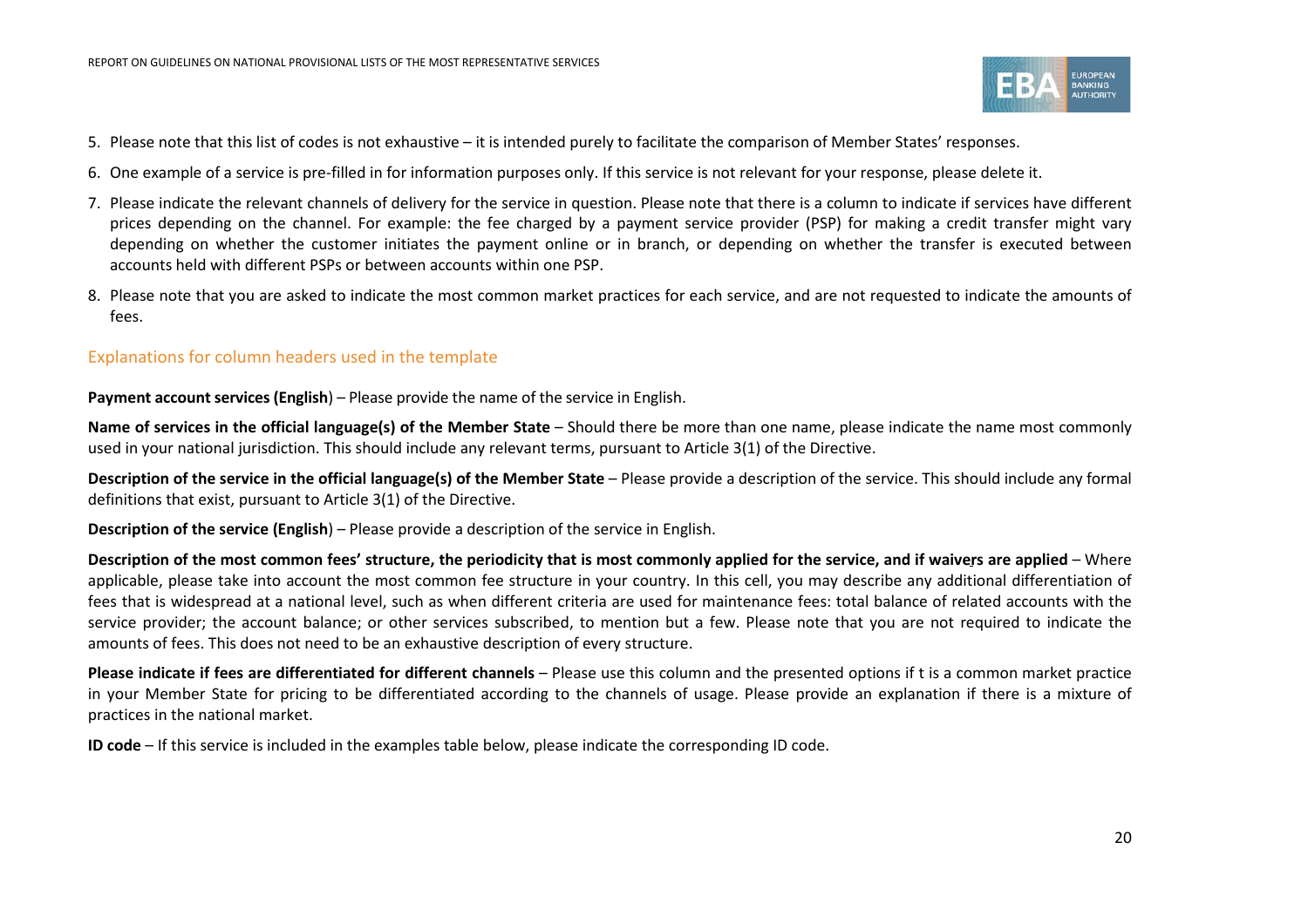

### Type 1 - Account management / maintenance and related services

| 1. Payment account<br>services (English) | 2. Name of services<br>in the official<br>language (s) of the<br><b>Member State</b> | service in the official service (English)<br>$language(s)$ of the<br><b>Member State</b> | 3. Description of the 4. Description of the | 5. Description of the<br>most common fees'<br>structure, the periodicity for different channels<br>that is most commonly<br>applied for the service,<br>and if waivers are<br>applied | 6. Please indicate if<br>fees are differentiated code                                                                                                          | 7.1D |
|------------------------------------------|--------------------------------------------------------------------------------------|------------------------------------------------------------------------------------------|---------------------------------------------|---------------------------------------------------------------------------------------------------------------------------------------------------------------------------------------|----------------------------------------------------------------------------------------------------------------------------------------------------------------|------|
|                                          |                                                                                      |                                                                                          |                                             |                                                                                                                                                                                       | Fees differentiated by<br>channel of usage?<br>$\Box$ no $\Box$ yes<br>If yes, which channels:<br>$\Box$ branch $\Box$ internet<br>$\Box$ mobile $\Box$ other: |      |
|                                          |                                                                                      |                                                                                          |                                             |                                                                                                                                                                                       | Fees differentiated by<br>channel of usage?<br>$\Box$ no $\Box$ yes<br>If yes, which channels:<br>$\Box$ branch $\Box$ internet<br>$\Box$ mobile $\Box$ other: |      |

| Examples of services under Type 1 - 'Account management / maintenance and related services'                         | ID code |
|---------------------------------------------------------------------------------------------------------------------|---------|
| Regular fee for maintenance of the payment account.                                                                 |         |
| If this fee tends to allow consumers to access other services (without any cost), please indicate the codes for the |         |
| various services that are most commonly covered by this maintenance fee in your market (e.g. ID code 4 if a         |         |
| debit card is provided), as would be disclosed pursuant to Article 3(3) of Directive 2014/92/EU.                    |         |
| Regular fee related to the level or method of service provision (e.g. fee for online or telephone banking)          |         |
| Other ancillary services such as provision of copy statements, balance enquiries                                    |         |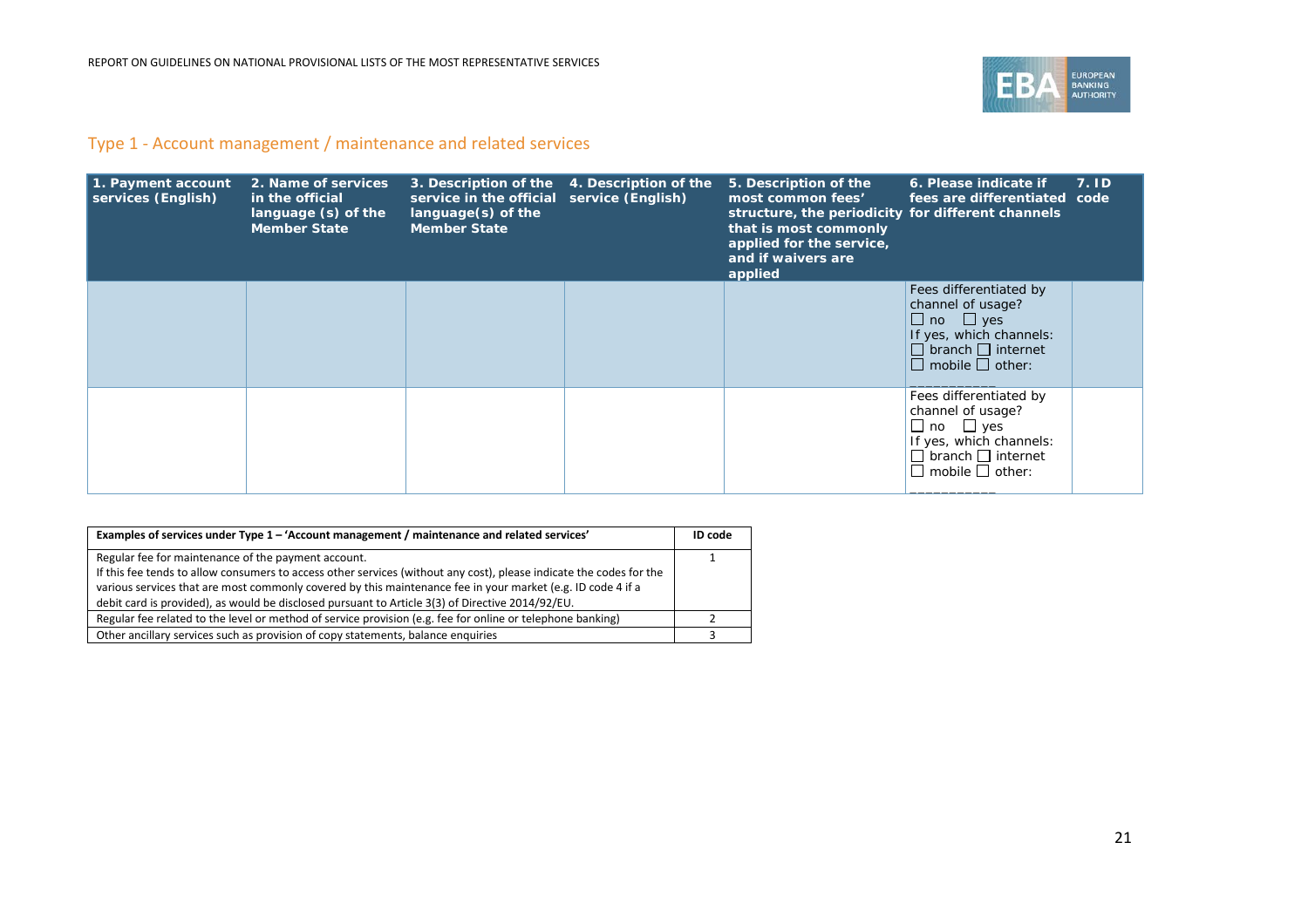<span id="page-21-0"></span>

#### Type 2 – Payment instruments (card and cheque services)

| 1. Payment<br>account services<br>(English) | 2. Name of services<br>in the official<br>language (s) of the<br><b>Member State</b> | 3. Description of the<br>service in the<br>official language(s)<br>of the Member State | 4. Description of the<br>service (English) | 5. Description of the<br>most common fees'<br>structure, the<br>periodicity that is most<br>commonly applied for<br>the service, and if<br>waivers are applied | 6. Please indicate if<br>fees are<br>differentiated for<br>different channels                                                                                  | 7.1D<br>code |
|---------------------------------------------|--------------------------------------------------------------------------------------|----------------------------------------------------------------------------------------|--------------------------------------------|----------------------------------------------------------------------------------------------------------------------------------------------------------------|----------------------------------------------------------------------------------------------------------------------------------------------------------------|--------------|
|                                             |                                                                                      |                                                                                        |                                            |                                                                                                                                                                | Fees differentiated by<br>channel of usage?<br>$\Box$ no $\Box$ yes<br>If yes, which channels:<br>$\Box$ branch $\Box$ internet<br>$\Box$ mobile $\Box$ other: |              |
|                                             |                                                                                      |                                                                                        |                                            |                                                                                                                                                                | Fees differentiated by<br>channel of usage?<br>$\Box$ no $\Box$ yes<br>If yes, which channels:<br>$\Box$ branch $\Box$ internet<br>$\Box$ mobile $\Box$ other: |              |

| Examples of services under Type 2 – 'Payment instruments (card and cheque services)' | ID code |
|--------------------------------------------------------------------------------------|---------|
| Issuing or maintaining a debit card                                                  |         |
| Issuing or maintaining a credit card, including a deferred debit card                |         |
| Cash withdrawals                                                                     |         |
| Placing of fiduciary currency (banknotes and coins)                                  |         |
| Use of debit card for payments abroad                                                |         |
| Use of debit card for foreign ATM withdrawals                                        |         |
| Use of credit card for payments abroad                                               | 10      |
| Use of credit card for foreign ATM withdrawals                                       | 11      |
| Provision of a cheque book                                                           |         |

<sup>4</sup> Please indicate if fees are differentiated for other channels using 'other' in column 6. This applies for branch or ATM withdrawals. Please also indicate if there are different charges depending on the network to which the ATM belongs, if that is the case in your market. This does not include charges imposed directly on the consumer by an ATM provider in relation to individual withdrawals and paid to the ATM provider by the consumer as a surcharge on the funds withdrawn.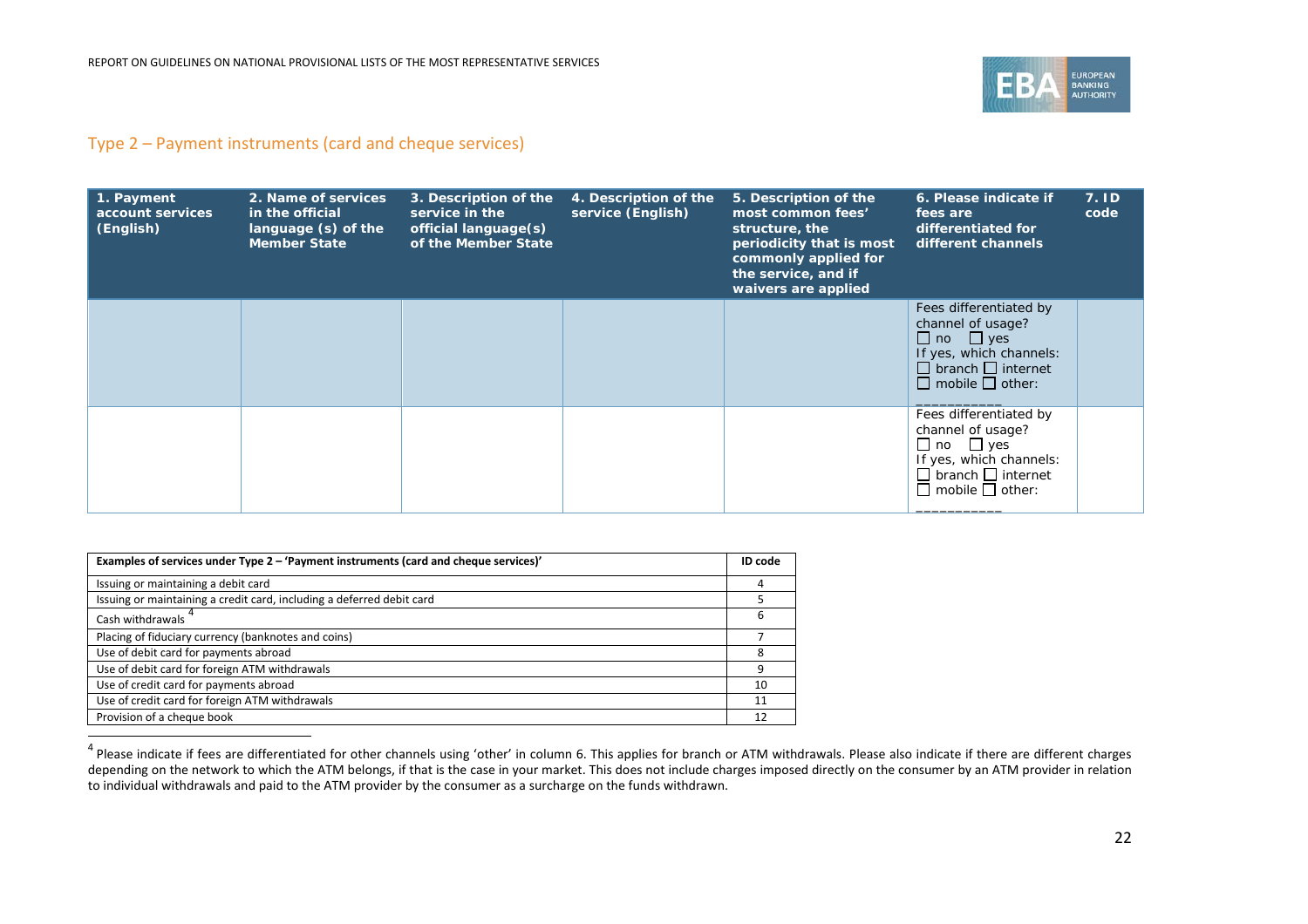<span id="page-22-2"></span><span id="page-22-1"></span><span id="page-22-0"></span>

## Type 3 – Domestic payment services**[5](#page-22-0)**

| 1. Payment<br>account<br>services<br>(English)                        | 2. Name of<br>services<br>in the official<br>language (s) of<br>the Member<br><b>State</b> | 3. Description<br>of the service in<br>the official<br>$language(s)$ of<br>the Member<br><b>State</b> | (English)    | 4. Description of the service                                                                                                                                                                                                                                                                                                                | 5. Description of the most<br>common fees' structure, the<br>periodicity that is most<br>commonly applied for the<br>service, and if waivers are<br>applied                                                                                                                                                                                                                                       | 6. Please indicate<br>if fees are<br>differentiated for<br>different<br>channels                                                                                                                                           | 7.<br>ID<br>code |
|-----------------------------------------------------------------------|--------------------------------------------------------------------------------------------|-------------------------------------------------------------------------------------------------------|--------------|----------------------------------------------------------------------------------------------------------------------------------------------------------------------------------------------------------------------------------------------------------------------------------------------------------------------------------------------|---------------------------------------------------------------------------------------------------------------------------------------------------------------------------------------------------------------------------------------------------------------------------------------------------------------------------------------------------------------------------------------------------|----------------------------------------------------------------------------------------------------------------------------------------------------------------------------------------------------------------------------|------------------|
|                                                                       |                                                                                            |                                                                                                       |              | Type 3 – Domestic payment services                                                                                                                                                                                                                                                                                                           |                                                                                                                                                                                                                                                                                                                                                                                                   |                                                                                                                                                                                                                            |                  |
| <b>[Indicative</b><br>example]<br>Credit<br>transfer -<br><b>SEPA</b> |                                                                                            |                                                                                                       | Area (SEPA). | Payment transaction initiated by<br>the payer that enables the<br>transfer of funds, in euros, from<br>the account of the payer with a<br>payment services provider to the<br>account of the payee with a<br>payment services provider,<br>where both the providers/the<br>single provider is/are located<br>within the Single Euro Payments | A fee may be charged to the payer<br>when the payment transaction is<br>initiated. This fee may vary<br>depending on the channel used to<br>give the order. Waivers may apply if<br>the payment order is given through<br>a particular channel (e.g. internet,<br>ATM). There is no differentiation of<br>fees charged according to the<br>identity of the receiving payment<br>service provider. | Fees differentiated<br>by channel of<br>usage?<br>$\Box$ no $\boxtimes$ yes<br>If yes, which<br>channels:<br>$\boxtimes$ branch $\boxtimes$<br>internet<br>$\boxtimes$ mobile $\boxtimes$<br>other: over the<br>phone: ATM | 13               |
|                                                                       |                                                                                            |                                                                                                       |              |                                                                                                                                                                                                                                                                                                                                              |                                                                                                                                                                                                                                                                                                                                                                                                   | Fees differentiated<br>by channel of<br>usage?<br>$\Box$ no $\Box$ yes<br>If yes, which<br>channels:<br>$\Box$ branch $\Box$<br>internet<br>$\Box$ mobile $\Box$<br>other:                                                 |                  |
|                                                                       | Examples of services under Type 3 - 'Domestic payment services'                            |                                                                                                       | ID code      |                                                                                                                                                                                                                                                                                                                                              | Examples of services under Type 3 - 'Domestic payment services'                                                                                                                                                                                                                                                                                                                                   |                                                                                                                                                                                                                            | ID code          |
| Credit transfers $6 -$ SEPA $^7$                                      |                                                                                            |                                                                                                       | 13           | Direct debits (should there be fees associated with the setting up)                                                                                                                                                                                                                                                                          |                                                                                                                                                                                                                                                                                                                                                                                                   |                                                                                                                                                                                                                            | 16               |
| Credit transfers - non-SEPA                                           |                                                                                            |                                                                                                       | 14           |                                                                                                                                                                                                                                                                                                                                              | Paid item charges (fees levied when a payment is made but there are insufficient funds in the account)                                                                                                                                                                                                                                                                                            |                                                                                                                                                                                                                            | 17               |
| Standing orders                                                       |                                                                                            |                                                                                                       | 15           |                                                                                                                                                                                                                                                                                                                                              | Unpaid items charges (fees levied when a payment is refused because of insufficient funds in account)                                                                                                                                                                                                                                                                                             |                                                                                                                                                                                                                            | 18               |

<sup>5&</sup>lt;br>6 Initiated and completed within the Member State.<br><sup>6</sup> For credit transfers, please indicate in Column 5 if there is a differentiation of fees charged according to the identity of the receiving payment service provider.<br>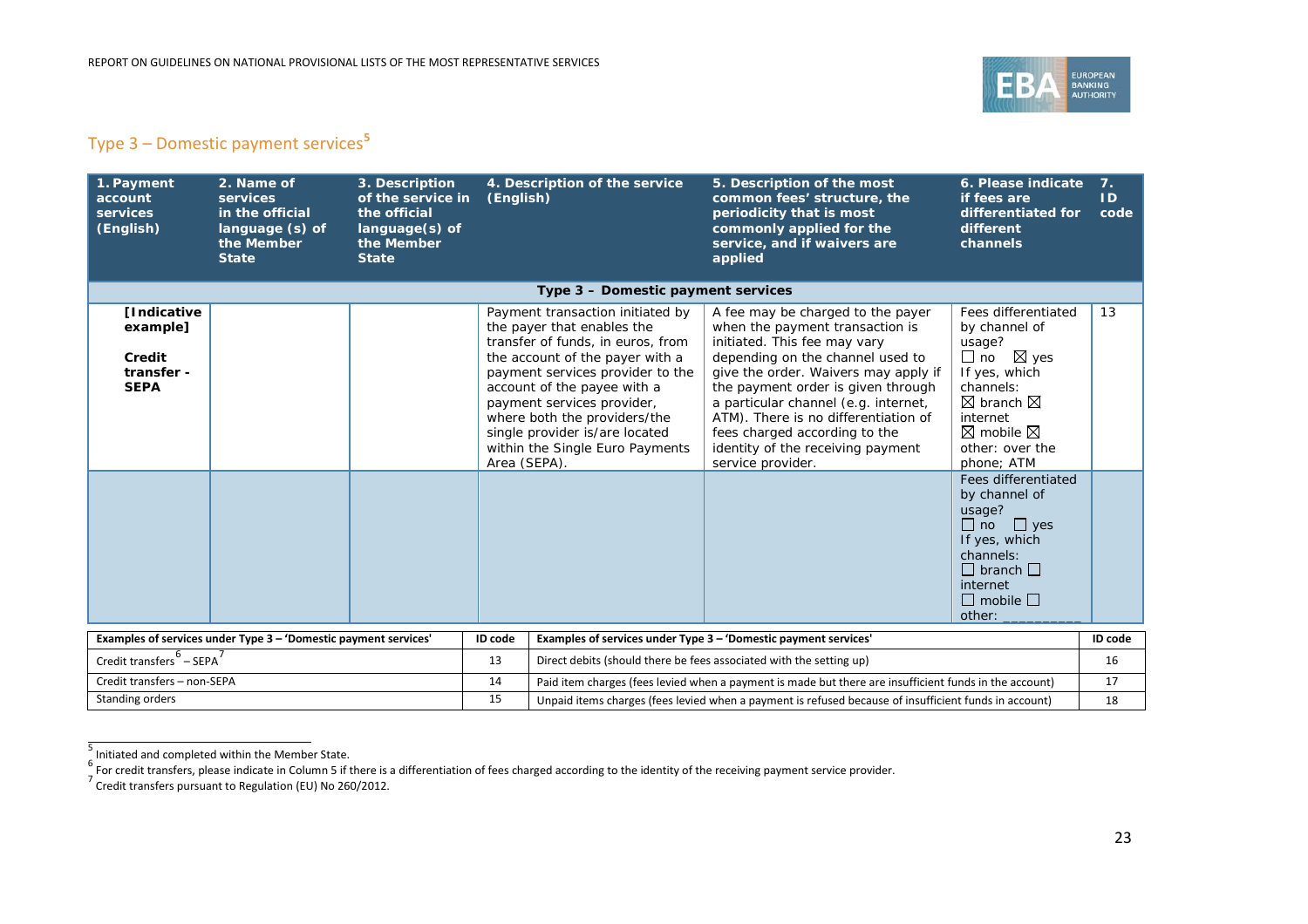

### Type 4 – International payments and foreign currency-related services

| 1. Payment<br>account services<br>(English) | 2. Name of services<br>in the official<br>language (s) of the<br><b>Member State</b> | 3. Description of the<br>service in the<br>official language(s)<br>of the Member State | 4. Description of the<br>service (English) | 5. Description of the<br>most common fees'<br>structure, the<br>periodicity that is most<br>commonly applied for<br>the service, and if<br>waivers are applied | 6. Please indicate if<br>fees are<br>differentiated for<br>different channels                                                                                  | 7.1D<br>code |
|---------------------------------------------|--------------------------------------------------------------------------------------|----------------------------------------------------------------------------------------|--------------------------------------------|----------------------------------------------------------------------------------------------------------------------------------------------------------------|----------------------------------------------------------------------------------------------------------------------------------------------------------------|--------------|
|                                             |                                                                                      |                                                                                        |                                            |                                                                                                                                                                | Fees differentiated by<br>channel of usage?<br>$\Box$ no $\Box$ ves<br>If yes, which channels:<br>$\Box$ branch $\Box$ internet<br>$\Box$ mobile $\Box$ other: |              |
|                                             |                                                                                      |                                                                                        |                                            |                                                                                                                                                                | Fees differentiated by<br>channel of usage?<br>$\Box$ no $\Box$ yes<br>If yes, which channels:<br>$\Box$ branch $\Box$ internet<br>$\Box$ mobile $\Box$ other: |              |

| Examples of services under Type 4 – 'International payments and foreign currency-related services' | ID code |
|----------------------------------------------------------------------------------------------------|---------|
| Credit transfers -SEPA                                                                             | 13      |
| Credit transfers - non-SEPA                                                                        | 14      |
| Receipt of international electronic funds transfers                                                | 19      |
| Currency exchange services                                                                         | 20      |
| Foreign currency travellers cheques                                                                |         |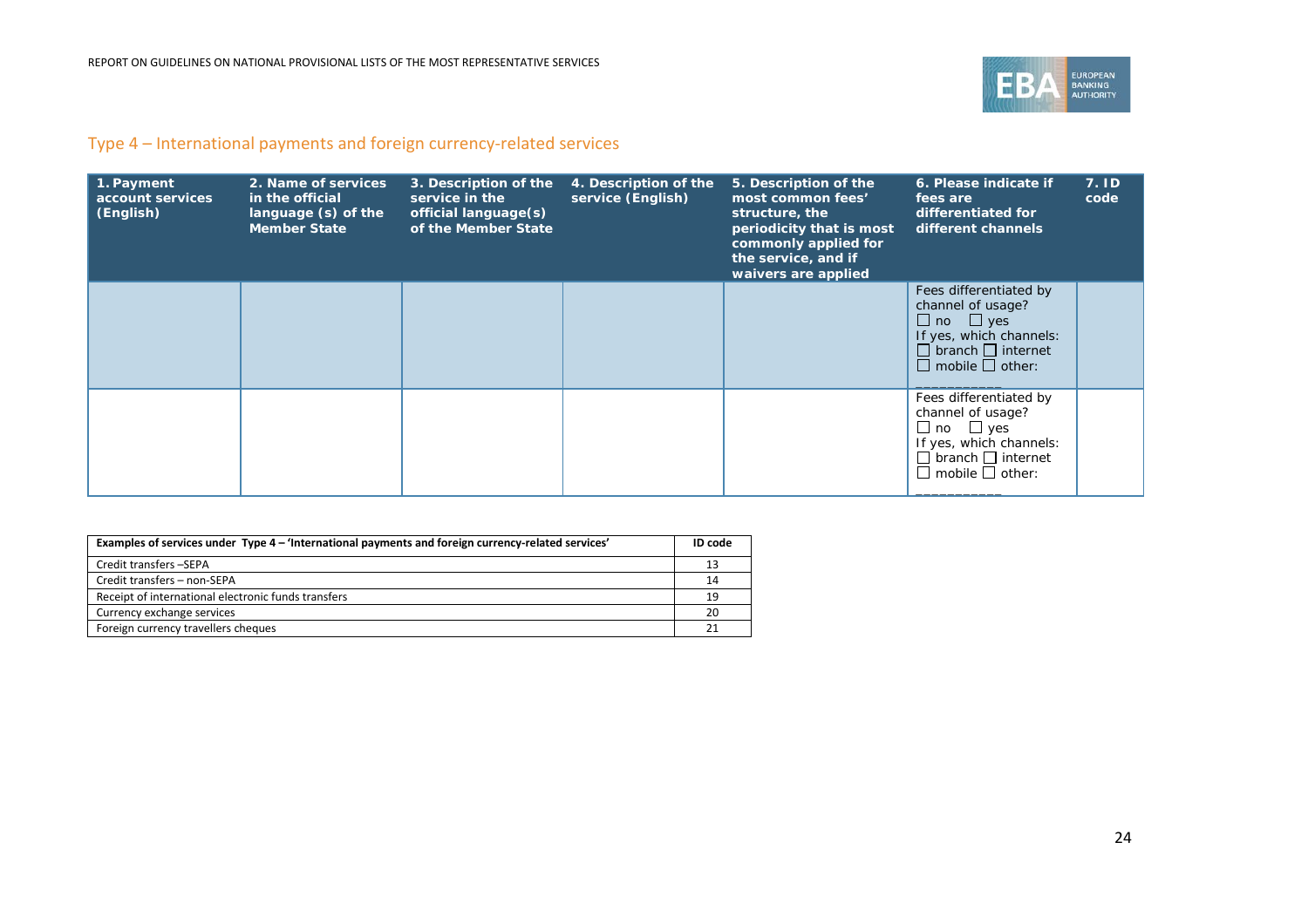<span id="page-24-1"></span><span id="page-24-0"></span>

#### Type 5 – Overdraft and overrunning services

.

| 1. Payment<br>account services<br>(English) | 2. Name of services<br>in the official<br>language (s) of the<br><b>Member State</b> | 3. Description of the<br>service in the<br>official language(s)<br>of the Member State | 4. Description of the<br>service (English) | 5. Description of the<br>most common fees'<br>structure, the<br>periodicity that is most<br>commonly applied for<br>the service, and if<br>waivers are applied | 6. Please indicate if<br>fees are<br>differentiated for<br>different channels                                                                                  | 7. ID<br>code |
|---------------------------------------------|--------------------------------------------------------------------------------------|----------------------------------------------------------------------------------------|--------------------------------------------|----------------------------------------------------------------------------------------------------------------------------------------------------------------|----------------------------------------------------------------------------------------------------------------------------------------------------------------|---------------|
|                                             |                                                                                      |                                                                                        |                                            |                                                                                                                                                                | Fees differentiated by<br>channel of usage?<br>$\Box$ no $\Box$ yes<br>If yes, which channels:<br>$\Box$ branch $\Box$ internet<br>$\Box$ mobile $\Box$ other: |               |
|                                             |                                                                                      |                                                                                        |                                            |                                                                                                                                                                | Fees differentiated by<br>channel of usage?<br>$\Box$ no $\Box$ yes<br>If yes, which channels:<br>$\Box$ branch $\Box$ internet<br>$\Box$ mobile $\Box$ other: |               |

| Examples of services under Type 5 - 'Overdraft and overrunning services'                                  | ID code |
|-----------------------------------------------------------------------------------------------------------|---------|
| Overdraft facility <sup>o</sup> (arranged overdraft)                                                      |         |
| Overrunning (unarranged overdraft)                                                                        | 23      |
| Paid item charges (fees levied when a payment is made but there are insufficient funds in the account)    |         |
| Unpaid items charges (fees levied when a payment is refused because are insufficient funds in the account | 18      |

 $^8$  For overdraft facilities, please indicate in column 5 which typical costs are applied: set-up fee, usage fee, interest rate (multiple fees are permissible).

 $^9$  For overrunning, please indicate in column 5 which typical costs are applied: usage fee, interest rate (multiple fees are permissible).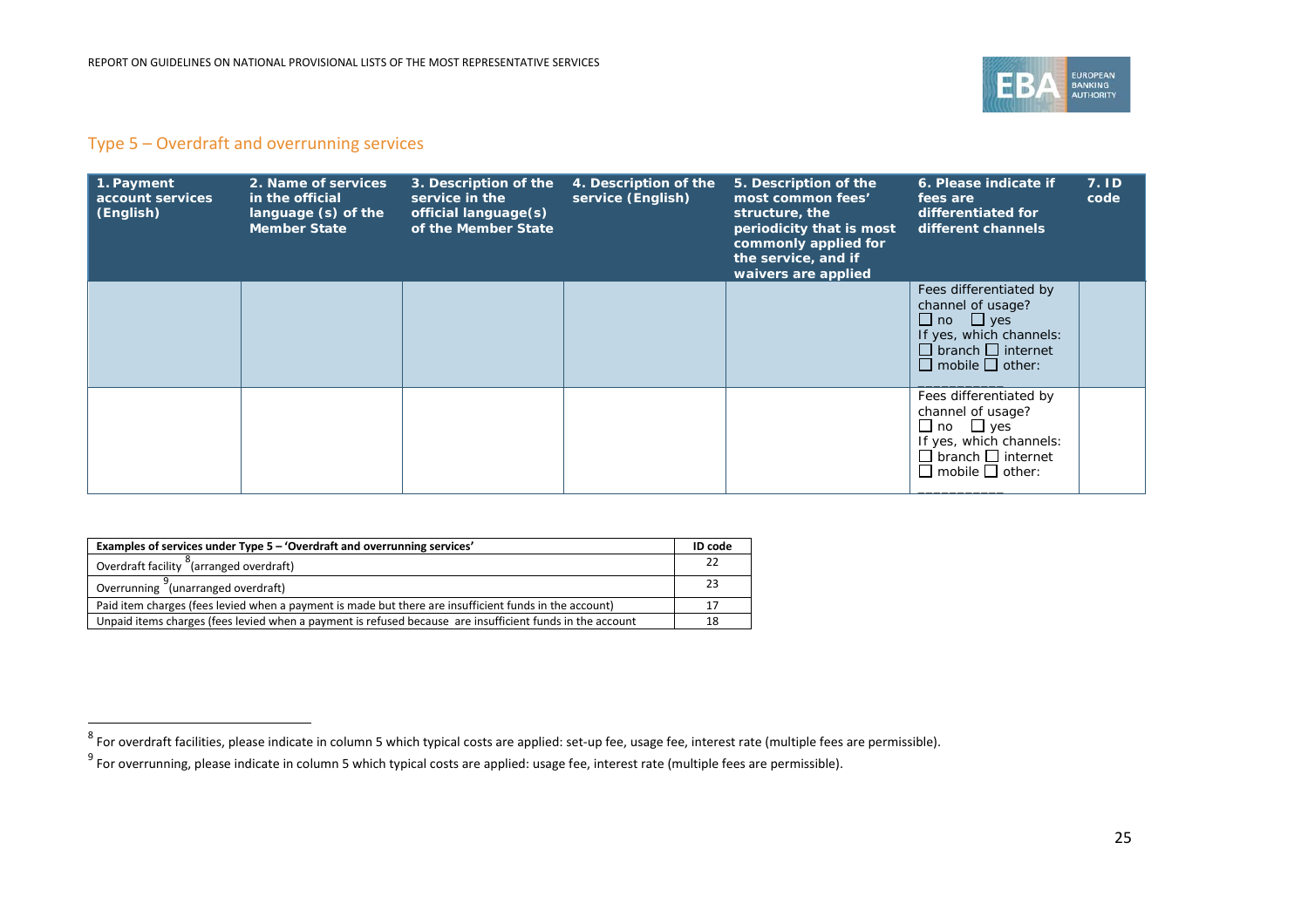

## <span id="page-25-0"></span>Accompanying documents

## <span id="page-25-1"></span>Draft cost-benefit analysis/impact assessment

#### **Introduction**

 $\overline{a}$ 

Pursuant to Article 16(2) of the EBA Regulation, guidelines developed by the EBA shall be accompanied by an annex setting out an Impact Assessment (IA) which analyses 'the potential related costs and benefits'. This IA shall provide the reader with an overview of the findings relating to the problem identification, the options identified to rectify the problem and the potential impacts of these options. This section presents the IA with a cost-benefit analysis of the provisions included in the guidelines.

The Directive mandates the EBA to issue these guidelines, by 18 March 2015, to assist Member States in determining the most representative services linked to a payment account and subject to a fee – offered by at least one payment service provider at national level – and to specify factors to identify them. Member States shall establish provisional lists of at least 10 and no more than 20 of those most representative services. In establishing that list, Member States shall have regard to the services that are most commonly used by consumers or generate the highest cost for them. Subsequently, the Directive mandates the EBA to develop draft Regulatory Technical Standards, by 18 September 2016, setting out standardised terminology for those services that are common to at least a majority of Member States. The standardised terminology – including common terms and definitions – is intended to be incorporated in the FID, the Glossary and the SoF to be provided by the payment service providers to their consumers.

#### **Problem definition and baseline scenario**

There is currently a lack of transparency and comparability of fees charged for services linked to payment accounts in the EU, and consumers exhibit little mobility – in particular across borders. In addition to other factors, such as language barriers and geographical proximity, the lack of standardised information regarding fees contributes to the low level of competition in the payment accounts sector. Fees for payment account services vary significantly between Member States<sup>[10](#page-25-2)</sup>. The internal market for payment account products in the EU is incomplete.

Moreover, barriers to the completion of the internal market in the area of payment accounts may be created by the fragmentation of existing national regulatory frameworks<sup>[11](#page-25-3)</sup>. Existing national provisions relating to payment accounts, and particularly to the comparability of fees, vary

<span id="page-25-2"></span> $^{10}$  European Commission (2009): Data Collection for prices of current accounts provided to consumers.

<span id="page-25-3"></span> $11$  The Payment Services Directive requires the disclosure only of certain pre-contractual information to consumers.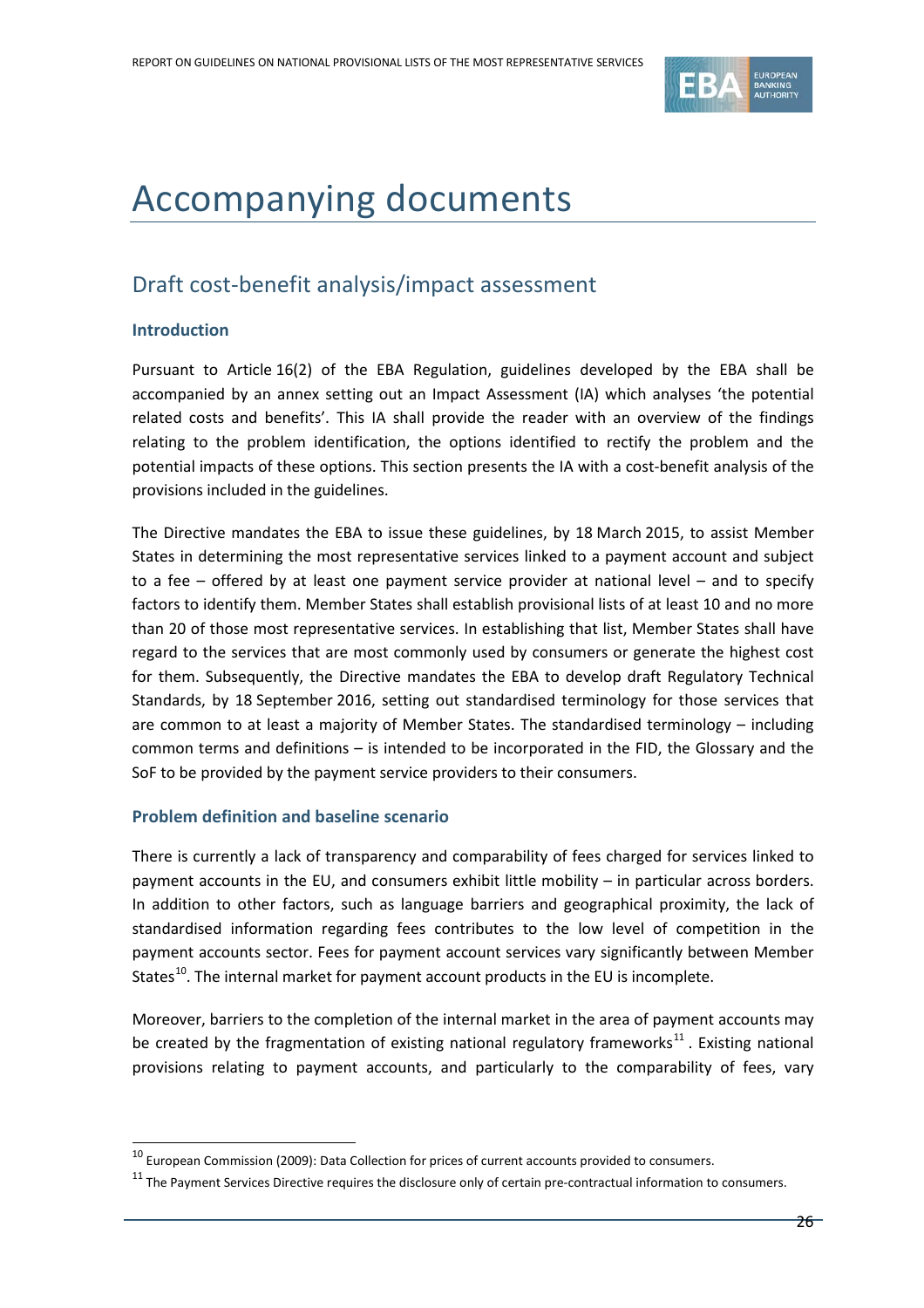

between Member States<sup>[12](#page-26-0)</sup>. Some Member States have made efforts to establish general requirements for the way in which fees are presented, both when consumers seek to open an account and during the contractual relationship, and some have made it mandatory that certain information about fees is given to potential customers before entering into a contract. In other Member States, information about fees incurred is found only in bank statements. These different approaches to the way in which fees are presented to consumers may be discouraging them from seeking to compare payment account products within the market and, in some cases, also across borders. In addition, different rules in different Member States cause differing levels of consumer protection for EU citizens. Transparency, standardised information and comparability of fees were considered at Union level in a self-regulatory initiative, initiated by the banking industry. However, no final agreement was reached on that initiative. Without regulatory intervention in relation to terminology, a fee information document and a statement of fees standardised at EU level, the problems described above would persist.

#### **Policy objectives**

The general objective of the Directive is to improve the functioning of the internal market and, in particular, to increase competition and the efficiency of the market for financial services in the EU. More specifically, the aim is to facilitate consumers' comparisons of payment account products by improving the transparency of fees and the provision of standardised information. The provision of a standardised fee information document by payment account providers using harmonised terminology should support consumers in making more rational (cost-minimising) choices and can be expected to increase consumer mobility $^{13}$ , including across borders. At operational level, these guidelines intend to ensure the sound application of the criteria by competent authorities to establish provisional lists of the most representative services as set out in Article 3(2) of the Directive. Moreover, these guidelines seek to promote the sufficient comparability of those national lists across Member States.

#### **Assessment of options**

The direct costs of these guidelines are limited to those incurred by competent authorities when establishing the provisional lists (e.g. the time required). The costs may vary slightly across competent authorities, depending on whether competent authorities already have sufficient information to hand to establish the provisional list.

A study<sup>[14](#page-26-2)</sup> conducted for the European Commission's assessment of the economic impact of various policy measures to improve the transparency and comparability of fees in the payment accounts market provides the evaluation of the costs and benefits of the Directive provisions.

 $\overline{a}$ 

<span id="page-26-0"></span> $12$  European Commission (2012): Market study on initiatives in bank fee transparency and comparability in personal current bank accounts.

<span id="page-26-1"></span><sup>&</sup>lt;sup>13</sup> TNS (2012): Bank fees behavior study.

<span id="page-26-2"></span><sup>&</sup>lt;sup>14</sup> European Commission (2013): Quantification of the economic impact of EU action to improve fee transparency, comparability and mobility in the Internal Market for personal payment accounts.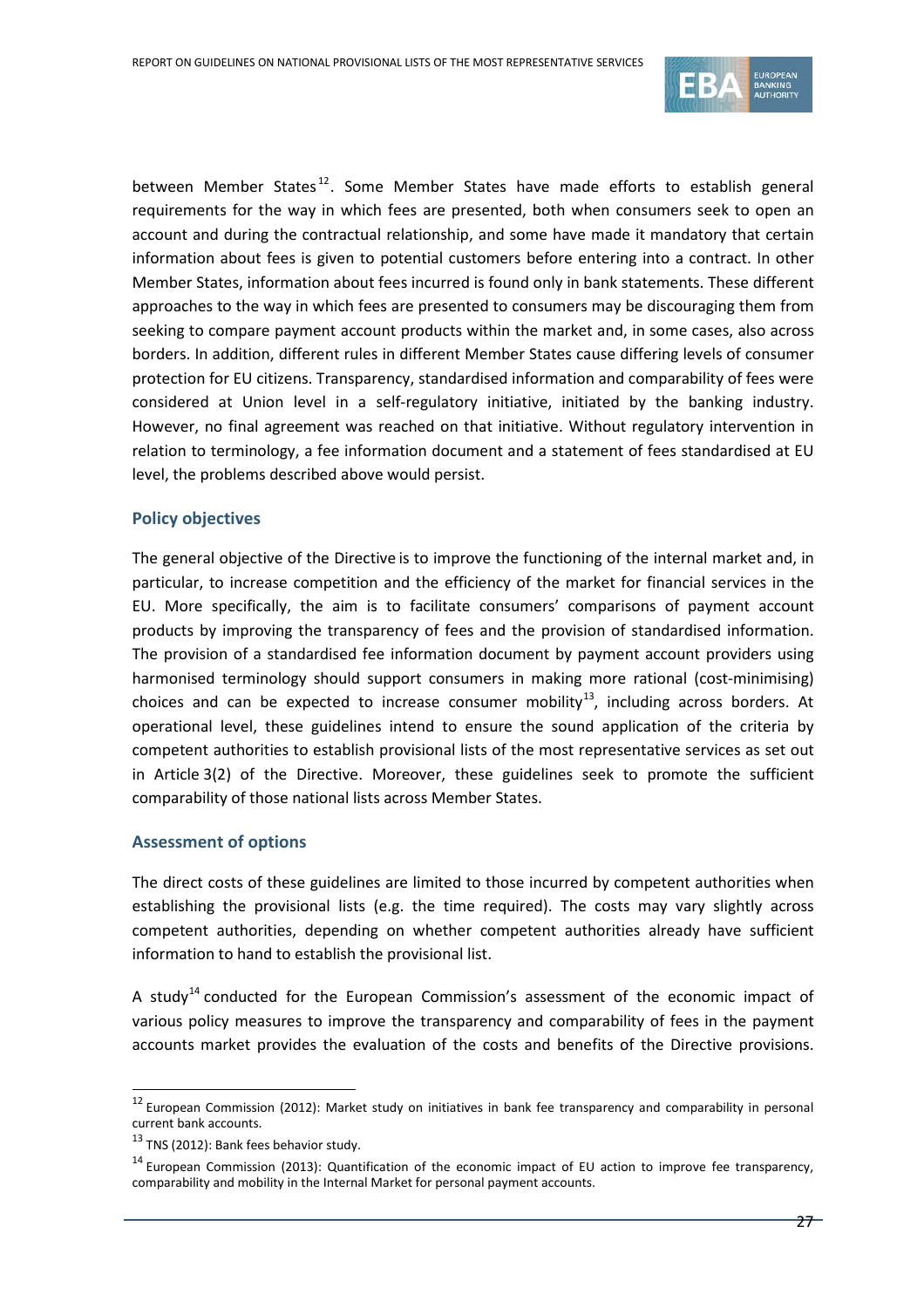

According to this study, those costs can be expected to be low, irrespective of any technical specification chosen.

The cost-benefit analysis of these guidelines therefore refers only to the options considered in establishing the requirements. To define the requirements, the EBA considered the options set out below.

The Directive stipulates that when establishing the provisional lists, competent authorities shall have regard to services that are most commonly used by consumers in relation to their payment account or that generate the highest cost for them, both overall and per unit. When establishing the provisional lists, competent authorities could either exclusively apply those two criteria or identify services that fulfil neither of them but still qualify as a most representative service at national level. More precisely, for Article 3(1) of the Directive, the guidelines could:

- deal primarily with the application of the criteria by competent authorities to derive the services that are most commonly used by consumers and/or generate the highest cost for consumers, and only exceptionally consider other criteria when market specificities justify doing so (Option A1);
- have regard to services that are most commonly used by consumers or generate the highest cost for consumers, but also have the option of applying additional criteria to identify the most representative services at national level by (Option A2).

Option A1 – considering primarily the criteria mentioned in Article 3(2) of the Directive for establishing the list of most representative services, and only exceptionally any other relevant criteria – tends to result in more homogeneous lists across jurisdictions. In choosing this option, the EBA would give competent authorities more precise guidance.

Option A2 – considering criteria in addition to those mentioned in Article 3(2) of the Directive for establishing the list of most representative services – tends to result in more heterogeneous lists across jurisdictions. In choosing this option, the EBA would leave competent authorities more discretion in their decision-making.

In general, a higher number of common terms and definitions would tend to require financial institutions to provide fee information that is standardised at Union level to a higher degree. If fee information is highly standardised then this is expected to improve comparability. Article 3(4) of the Directive stipulates that the EBA shall develop draft regulatory technical standards (RTS) setting out the standardised terminology for those services that are common to at least 'a majority of Member States'.

Option A1 tends to foster the congruence of the most representative services determined across jurisdictions. Consequently, it tends to extend the scope of terms and definitions that could be harmonised. Given that one of the primary objectives of these guidelines is the improvement of the comparability of fees related to payment accounts by developing standardised terminology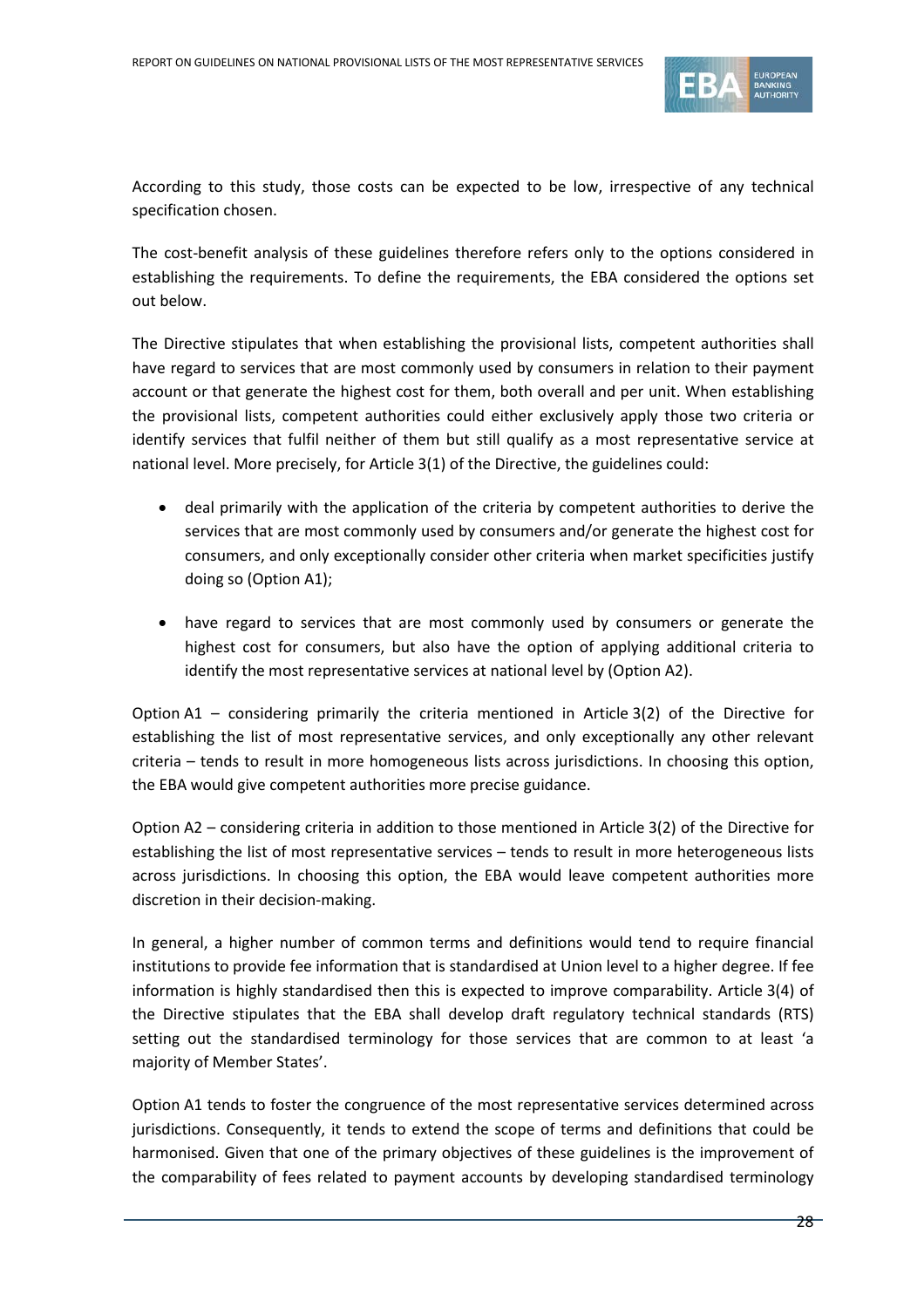

for the most representative services, a broader set of common terms and definitions can be expected to be more beneficial, in particular to the consumers' scope to compare fees. Therefore, Option A1 – yielding larger benefits in terms of the comparability of fees related to payments accounts and improving the functioning of the internal market – is the preferred option from an overall economic cost-benefit perspective.

Regarding the supporting data, competent authorities will have to base their decisions on objectively justified reasons. This means that, in practice, they will need to rely on data when deciding which services merit inclusion in their provisional lists. In this context, these guidelines could:

- ask competent authorities to collect data from firms, and to do so in a particular way (Option B1); or
- allow competent authorities to decide for themselves what data is required for this decision, and whether data already available might suffice (Option B2).

Collecting data from firms is a costly and resource-intensive process, both for competent authorities and the firms in question. There would be no significant benefit, in terms of achieving the objective of these guidelines, to mandating competent authorities to collect additional data to compile their provisional lists. Option B2, allowing competent authorities to base their decision either on data available from existing, credible sources or new data collection exercises, is the more proportionate and preferred option.

On the issue of reporting the provisional lists to the Commission and the EBA, Member States could respond either:

- without using any predefined form (Option C1); or
- using a standardised template (Option C2).

A proposed template including an indicative list of examples of services related to payment accounts, at the same time allowing competent authorities to extend that list, is attached to the guidelines. Having a common template for the reporting of provisional lists by competent authorities to the EBA and the Commission would help to achieve a higher degree of standardisation and homogeneity of provisional lists across Member States. This, in turn, can be expected to facilitate the identification of services common to a majority of Member States and the development of standardised terminology. Bearing in mind the objective of these guidelines, Option C2 – requiring competent authorities to use a predefined template when reporting the provisional lists to the EBA and the Commission – is the preferred option.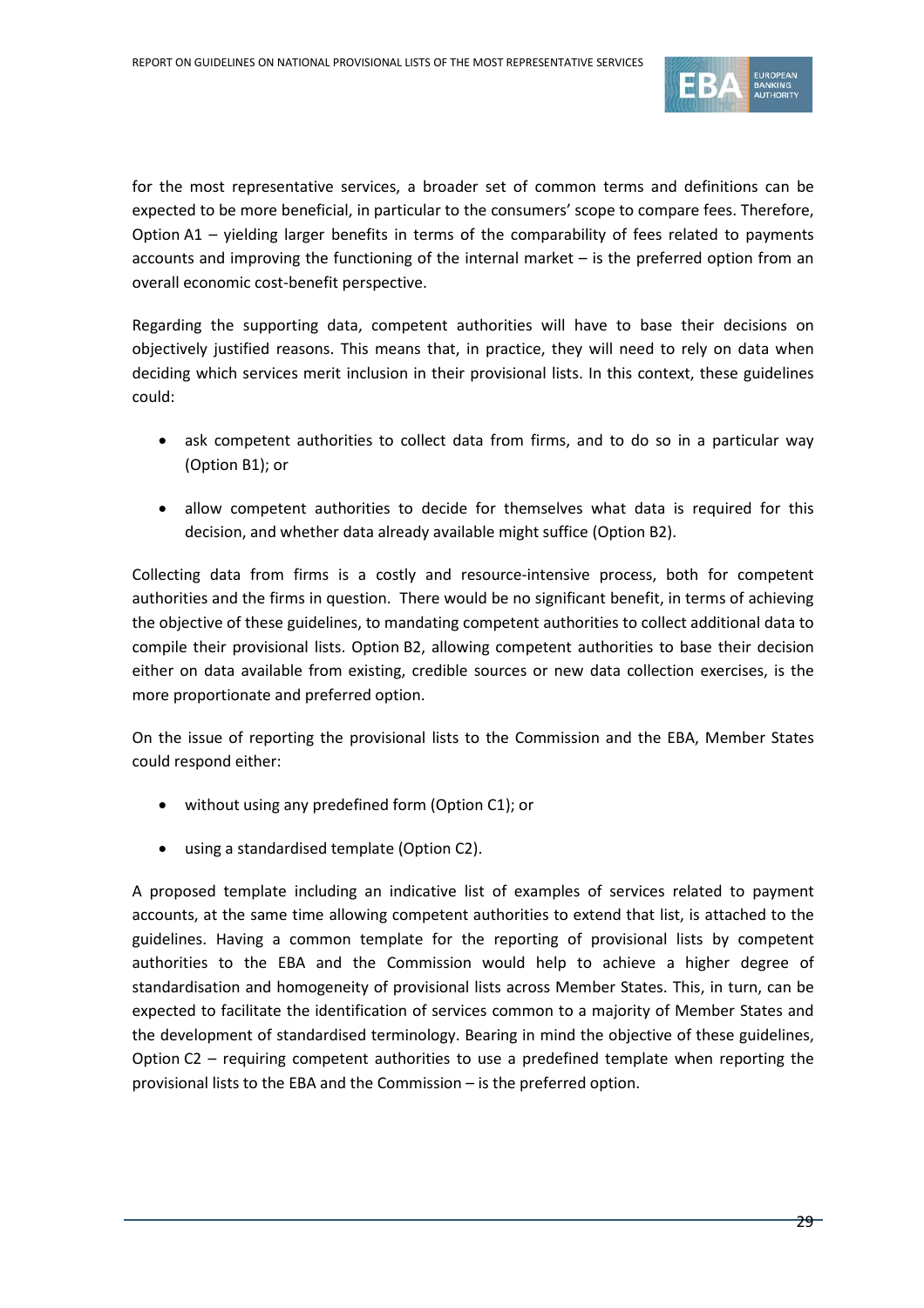

## <span id="page-29-0"></span>Views of the Banking Stakeholder Group (BSG)

The EBA BSG generally supported the guidelines and the corresponding Cost/Benefit analysis and Impact assessment. The BSG also supported the options preferred by the EBA while setting out these guidelines. In particular, the BSG supported Guideline 7, and was very supportive of the recommendation made by the EBA that factors such as the risk of consumer detriment might be borne in mind by competent authorities when considering which services to include in their provisional lists.

The BSG provided proposals with a view to helping competent authorities make better choices at national level.

- a) The BSG considered that the guidelines should explicitly stipulate that all types of fees and penalties should be taken into account by competent authorities, since not only real services' fall under the definition of services linked to a payment account set in the Directive, but also fees, penalties, and interest not paid.
- b) The BSG considered that in relation to guideline 8, it would be beneficial to include a clear recommendation to competent authorities to prioritise services that generate the highest cost to consumers, even if they are not used very often; this is due to the limited number of services to be included (not more than 20) and the relevance of the highest cost for consumers.
- c) The BSG considered that the guidelines should encourage competent authorities to include as many representative services (a number closer to 20, rather than to 10) as possible, allowing for the highest possible number of representative services to be included in the final lists
- d) The BSG considered that, to assist Member States in implementing the Directive, it would be useful to include a number of country case studies, focusing on Member States where the comparison and transparency of payment account fees is less possible, and where those fees are high.
- e) The BSG also considered that the guidelines should indicate that the wide range of sources that competent authorities could use to determine the most representative services should in no case be limited to the financial industry representatives, but should also include consumer organisations.
- f) The BSG considered that the guidelines should make it clear that competent authorities should include fees that would be charged on a regular basis in their lists, regardless of temporary promotions and conditional offers.

As these views were shared by other respondents, these and other issues are addressed in detail in the feedback table 'Summary of responses to the consultation and the EBA's analysis' below.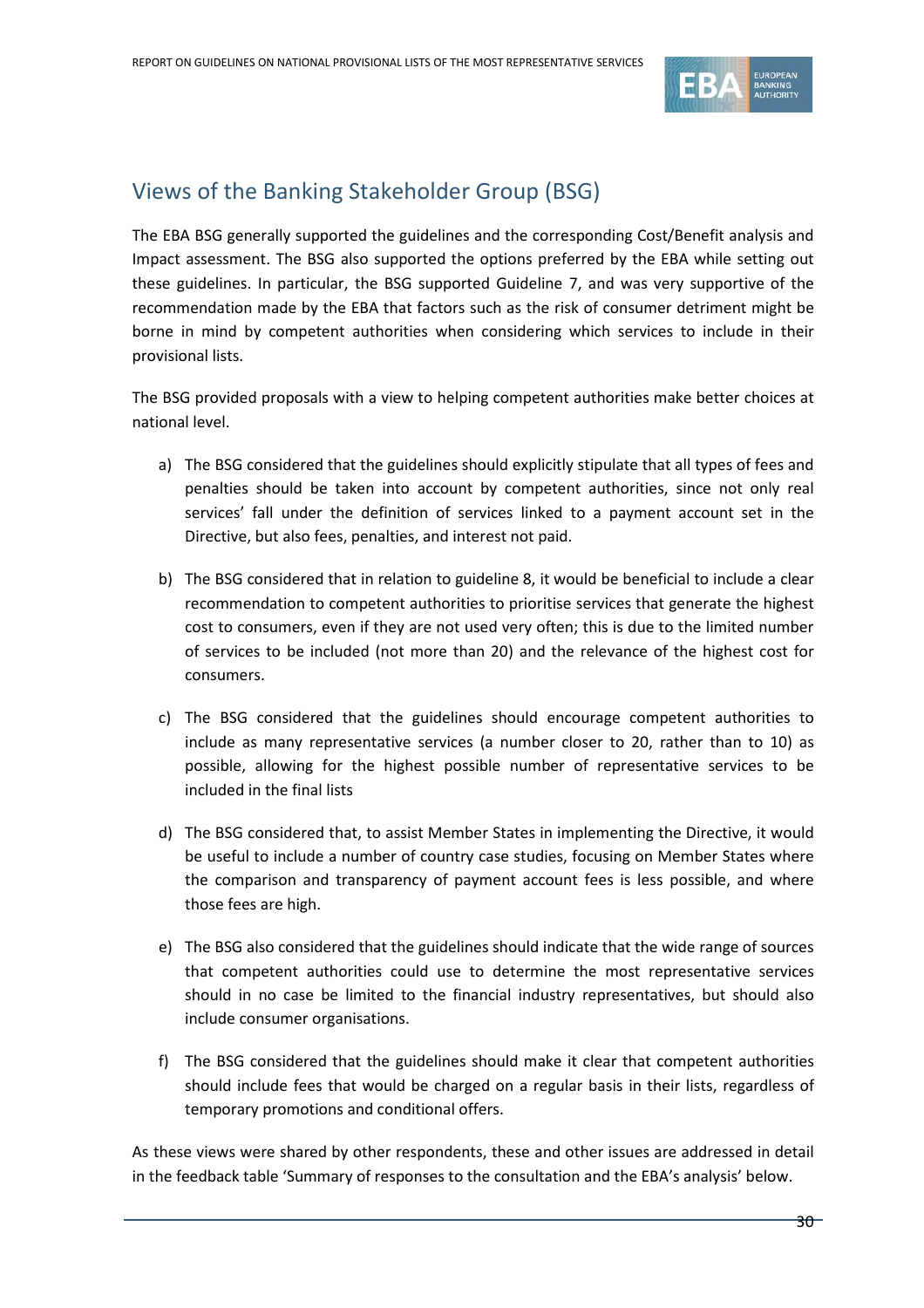

## <span id="page-30-0"></span>Feedback on the public consultation

The EBA publicly consulted on the draft proposal contained in this paper.

The consultation period lasted two months and ended on 9 January 2015. A total of 12 responses were received, of which 11 were published on the EBA website.

This paper presents a summary of the key points and other comments arising from the consultation, the analysis and discussion triggered by these comments and the actions taken to address the comments if deemed necessary.

In many cases, several industry bodies made similar comments or the same body repeated its comments in the response to different questions. In these cases, the comments and EBA analysis are included in the section of this paper where EBA considers them most appropriate.

#### **Summary of key issues and the EBA's response**

Given that the guidelines are mandated in a Directive, no respondents to the consultation questioned the value of the EBA issuing guidelines. As a general comment, all respondents were generally supportive of the draft guidelines but did provide detailed comments, both on the guidelines and on related aspects of the Payment Accounts Directive.

Regarding the more general views, a minority of the respondents were of the view that consumers will not compare cross-border current accounts' offers, which is listed as one of the aims of the Payment Accounts Directive. One respondent mentioned that the Directive's aim of achieving homogeneity would not give sufficient consideration to the diversity of products and national specificities. One respondent raised concerns about the impact of the Directive on product innovation and the ability of PSPs to distinguish themselves and their offerings.

With regard to the specifics of the guidelines, more supported comments stated that the sources of information that the competent authorities may use when compiling the list should also include consultations with consumers organisations and all relevant stakeholders.

Some respondents suggested that there should be a specific encouragement for competent authorities to report a number of services closer to 20, allowing for a higher number of potential common services.

There was some disagreement with the consideration of a single service irrespective of channels of usage and the receiving PSP. One view was that a variation of a payment service should be a different service. Another argued that the standardisation of terms explained is incomprehensible and counter-productive. A consolidation of individual terms would greatly limit the Fee Information Document, the Glossary and the Statement of Fees document with respect to the information they contain and how understandable they are. The same respondents argued that the list of the most representative services should contain separate terms and definitions for each type of transaction.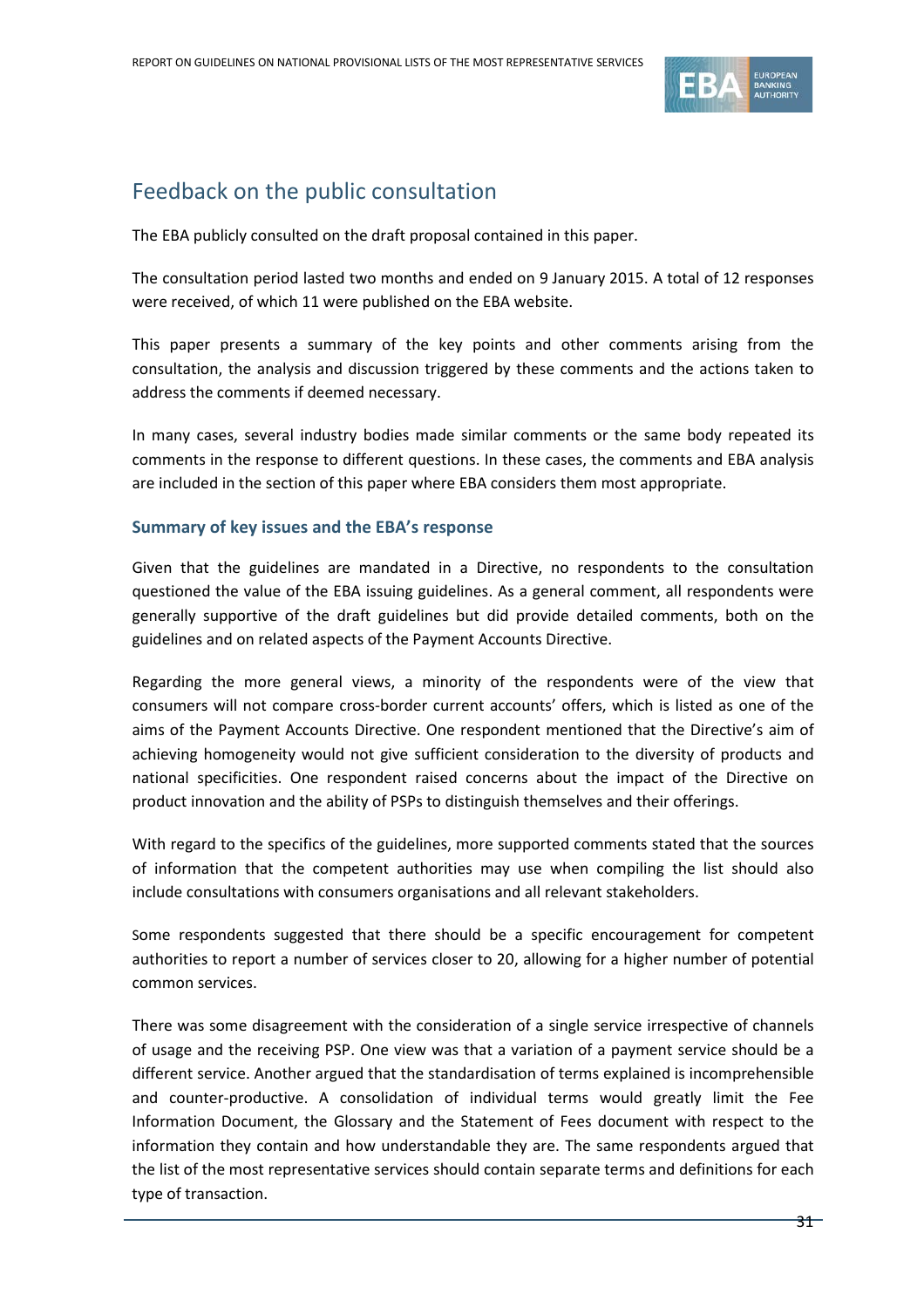

Some commented that the two documents - Fee Information Document and the Statement of Fees - envisaged in the Directive should present the differences in prices according to channels.

The EBA's views and responses are presented in the table below.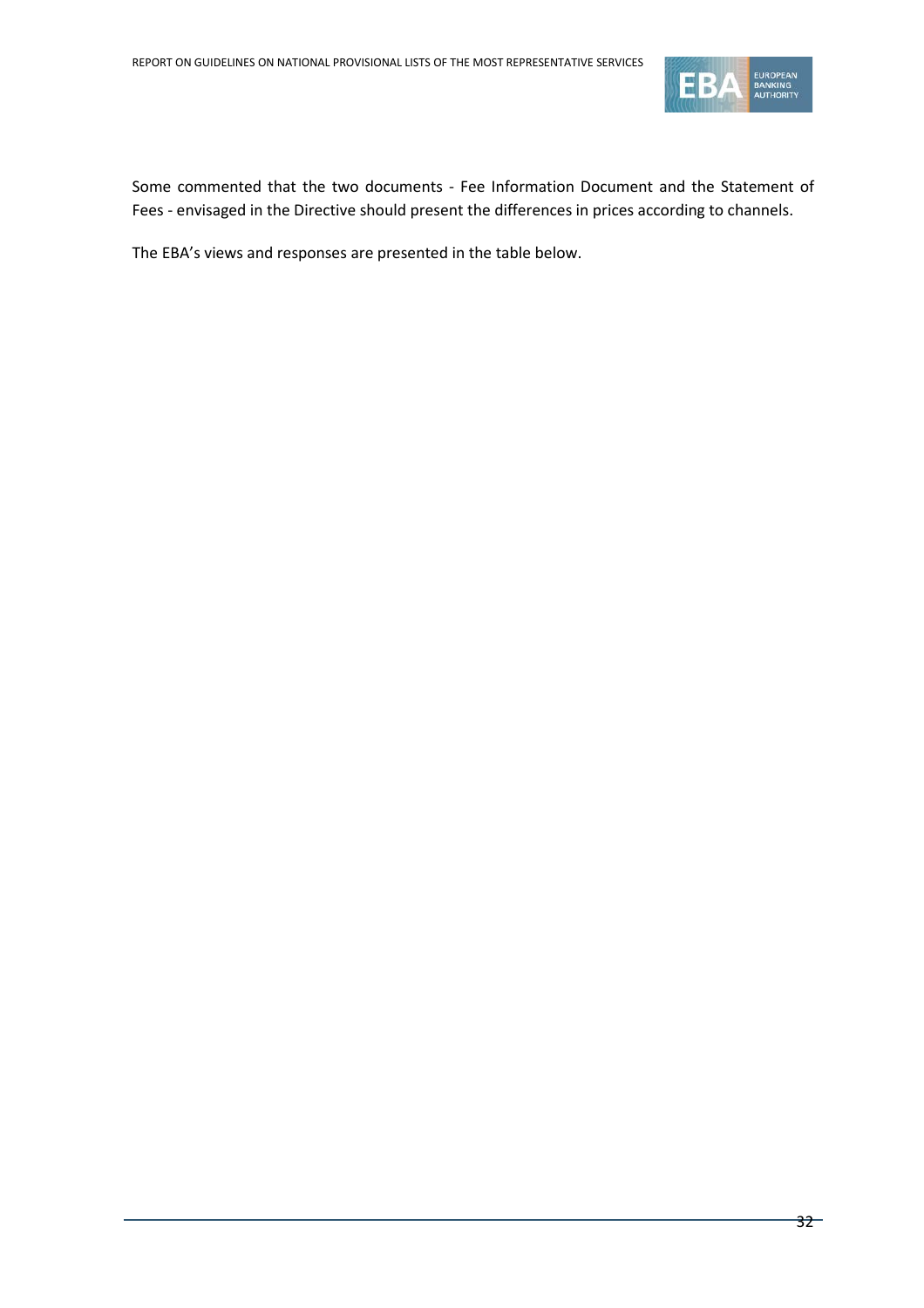

#### **Summary of responses to the consultation and the EBA's analysis**

| <b>Comments</b>               | <b>Summary of responses received</b>                                                                                                                                                                                                                                                                                                                                                                                                                                                                                                                                                                                                                                                                                                                                                                                                                                                                                                                                                                                                                                                                                                                                                                                                                                                       | <b>EBA analysis</b>                                                                                                                                                                                                                                                                                                                                                                                                                                                                                                                                                                                                                                                                                                                                                                                                                           | <b>Amendments</b><br>the proposals | to |
|-------------------------------|--------------------------------------------------------------------------------------------------------------------------------------------------------------------------------------------------------------------------------------------------------------------------------------------------------------------------------------------------------------------------------------------------------------------------------------------------------------------------------------------------------------------------------------------------------------------------------------------------------------------------------------------------------------------------------------------------------------------------------------------------------------------------------------------------------------------------------------------------------------------------------------------------------------------------------------------------------------------------------------------------------------------------------------------------------------------------------------------------------------------------------------------------------------------------------------------------------------------------------------------------------------------------------------------|-----------------------------------------------------------------------------------------------------------------------------------------------------------------------------------------------------------------------------------------------------------------------------------------------------------------------------------------------------------------------------------------------------------------------------------------------------------------------------------------------------------------------------------------------------------------------------------------------------------------------------------------------------------------------------------------------------------------------------------------------------------------------------------------------------------------------------------------------|------------------------------------|----|
| <b>General comments</b>       |                                                                                                                                                                                                                                                                                                                                                                                                                                                                                                                                                                                                                                                                                                                                                                                                                                                                                                                                                                                                                                                                                                                                                                                                                                                                                            |                                                                                                                                                                                                                                                                                                                                                                                                                                                                                                                                                                                                                                                                                                                                                                                                                                               |                                    |    |
| <b>State of the EU market</b> | One respondent disagreed strongly with some of<br>the assumptions made in the consultation paper.<br>They wrote that, while the consultation paper<br>noted the internal market for payment account<br>products in the EU is incomplete, a more<br>differentiated assessment should be made based<br>on principles of subsidiarity and proportionality.<br>They argued that this would have identified that<br>[effective] competition is evident in various<br>national markets. A second respondent stated that<br>it is unlikely that consumers will locate their bank<br>account in a Member State that is not their<br>country of residence. As such, the ability to<br>compare accounts within each Member State<br>should be the priority given the demand for EU-<br>wide comparability will remain limited.<br>The former of those two respondents was critical<br>of the stated objective of promoting sufficient<br>homogeneity of national lists. They argued that<br>sufficient consideration should be given to the<br>diversity of products and national specificities.<br>However, the same respondent did acknowledge<br>that the proposed guidelines give competent<br>authorities the necessary discretion to identify the<br>most representative services. Half of the | Recital 6 of the PAD acknowledges that cross-border None required<br>activity is currently hampered by obstacles to<br>consumers opening a payment account abroad.<br>These obstacles are many and varied. Furthermore,<br>the recitals state that a lack of transparency and<br>comparability as regards fees and services stifles<br>demand, and this is particularly true in the cross-<br>border context. The intention of the PAD is to<br>address this lack of demand.<br>The homogeneity refers to ensuring there is a<br>degree of comparability in the provisional lists that<br>Member States submit. The EBA acknowledges that<br>it is important that Member States' provisional lists<br>provide an overview of the fees and services<br>available in that Member State's market in a way<br>that will be relevant to consumers. |                                    |    |

respondents reiterated the need for the guidelines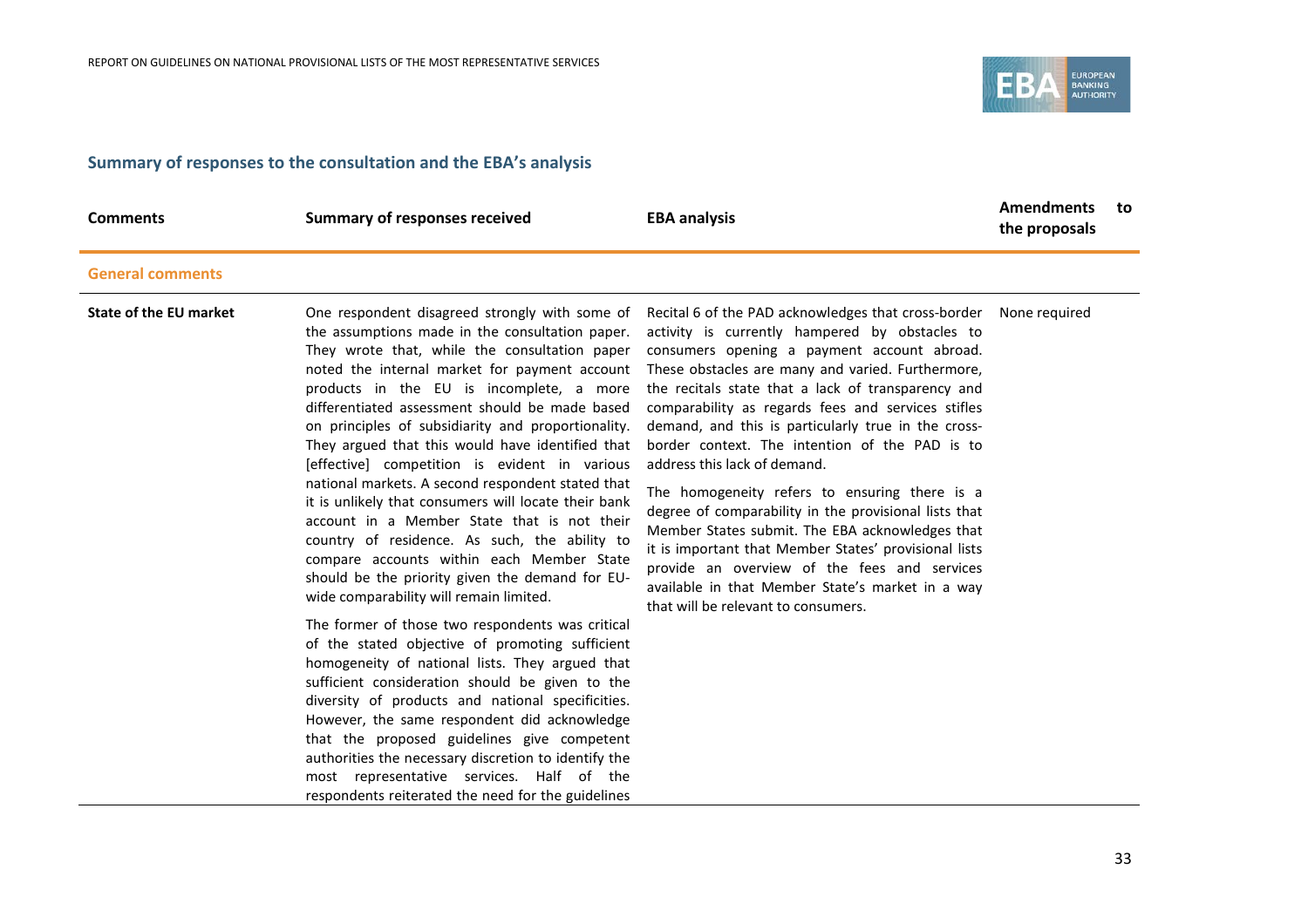

| <b>Comments</b>                                 | <b>Summary of responses received</b>                                                                                                                                                                                                                                                                                           | <b>EBA analysis</b>                                                                                                                                                                                                                                                                                                                                                                                                                                                                                                                                                                                                                                                                                                                                                                                                                                                                                                                                                                                             | <b>Amendments</b><br>the proposals | to |
|-------------------------------------------------|--------------------------------------------------------------------------------------------------------------------------------------------------------------------------------------------------------------------------------------------------------------------------------------------------------------------------------|-----------------------------------------------------------------------------------------------------------------------------------------------------------------------------------------------------------------------------------------------------------------------------------------------------------------------------------------------------------------------------------------------------------------------------------------------------------------------------------------------------------------------------------------------------------------------------------------------------------------------------------------------------------------------------------------------------------------------------------------------------------------------------------------------------------------------------------------------------------------------------------------------------------------------------------------------------------------------------------------------------------------|------------------------------------|----|
|                                                 | to accommodate the specificities of national<br>markets. One respondent noted in particular that<br>the familiarity to consumers of the language used<br>in the different disclosure documents is important<br>to the success of this initiative.                                                                              |                                                                                                                                                                                                                                                                                                                                                                                                                                                                                                                                                                                                                                                                                                                                                                                                                                                                                                                                                                                                                 |                                    |    |
| Product<br>innovation<br>and<br>differentiation | Two respondents highlighted concerns about the<br>impact of the PAD on product innovation and the<br>ability of PSPs to distinguish themselves and their<br>offerings. This stemmed from the proposed<br>template that competent authorities would use to<br>report the provisional lists required by Article 3 of<br>the PAD. | Article 3 already places a duty on Member States to<br>submit a provisional list of services linked to a<br>payment account. The PAD does not prevent PSPs<br>from offering services that are not included in a<br>Member State's list of representative services. Its<br>purpose is to aid consumers' comparisons of<br>different PSPs' products. The intention of the EBA in<br>producing a template for Member States and<br>competent authorities was not to constrain them<br>any further than the Directive requires. Rather, the<br>aim is to ensure that Member States submit their<br>provisional lists in a structured way that allows the<br>EBA and the Commission to consider easily whether<br>services are common to a majority of Member States<br>as is required by Article 3(4).<br>In addition, Article 6 specifies that PSPs may use<br>brand names in both the FID and the SoF, provided<br>these brand names are used in addition to the<br>standardised terms set out in the final list. | None required                      |    |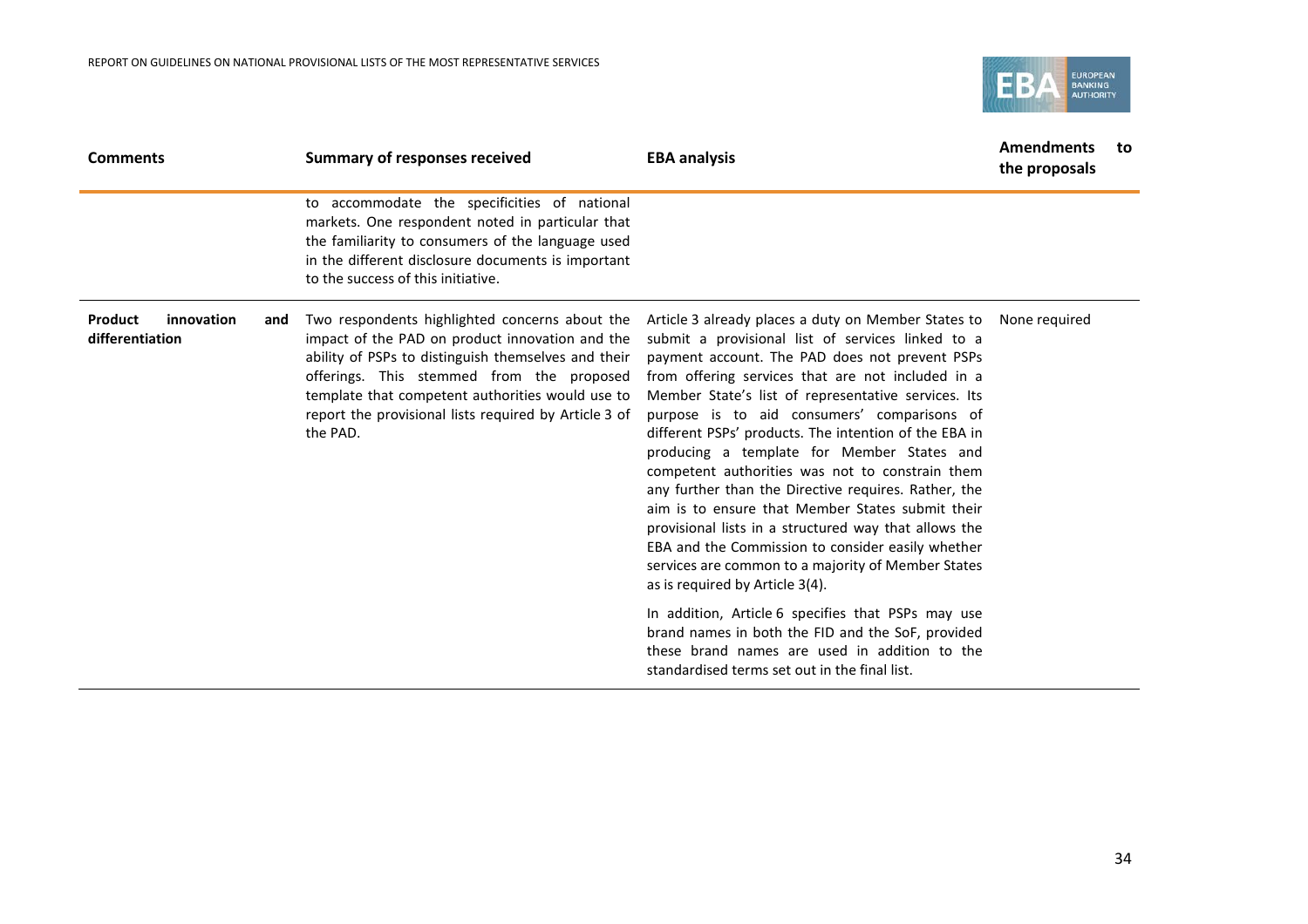

**Question 1.** 

**Do you agree with the proposed guidelines?**

| One respondent argued that the provisions in the<br>PAD should apply to all fees and services linked to<br>a payment account, rather than requiring Member<br>States to compile a representative list of between<br>10 and 20 services. Three respondents noted that<br>the number of fees and charges that currently exist<br>in certain Member States exceeds 20. They argued<br>that the EBA should encourage Member States to<br>report as many services as possible.                                                                                                                                                                                                  | The main objective of the PAD is to give consumers<br>information on the fees and charges that are most<br>relevant to them when comparing accounts. While<br>the EBA agrees that it is essential to disclose<br>information on costs to the consumer, it is the duty<br>of Member States and competent authorities to<br>determine which fees and charges are most<br>relevant. The EBA will not seek to prejudice the<br>judgements that Member States have to make under<br>the PAD by using guidance to stipulate further that<br>Member States should include as many services as<br>possible in their provisional lists.                                                                                                               | None reguired |
|----------------------------------------------------------------------------------------------------------------------------------------------------------------------------------------------------------------------------------------------------------------------------------------------------------------------------------------------------------------------------------------------------------------------------------------------------------------------------------------------------------------------------------------------------------------------------------------------------------------------------------------------------------------------------|----------------------------------------------------------------------------------------------------------------------------------------------------------------------------------------------------------------------------------------------------------------------------------------------------------------------------------------------------------------------------------------------------------------------------------------------------------------------------------------------------------------------------------------------------------------------------------------------------------------------------------------------------------------------------------------------------------------------------------------------|---------------|
| Two respondents agreed on all the content of the<br>guidelines, but based their decision on different<br>reasons.<br>The first respondent agreed on the content of the<br>guidelines, and specifically welcomed the priority<br>that competent authorities should give to those<br>services that satisfy both criteria established in<br>Article 3(2) of the PAD and the certain degree of<br>flexibility provided to allow Member States to<br>compile a provisional list that reflects their<br>national markets.<br>The other respondent argued that there is<br>currently no need for any cross-border comparison<br>between fees of current accounts, but only in the | The EBA has sought to strike a balance between<br>ensuring that the process is flexible enough for<br>Member States to take account of and reflect the<br>specificities of their local market, and ensuring that<br>those services that are common to a majority of<br>Member States can be readily identified.<br>As pointed out in the Cost/Benefit analysis for the<br>proposed guidelines, option A1 represents a<br>between the consistent<br>balanced<br>approach<br>application of the Directive, its objective of<br>promoting effective comparability at EU level, and<br>offering flexibility for Member States to ensure<br>future disclosures to consumers remain relevant in<br>the context of the domestic market in question. | None required |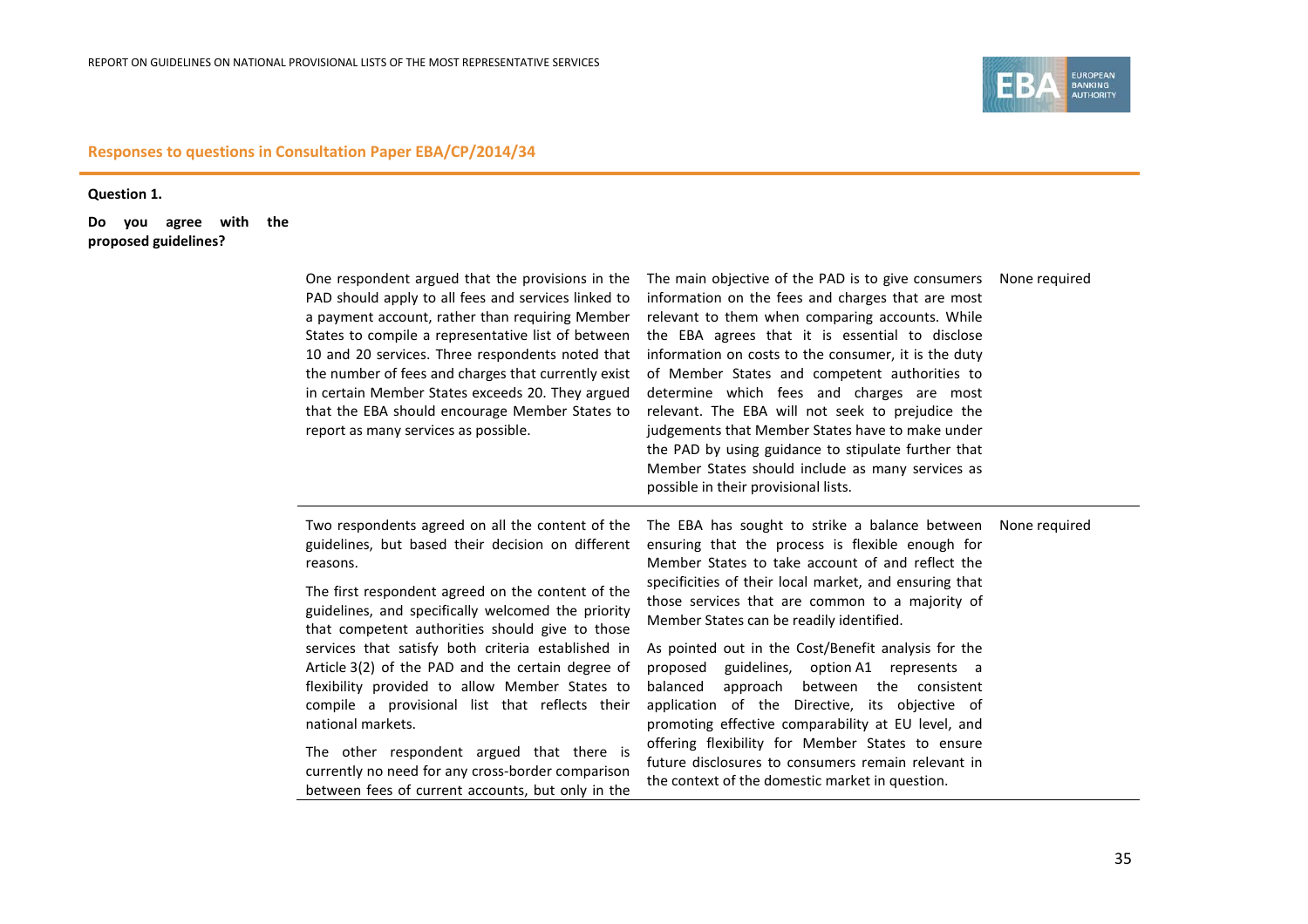

country of residence, and agreed on the proposed guidelines because they give the competent authorities broad discretion when identifying the most representative services. The view that there is no demand for comparing payment accounts across Member States was also shared by another respondent.

Two respondents pointed out the importance of taking into account national specificities to make the document useful to consumers, and that is why both of them chose option A2 to give the competent authorities more flexibility.

Three respondents expressed their disagreement with guideline 2.4 (consideration of a single service irrespective of channels of usage and the receiving PSP).

The first respondent explained that the differentiation cost by channel is unclear in the FID and the SoF, and that the example provided with guideline 2.4 is not appropriate. It also states that penalties and charges levied, such as interest rates for overdraft facilities and overrunning, should not be included automatically.

The second respondent stated that the guidelines provide insufficient information on how to differentiate between similar services linked to a payment account. Every offered variation of a payment service should be a different service, but some services linked to a payment account are not payment services. Moreover, the respondent argues that where the only criterion applied is the The purpose of guideline 2.4 was to ensure that competent authorities focus primarily on the service at hand, rather than considering whether the included in the resulting fees differed based on other factors, such as the channel used to execute the service. To consider otherwise would pose the risk that Member States' provisional lists might include information on a service relating to an expensive channel (e.g. making a credit transfer in branch) and no information on other cheaper or free channels (e.g. making the same type of credit transfer online). The Directive's policy objectives would not be met if only partial fee information were provided to the consumer for the same service.

Member States are required to define each service. To aid comparison by consumers, however, Member States will need to ensure that services are framed in such a way as to cover variations on the same service and the different fees that might apply. For

Example was reworded and instructions on filling in the template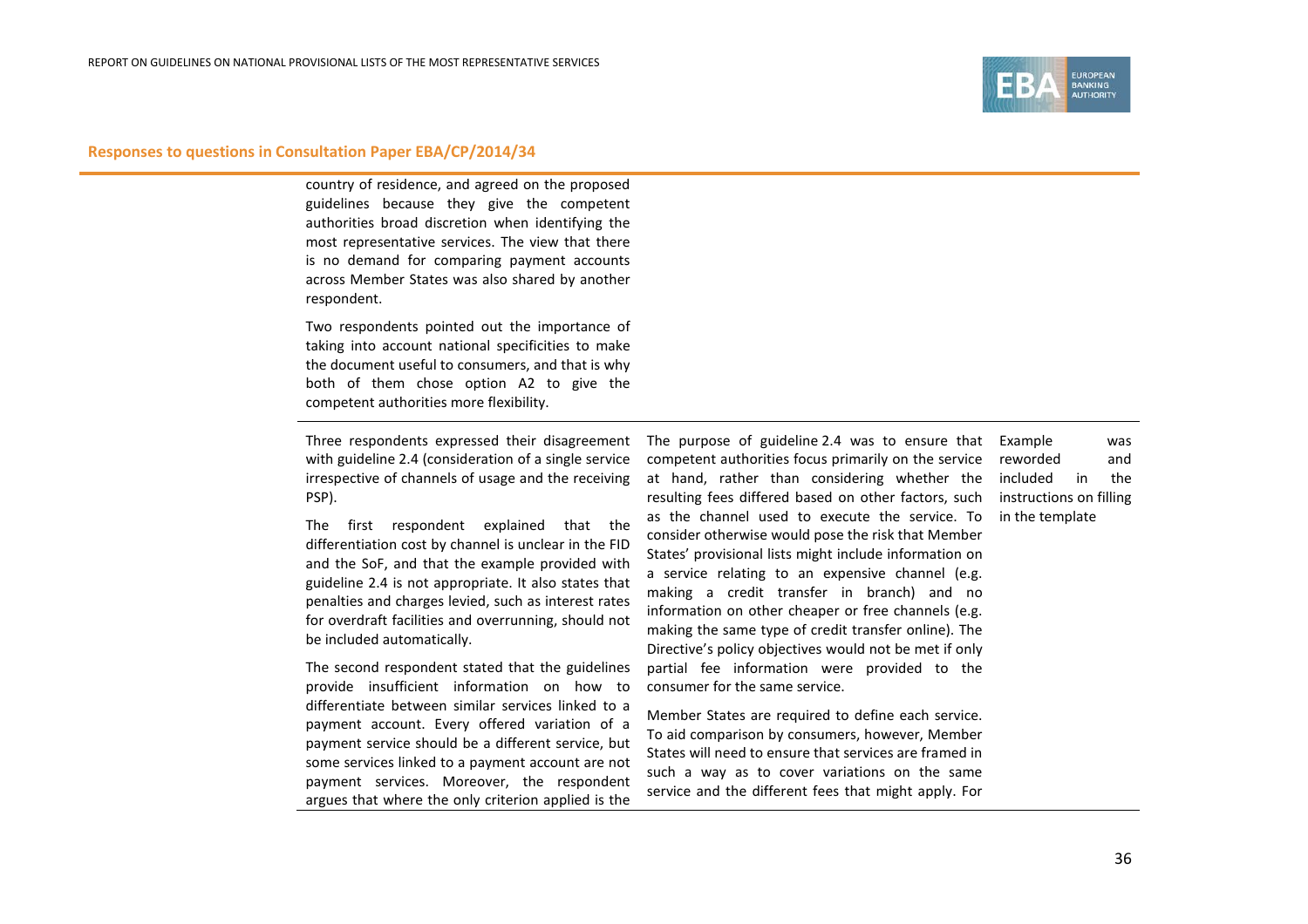

|  |                       |  |  | cost of a service, the service should still be instance, the provision of a chequebook mig |  |
|--|-----------------------|--|--|--------------------------------------------------------------------------------------------|--|
|  | sufficiently popular. |  |  | constitute one service, under which fees will va                                           |  |
|  |                       |  |  | depending an the number of chaques provided                                                |  |

The third respondent argued that the standardisation of terms explained in guideline 2.4 is incomprehensible and counter-productive. There are different terms depending on how services are executed and there should be standardised terms and term definitions for each type of transaction in payment procedures. A consolidation of individual terms would greatly limit the FID, the glossary and the SoF with respect to the information they contain and how understandable they are. Banks, in turn, would apply their own, often clear, terms in addition to these terms.

The same respondents argued that the list of the most representative services should contain separate terms and definitions for each type of transaction.

instance, the provision of a chequebook might constitute one service, under which fees will vary depending on the number of cheques provided.

The guidelines provide guidance on exercising judgement when selecting the services for the list.

The template for responses acknowledges that services are executed in different ways and through different channels and provides for this. The EBA intends to ensure that this differentiation is considered and accommodated in the design of the FID and the SoF, and will undertake consumer testing of both documents, as required under the PAD, to assess how easy these documents are to understand.

| One respondent stated that the interpretation by<br>competent authorities of both alternative criteria<br>should be flexible in order to reflect the Member<br>State national market, as should the supporting<br>data and evidence provided, and proposes a broad<br>consultation of stakeholders - representatives of<br>both consumers and PSPs – as a source. | The EBA considers that reasonable flexibility is<br>already allowed in these guidelines.<br>The suggested data collection source can be<br>considered by Members States. The EBA does not<br>impose nor restrict the options for data collection. | None reguired |
|-------------------------------------------------------------------------------------------------------------------------------------------------------------------------------------------------------------------------------------------------------------------------------------------------------------------------------------------------------------------|---------------------------------------------------------------------------------------------------------------------------------------------------------------------------------------------------------------------------------------------------|---------------|
| Additionally, with regard to the templates, the<br>same respondent asks for Type 3 to be called 'SEPA<br>payment services' instead of 'Domestic payment<br>services', and Type 4 to be called 'NON-SEPA<br>payment services' instead of 'International and                                                                                                        | The EBA does not consider the requested change to<br>the template to be appropriate because domestic<br>payments must be clearly differentiated from<br>international payments, irrespective of being SEPA<br>or non SEPA.                        | None reguired |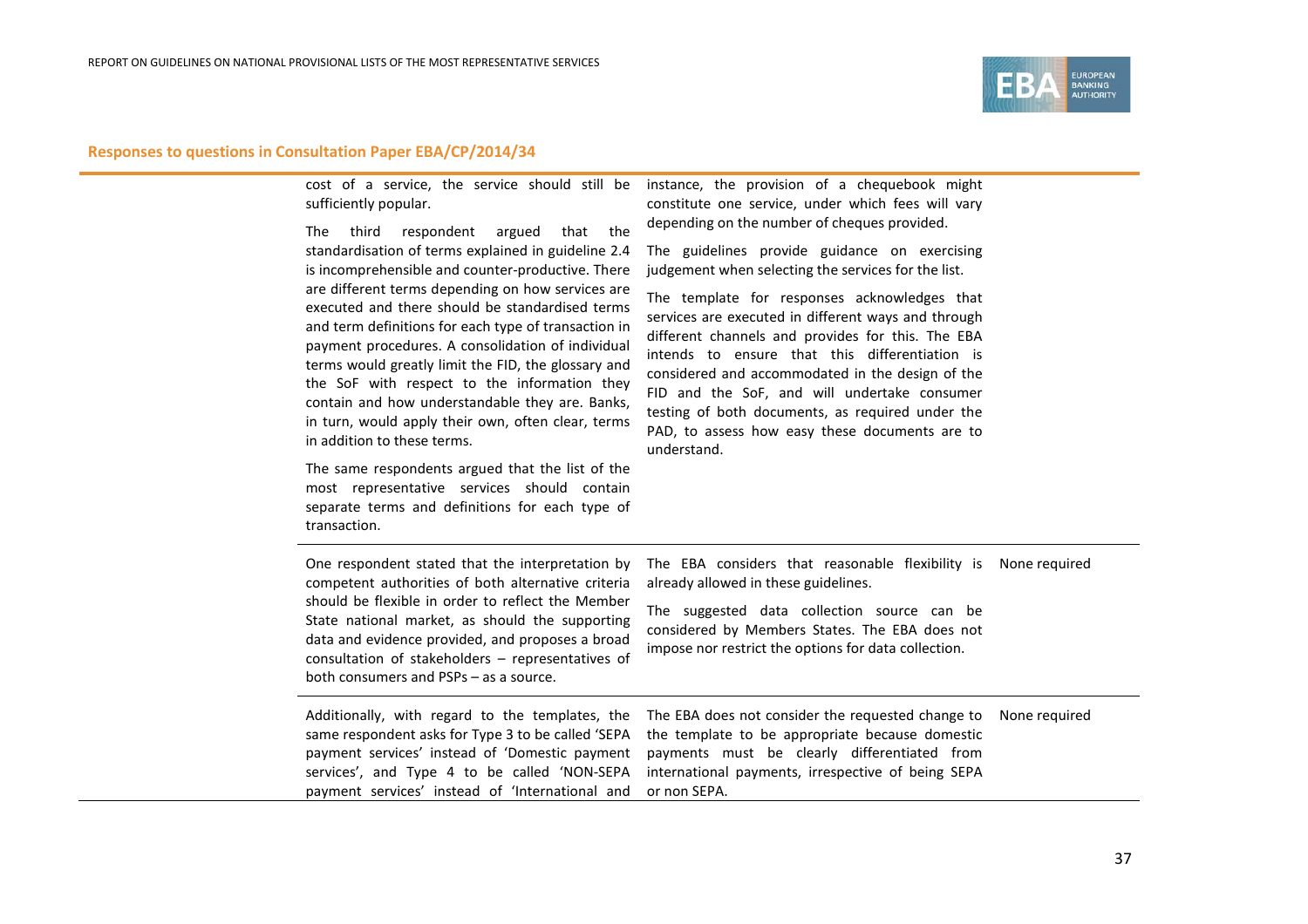foreign currency-related services'.

#### **Question 2.**

**Are there any additional requirements that you would suggest adding?**

| One respondent asked to duly consider and<br>represent the differences in prices according to<br>channels in the FID and the SOF                                                                                                                                                        | The guidelines do not interfere in the inclusion in the<br>FID of the different fees charged by the PSP for the<br>same service depending on factors such as the<br>channel used                                                                                                                                                                                                                                    | None required |
|-----------------------------------------------------------------------------------------------------------------------------------------------------------------------------------------------------------------------------------------------------------------------------------------|---------------------------------------------------------------------------------------------------------------------------------------------------------------------------------------------------------------------------------------------------------------------------------------------------------------------------------------------------------------------------------------------------------------------|---------------|
| One respondent questioned the differentiation of<br>charges mentioned in the Annex for electronic<br>funds transfers, since those transfers in SEPA are<br>already regulated by Union law.                                                                                              | The Annex only provides a list of examples of the<br>services that might be reported, and tries to<br>accommodate possible responses from Eurozone<br>and non-Eurozone Member States.                                                                                                                                                                                                                               | None required |
| Three respondents called on the EBA to encourage<br>competent authorities to include as many services<br>as possible in the list and to ensure that consumer-<br>friendly measures already in place at national level<br>are not undermined by the partial standardisation<br>exercise. | As one of the objectives of the PAD is to ensure that None required<br>the provisional lists contains the most relevant<br>services for consumers when comparing accounts,<br>the number of services included in the lists should<br>fully depend on the specificities of the national<br>markets. Having more items on the list does not<br>necessarily mean it will deliver a better outcome for<br>the consumer. |               |
|                                                                                                                                                                                                                                                                                         | Moreover, the 'partial standardisation' mentioned<br>should not have an adverse effect on existing<br>consumer-friendly measures. The EBA is keen to<br>ensure that the information provided to consumers<br>in future remains relevant and as intuitive as<br>possible                                                                                                                                             |               |

EUROPEAN<br>BANKING<br>AUTHORITY

EB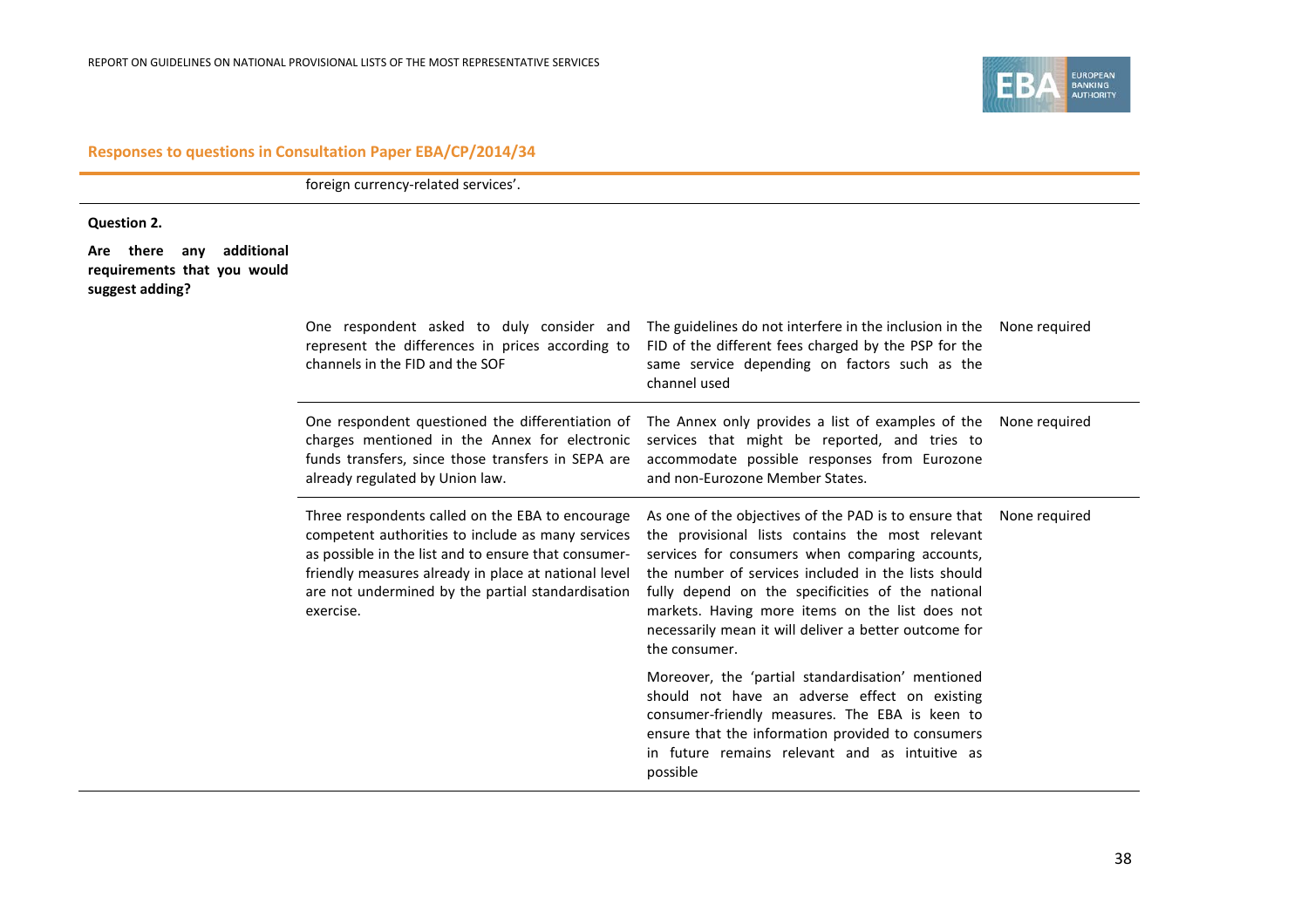

| Three respondents expressed the view that the<br>guidelines should explicitly mandate competent<br>authorities to consider in their lists any kind of fees<br>and penalties linked to the use of a payment<br>account, including overrunning penalties, to avoid<br>hidden high fees applied by PSPs. | The PAD is clear that these fees and charges should<br>be considered. The EBA is aware of the high costs<br>that certain penalties and fees related to<br>overrunning and overdraft facilities pose to<br>consumers. Therefore, the EBA allows the<br>competent authorities to choose whether or not to<br>include these fees in the provisional lists depending<br>on the relevance for national consumers.                                                                                                                                                                                          | None reguired |
|-------------------------------------------------------------------------------------------------------------------------------------------------------------------------------------------------------------------------------------------------------------------------------------------------------|-------------------------------------------------------------------------------------------------------------------------------------------------------------------------------------------------------------------------------------------------------------------------------------------------------------------------------------------------------------------------------------------------------------------------------------------------------------------------------------------------------------------------------------------------------------------------------------------------------|---------------|
| Three respondents suggested using behavioural<br>insight to ensure that the qualification of<br>'representativeness' of a service is based on the<br>consumer's perspective                                                                                                                           | The EBA welcomes this view. The EBA stresses that it<br>has consumers' interests and the need for<br>transparency of relevant information about services<br>in mind when drafting the guidelines.                                                                                                                                                                                                                                                                                                                                                                                                     | None required |
| Three respondents proposed using examples to<br>clarify the term 'exception', which, in the<br>guidelines, is referred to as the use of criteria other<br>than those established by Article 3 of the PAD.                                                                                             | The two criteria in the Directive were chosen by the<br>legislators possibly as they were seen as the two<br>most pertinent factors in identifying the services<br>that are most relevant for consumers. The guidelines<br>seek to apply this logic and ensure a measure of<br>consistency in the approach taken by Member<br>States. The term 'exception' is used to explain that<br>the use of different criteria might risk a Member<br>State departing from the objectives of the PAD. As<br>such, they should only consider the use of other<br>criteria 'when market specificities justify it'. | None required |
| Three respondents were of the view that the<br>standardised list of services should take into<br>account the differentiation between normal fees<br>and promotional fees applied by PSPs when<br>offering consumers temporary promotions and<br>conditional offers.                                   | The EBA considers that normal fees should be the<br>only ones taken into consideration for the<br>provisional list. The EBA does acknowledge,<br>however, that the use of promotional fees or the<br>conditional waiving of fees will affect the costs<br>incurred by consumers in practice.                                                                                                                                                                                                                                                                                                          | None required |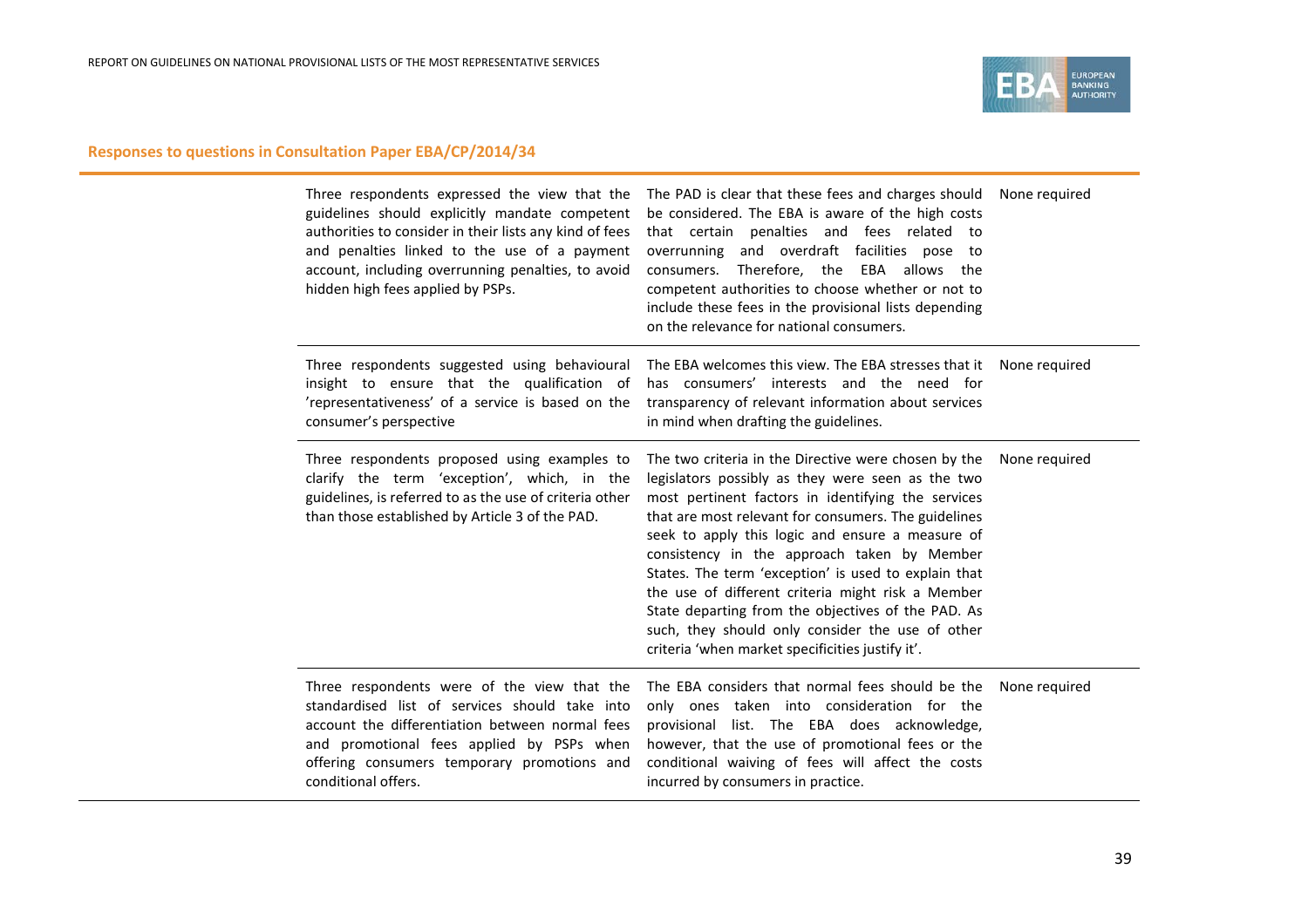

| guidance<br>provide<br>the<br>practical<br>To<br>on<br>of<br>the<br>guidelines,<br>implementation<br>three<br>respondents suggested including a number of<br>country case studies                                                         | The EBA considers that the suggested methodologies<br>included in the 'Background and rationale' section<br>are enough to aid the competent authorities in their<br>task of compiling the services on the list.<br>Notwithstanding this, a hypothetical example is<br>included in the template in the annex.                                                                                                                                                                                                   | completed<br>A<br>example<br>is<br>presented<br>the<br>in<br>template                            |
|-------------------------------------------------------------------------------------------------------------------------------------------------------------------------------------------------------------------------------------------|----------------------------------------------------------------------------------------------------------------------------------------------------------------------------------------------------------------------------------------------------------------------------------------------------------------------------------------------------------------------------------------------------------------------------------------------------------------------------------------------------------------|--------------------------------------------------------------------------------------------------|
| Six respondents were of the view that the sources<br>of information that the competent authorities may<br>use when compiling the list should also include<br>consultations with consumers organisations and all<br>relevant stakeholders. | The EBA chose option B2 as the best one to allow<br>competent authorities to decide for themselves<br>which data is necessary for their decision. That also<br>option<br>includes<br>the<br>consult<br>to<br>consumer<br>organisations and all relevant stakeholders.                                                                                                                                                                                                                                          | The<br>suggested<br>approach<br>was<br>included<br>in<br>the<br>suggested<br>methodologies list. |
| One respondent asked to clarify the distinction<br>between 'services linked to a payment account'<br>and services not 'linked to a payment account'.                                                                                      | Article 2(6) of the PAD defines 'services linked to a<br>payment account' as 'all services related to opening,<br>operating and closing of a payment account,<br>including<br>payment<br>services<br>and<br>payment<br>transactions falling within the scope of (PSD) and<br>overdraft facilities and overrunning'. The EBA does<br>not consider it appropriate to attempt to specify any<br>further which services Member States should or<br>should not consider for inclusion on their provisional<br>list. | None required                                                                                    |
| Two respondents were of the view that the<br>templates in the Annex might be difficult to use<br>and therefore suggested presenting a number of<br>completed examples for some services.                                                  | The template was intended to assist competent<br>authorities in structuring the provisional list.<br>However, the EBA acknowledges this suggestion                                                                                                                                                                                                                                                                                                                                                             | completed<br>A<br>example<br>is<br>presented<br>the<br>in<br>template.                           |
| One respondent argued that, in a dynamic context,<br>the standardisation of price lists might not be<br>enough to ensure comparability of fees. The same<br>respondent stated that flexibility should be                                  | In the opinion of the EBA, the standardisation of<br>terms will be an important step towards facilitating<br>domestic and cross-border comparability of fees. On<br>the other hand, flexibility must be used by                                                                                                                                                                                                                                                                                                | None required                                                                                    |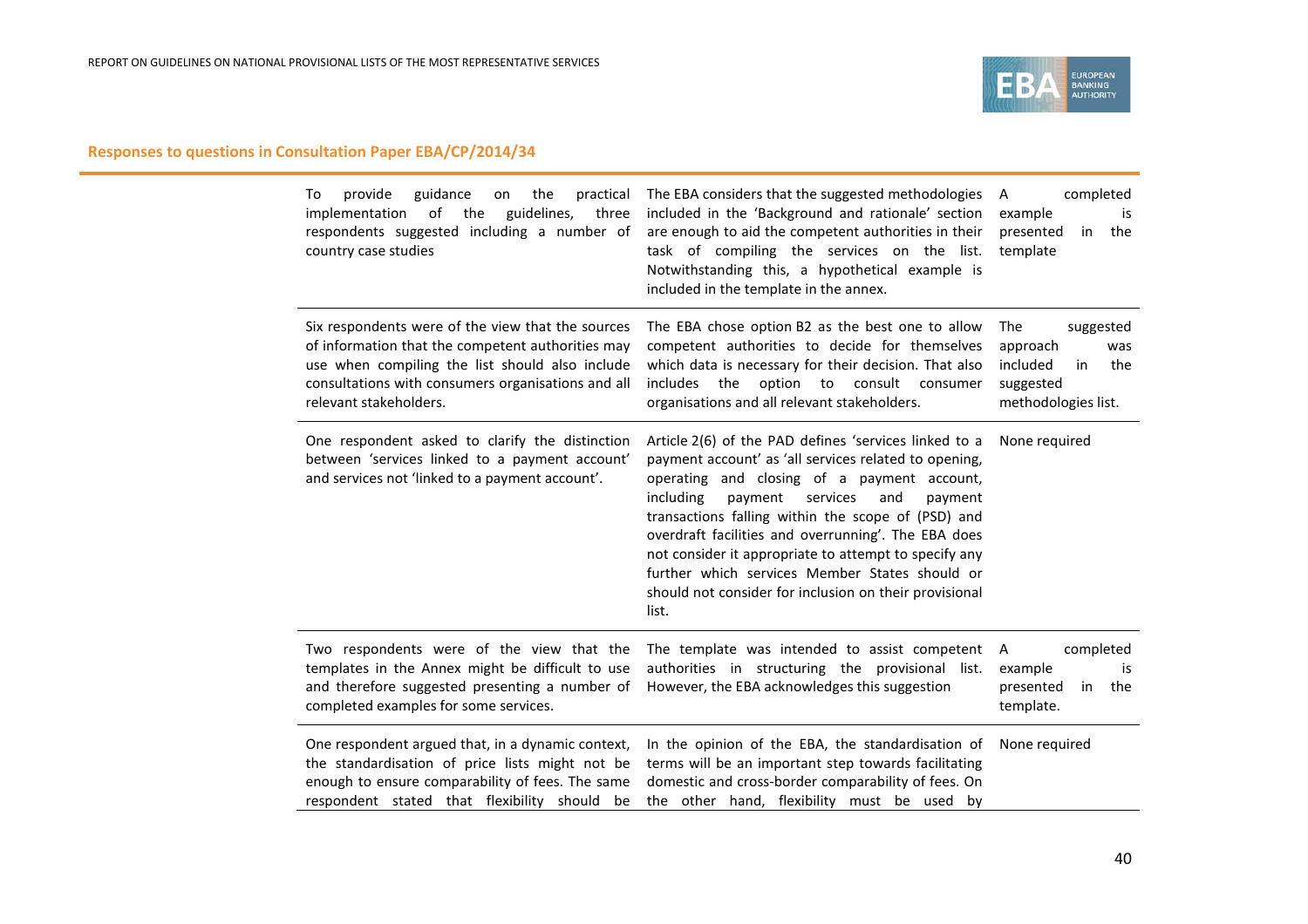

| maintained by allowing competent authorities to<br>take account of existing common terminology<br>already implemented in Member States and<br>ensure consistency with those terms.                                                                                                                                                                                                                          | competent authorities to take into consideration<br>existing common terminology already implemented<br>in the Member States, bearing in mind the objective<br>of arriving at a set of terminology that will be readily<br>understood and useful for consumers.                                                                                                                                                                                                                                         |               |
|-------------------------------------------------------------------------------------------------------------------------------------------------------------------------------------------------------------------------------------------------------------------------------------------------------------------------------------------------------------------------------------------------------------|--------------------------------------------------------------------------------------------------------------------------------------------------------------------------------------------------------------------------------------------------------------------------------------------------------------------------------------------------------------------------------------------------------------------------------------------------------------------------------------------------------|---------------|
| One respondent suggested introducing an explicit<br>requirement that the terminology used to describe<br>services should be in plain language.                                                                                                                                                                                                                                                              | The EBA agrees with this point of view. The EBA has<br>asked competent authorities in the document to<br>bear in mind that the provisional list submitted is<br>intended to be used by consumers. As such, it must<br>be fit for purpose.                                                                                                                                                                                                                                                              | None required |
| One respondent was of the view that currency<br>exchange services should not be mentioned in the<br>template as they do not fall within the scope of the<br>definition of 'services linked to a payment account'<br>pursuant to the PAD.                                                                                                                                                                    | Although the EBA admits that currency exchange<br>services per se are not usually the most relevant<br>ones for consumers in many countries and might not<br>necessarily be linked to a payment account, it cannot<br>be denied that consumers can use this service when<br>operating a payment account (use of a payment card<br>abroad). In some countries, it could be a significant<br>comparison factor for consumers to open an account<br>(for example, for individuals who travel frequently). | None required |
| Two respondents expressed the view that priority<br>should be given in the list to services that generate<br>the highest cost for consumers, even if they are<br>not used very often by consumers.<br>On the other hand, one respondent stated that<br>where, as an exception, the only criterion used is<br>the cost of the service, this service should still be<br>sufficiently popular among consumers. | The EBA considers that competent authorities<br>should use the relevant data and national market<br>circumstances as the basis for deciding which<br>services and related fees are the most relevant to<br>disclose to consumers in the FID.                                                                                                                                                                                                                                                           | None required |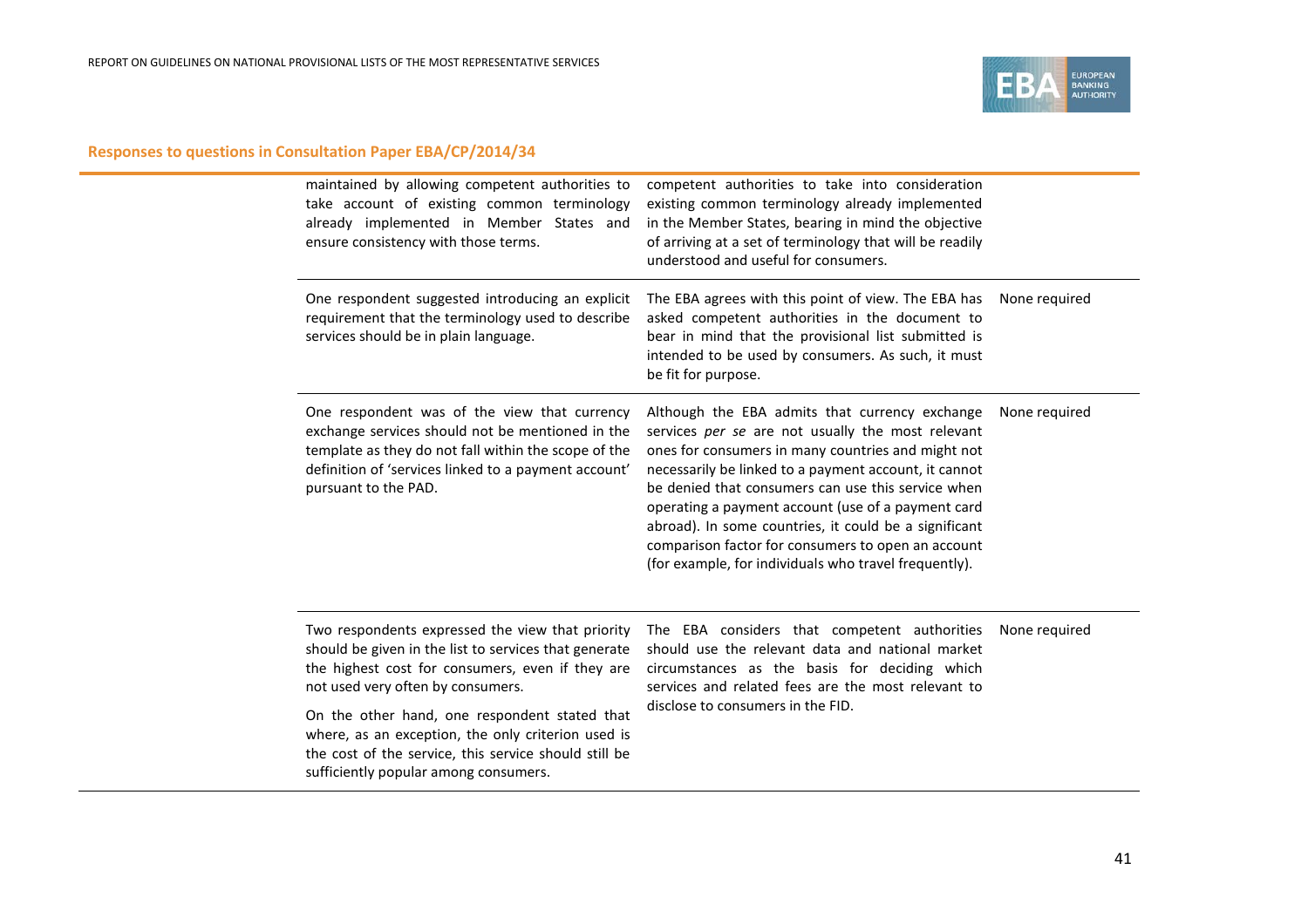

| services in the provisional list' | Two respondents suggested explicitly stipulating in The EBA acknowledges the relevance of the risk of None required<br>the guidelines that 'the risk of consumer detriment consumer detriment as a factor in determining a<br>may be borne in mind by competent authorities service that is most representative. However, the<br>when considering whether to include certain EBA guidelines focus on the criteria listed in the<br>Directive. The current wording gives sufficient<br>consideration to the issue of considering the risk of<br>consumer detriment. |  |
|-----------------------------------|--------------------------------------------------------------------------------------------------------------------------------------------------------------------------------------------------------------------------------------------------------------------------------------------------------------------------------------------------------------------------------------------------------------------------------------------------------------------------------------------------------------------------------------------------------------------|--|
|-----------------------------------|--------------------------------------------------------------------------------------------------------------------------------------------------------------------------------------------------------------------------------------------------------------------------------------------------------------------------------------------------------------------------------------------------------------------------------------------------------------------------------------------------------------------------------------------------------------------|--|

#### **Question 3.**

**Do you agree with the analysis of the cost and benefit impact of the guidelines?**

> As far as the use of additional criteria is concerned, The EBA chose option A1 because it tends to while three respondents explicitly agreed with Option A1, also preferred by the EBA, four respondents called for more discretion by competent authorities in the use of criteria and therefore preferred Option A2. Those respondents suggested allowing competent authorities to consider using additional criteria (other than those specified in the PAD) not only as an exception, but as a rule, in order to take into account local market specificities.

promote a more consistent application of the Directive across Member States and an approach that identifies the services that are most relevant to consumers. The EBA considers, however, that this approach still provides Member States with the flexibility they require in order to include other services in their provisional list, provided the use of other criteria is made as a justified exception.

| None required |  |  |
|---------------|--|--|
|---------------|--|--|

|                                                  | There is a broad consensus on option B2. However, According to guideline 4.1 of the guidelines, None required |
|--------------------------------------------------|---------------------------------------------------------------------------------------------------------------|
|                                                  | one respondent suggested specifying that competent authorities should base their decisions on                 |
|                                                  | supporting data should be 'reliable' and suggested data from a wide range of sources, provided the data       |
|                                                  | the methodology used by the competent is reliable. Beyond what is required by the Directive,                  |
| authorities should be publicly available to PSPs | it is for competent authorities to determine how                                                              |
|                                                  | they make information on the data and                                                                         |
|                                                  | methodology used available.                                                                                   |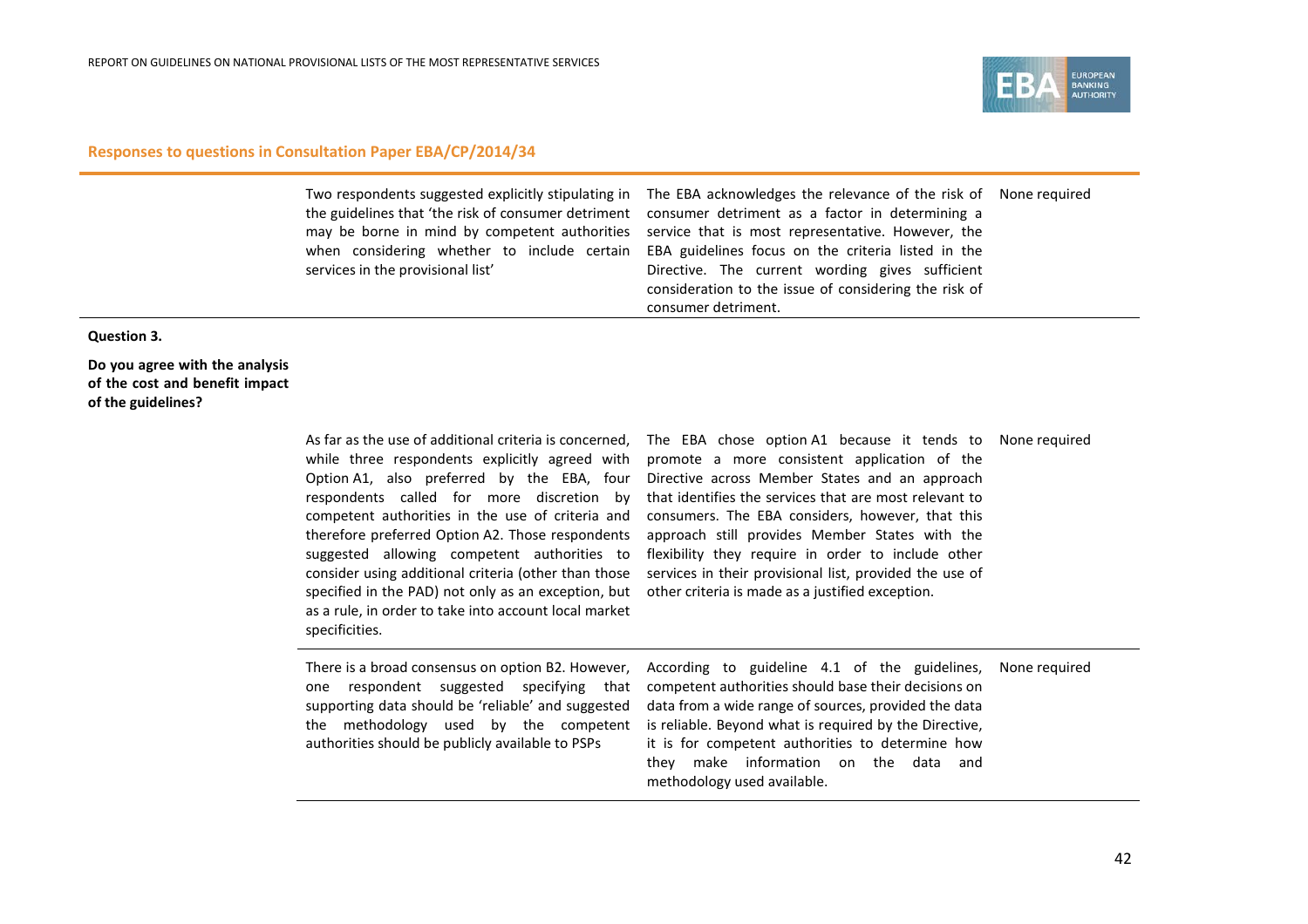

**Please provide any evidence or data that would further inform the analysis of the likely cost and benefit impacts of the proposals.**

**Question 4.**